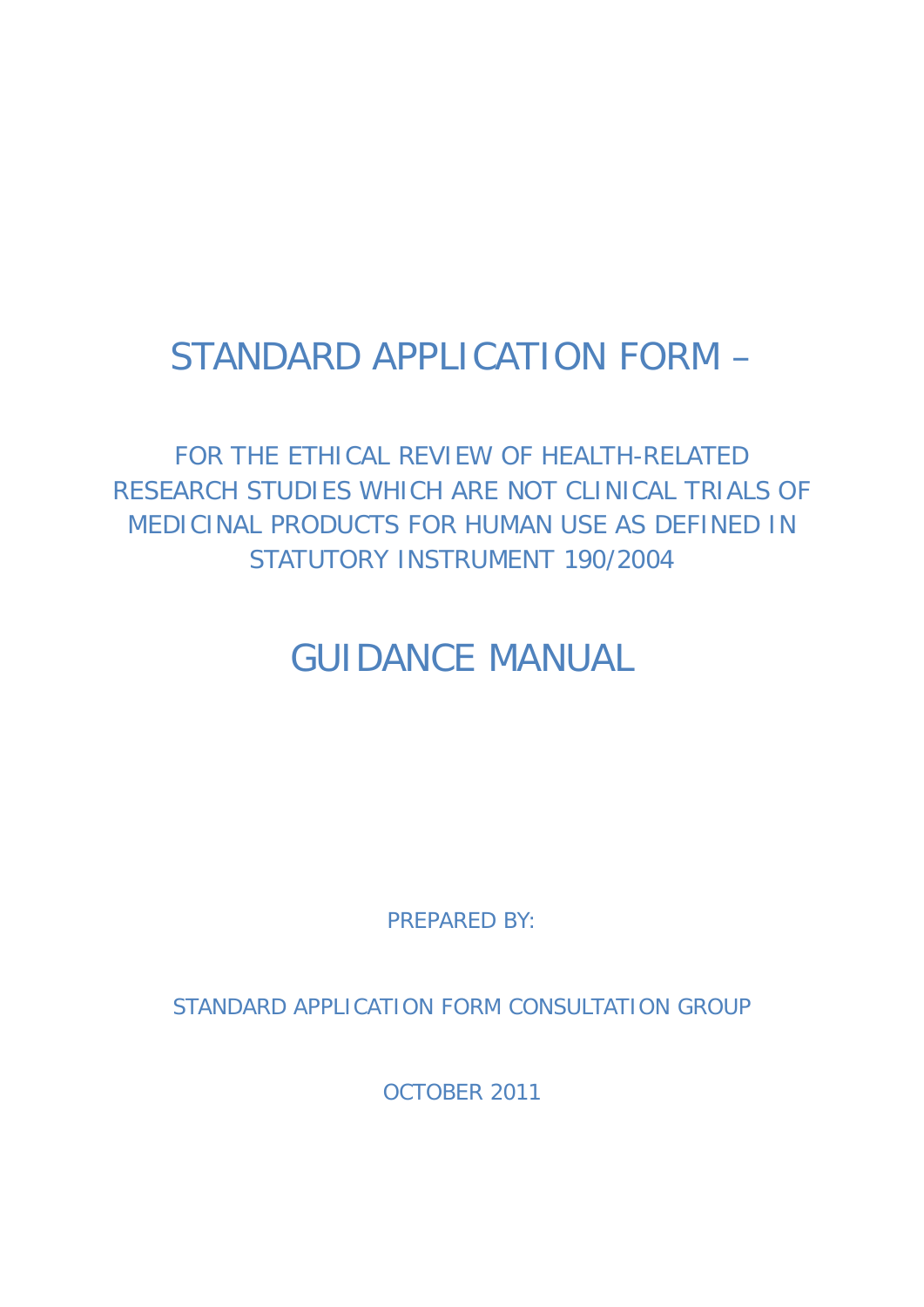#### "Engagement with [Research] Ethics Committees

I appreciated that my Office was approached during the year to participate in the finalisation of a draft Common Application Form for persons or entities applying for ethical approval to [Research] Ethics Committees in various hospitals and HSE areas. The process which was convened by Molecular Medicine Ireland was intended to assist in streamlining the process for researchers applying for ethical approval to Research Ethics Committees. It provided a key opportunity for my Office to assist [Research] Ethics Committees to highlight to applicants for ethical approval what the key data protection requirements are for any work with personal data for research purposes. A pilot of the new application form will now be put in place across selected hospitals and I look forward to continuing to work on this important initiative."

> Billy Hawkes Data Protection Commissioner March 2010 From the Twenty‐First Annual Report of the Data Protection Commissioner 2011

"Molecular Medicine Ireland is a charitable company established by TCD, UCD, RCSI, UCC and UCG to foster institutional collaboration between their five respective medical schools and academic hospitals in clinical and translational research and post graduate education. This has led to a number of collaborative initiatives including the Wellcome Trust and Health Research Board (HRB) funded Dublin Centre for Clinical Research (DCCR), the HEA funded Clinician Scientist Fellowship Programme (CSFP) and the HRB/HSE funded Irish Clinical Research Infrastructure Network (ICRIN). Key to the success of these initiatives is the development of a more streamlined approach to clinical research governance and ethical review….For academic and investigator led research studies that do not involve medicinal products covered by SI 190, the conduct of multi‐site clinical research requires that a separate application is made to the ethics committee of each hospital before a study can commence. With more collaborative and networked clinical research activities taking place in Ireland, applications for approval of the same study to multiple hospital Research Ethics Committees (RECs) are increasing and will continue to grow in number. At present each REC has its own application form, adding considerable to the complexity of conducting multi-site clinical studies."

> Dr. Ruth Barrington Chief Executive Molecular Medicine Ireland May 2009

"The St. James's Hospital & Adelaide & Meath Hospital Dublin, incorporating the National Children's Hospital Research Ethics Committee is one of the busiest in the country. The Committee reviews many clinical trials and academic and investigator led research studies that do not involve medicinal products covered by SI 190. The SJH/AMNCH Ethics Committee and Secretariat has been very happy to play a role in creating a collaborative research network across the county. It is hoped that the work to date on streamlining the processes and procedures will continue and so facilitate the review and conduct of research in Ireland."

> Dr. Ray McDermott Consultant Medical Oncologist Chairperson Research Ethics Committee Adelaide and Meath Hospital, Dublin, Incorporating the National Children's Hospital July 2010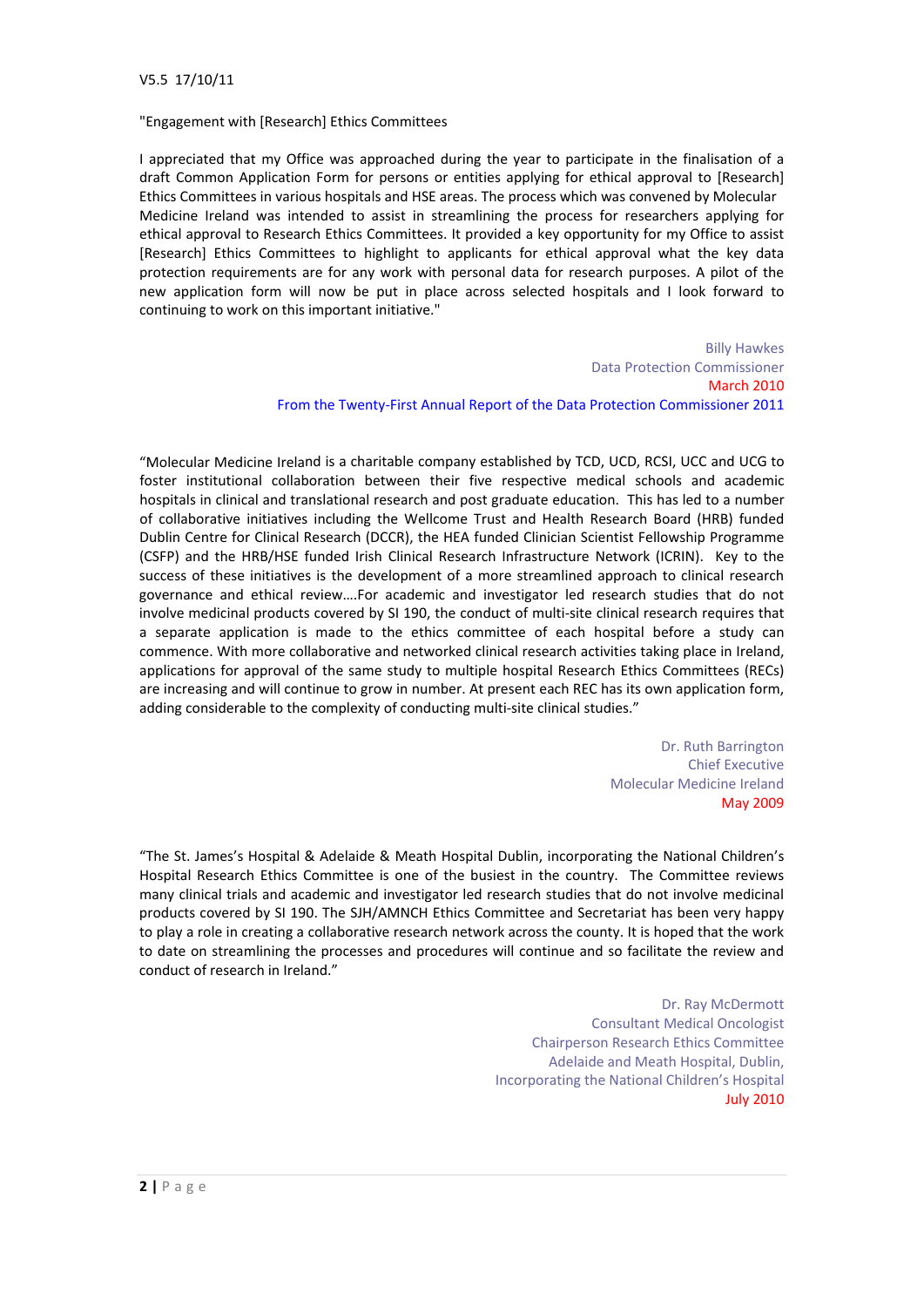# **TABLE OF CONTENTS**

| Foreword                                                                                             | Page 4-5         |
|------------------------------------------------------------------------------------------------------|------------------|
| Introduction                                                                                         | Page 6           |
| <b>List of Section Headings</b><br>in the Standard Application Form                                  | Page 7           |
| In Depth Instructions on<br>How to complete each<br><b>Question in the Standard Application Form</b> | <b>Page 8-46</b> |
| Appendix One: European Commission algorithm<br>Required to Answer question I 1.2 (a)                 | Page 47-48       |
| <b>Appendix Two: World Medical Association</b><br>Declaration of Helsinki 2008                       | Page 49-52       |
| Appendix Three: Template Local Checklist                                                             | Page 53-54       |
| <b>Appendix Four: Template Local Declaration</b><br>and Signatory page                               | Page 55          |
| <b>Appendix Five: Key Definitions</b>                                                                | Page 56          |
| <b>Appendix Six: Working Group Members</b>                                                           | Page 57          |
| Appendix Seven: Acknowledgements                                                                     | Page 58-59       |
| Appendix Eight: Bibliography                                                                         | Page 60          |
| <b>Appendix Nine: Endnotes</b>                                                                       | Page 61-62       |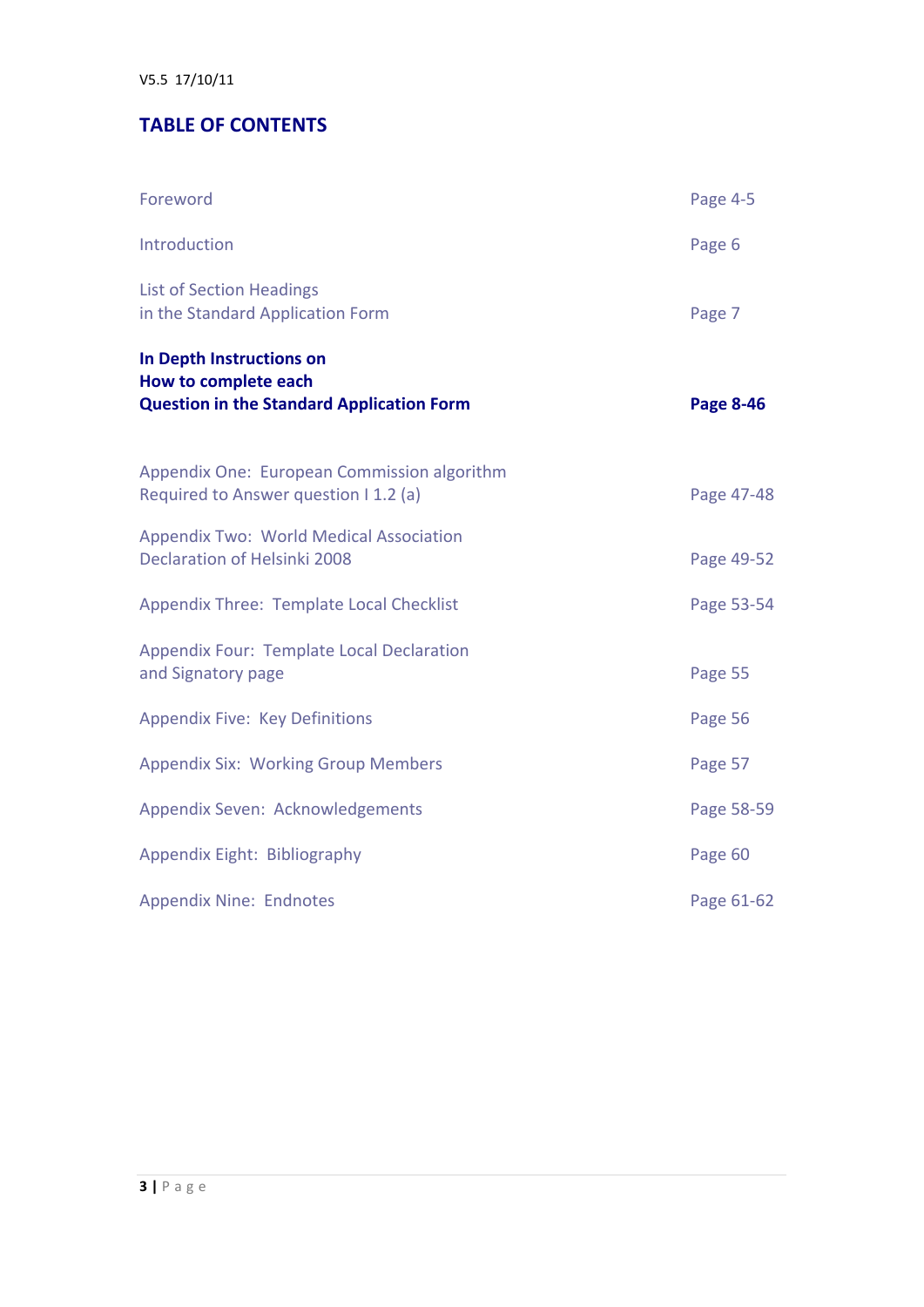#### **FOREWORD**

Biomedical research, whether by means of a physical intervention on patients or healthy volunteers, use of stored biological material, or data obtained by questionnaires, seeks to diminish existing uncertainties and improve our understanding of health and disease. Ultimately, the results obtained in such research, contribute to appropriate and improved healthcare directed at meeting the needs of patients.

Research Ethics Committees (RECs) play a central role in the research process. The task of RECs has become increasingly demanding and complex over the last decade. As well as upholding the rights of research participants, RECs are tasked with assessing the risks and benefits of research, ensuring consent is valid, protecting confidentiality and privacy, and more recently with the monitoring and auditing of ongoing and completed research. Increasingly, biomedical research is being conducted at multiple research sites both nationally and internationally and because of the volume and varied nature of the research reviewed, members of local RECs have a demanding task maintaining a coherent approach.

It has been recognised that the efficiency of ethical review and the diversity of practice amongst committees has posed a challenge for the research community. The ethical review process had become regarded by some as an obstacle to research rather than a facilitator of it. In response, RECs have adopted a pro-active approach in dispelling this view. By September 2008, RECs recognised for the review of clinical trials of medicines were all utilising a single application form devised by the Irish Council for Bioethics, at the request of the Department of Health & Children. Also in 2008, a group of REC administrators launched a initiative to draft a common application form for research proposals which fall outside the remit of the regulations for clinical trials for medicinal products. A comprehensive series of consultations among the Research Ethics Committees and with the broader research community and State agencies was undertaken and a common form was piloted from January 2010 by four RECs. A formal evaluation of the pilot phase accompanies the final draft of the common application form and guidance manual.

This initiative originated from the RECs themselves and without the energy, enthusiasm and dedication of, in particular, REC administrators and members, this project would not have succeeded. The significant contribution of the Dublin Centre for Clinical Research, Molecular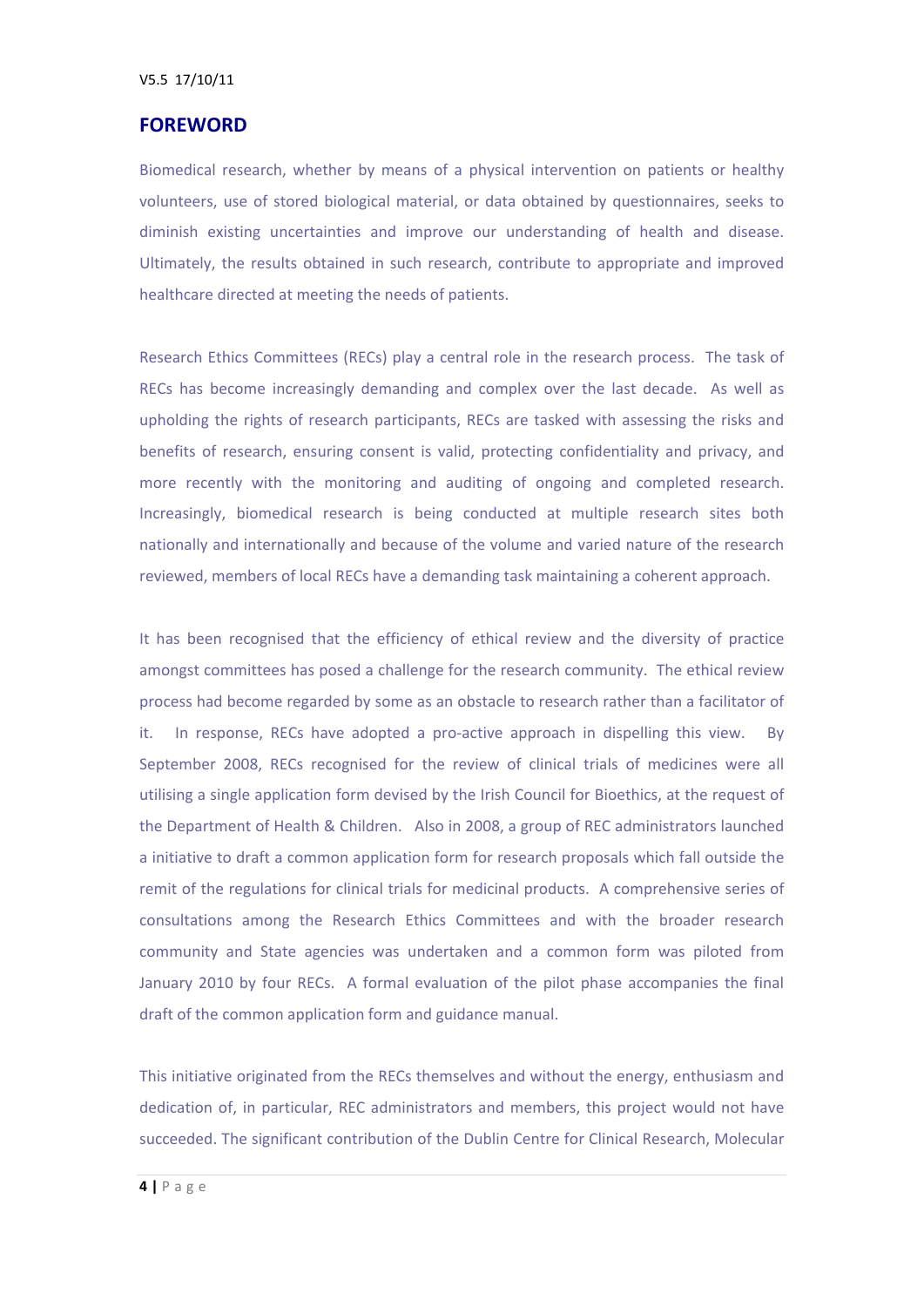Medicine Ireland, the Office of the Data Protection Commissioner, the State Claims Agency, the Irish Medicines Board and A&L Goodbody Solicitors should also be acknowledged.

Research ethics committee members dedicate significant time and effort, on a voluntary basis, to undertake their duties, often without adequate financial support, and in so doing, provide an invaluable public service. Undoubtedly, the introduction of a common application form, will significantly contribute to a more streamlined approach that should facilitate efficient ethical review and should improve the calibre of application completed by researchers and submitted to RECs. It will also be key in facilitating communication and interaction between researchers and ethics committees, allowing both to work together as partners in the process of ethical review.

> Dr. Siobhan O'Sullivan Scientific Director Irish Council for Bioethics **July 2010**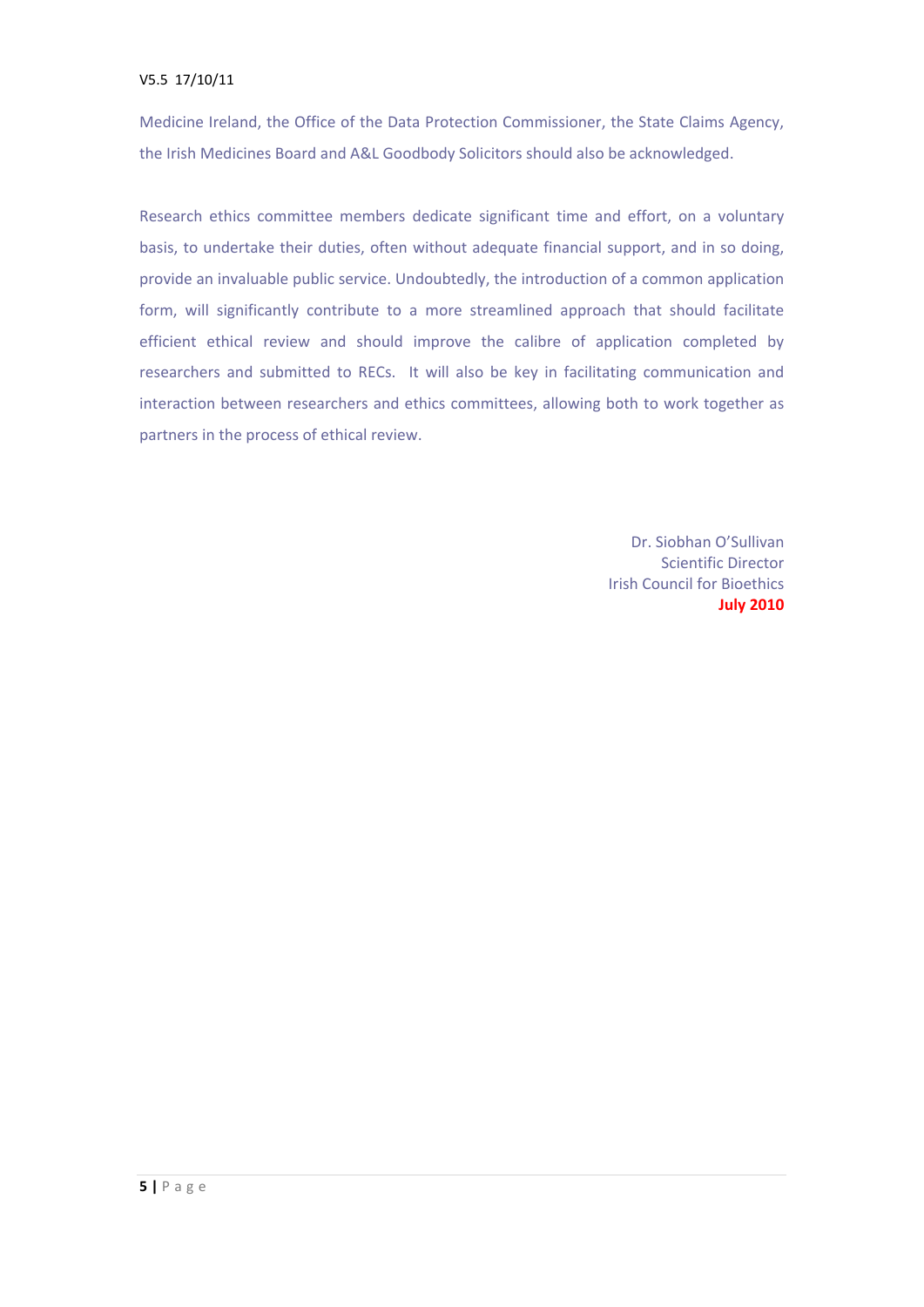# **INTRODUCTION**

This Guidance Manual accompanies the Standard application Form developed for health-related research studies not covered by SI 190. Its purpose is to guide applicants when completing the form. It is a reference document that provides detailed context for the questions asked and directs applicants to other related sources of information. The Guidance Manual will be reviewed and updated on a regular basis. The need for a Guidance Manual was identified during the development of the Standard Application Form.

The Guidance Manual has benefited from wide ranging and comprehensive input. As well as input from Research Ethic Committees, it has benefited from consultation from a wide range of bodies including State Claims Agency, Irish Medicines Board, Office of Data Protection Commissioner, The National Centre for Medical Genetics and Irish Council for Bioethics. A full list can be found in Appendix 7.

In 2009 a Consultation Group was formed by representatives of hospital Research Ethics Committees (RECs) from across Ireland (see Appendix 6 ‐ Consultation Group) to work towards developing a Standard Application Form. This form is to be used for the ethical review of health‐related research studies that are not clinical trials of medicinal products for human use as defined by SI 190. While trials of medicinal products are subject to a common application form issued by the Department of Health and Children, this has not been the case for other types of clinical research. This includes, for example, investigator led research, radiotherapy trials and trials of medical devices. This places a burden on those researchers wishing to undertake multi‐site studies who must complete a separate REC application for each hospital site. The main rationale of the Standard Application form project was that applicants would be able to complete a form once and submit it to multiple committees. One of the anticipated benefits of the Standard Application form is that the research ethics application process will become more streamlined and the costs of clinical research, which are often funded by charitable bodies, will be reduced.

The Consultation Group's mandate comes from its members who have voluntarily agreed to collaborate on the development of this Standard Application Form. Each REC is independent and will need to formally decide to adopt the Standard Application Form and the accompanying Guidance Manual.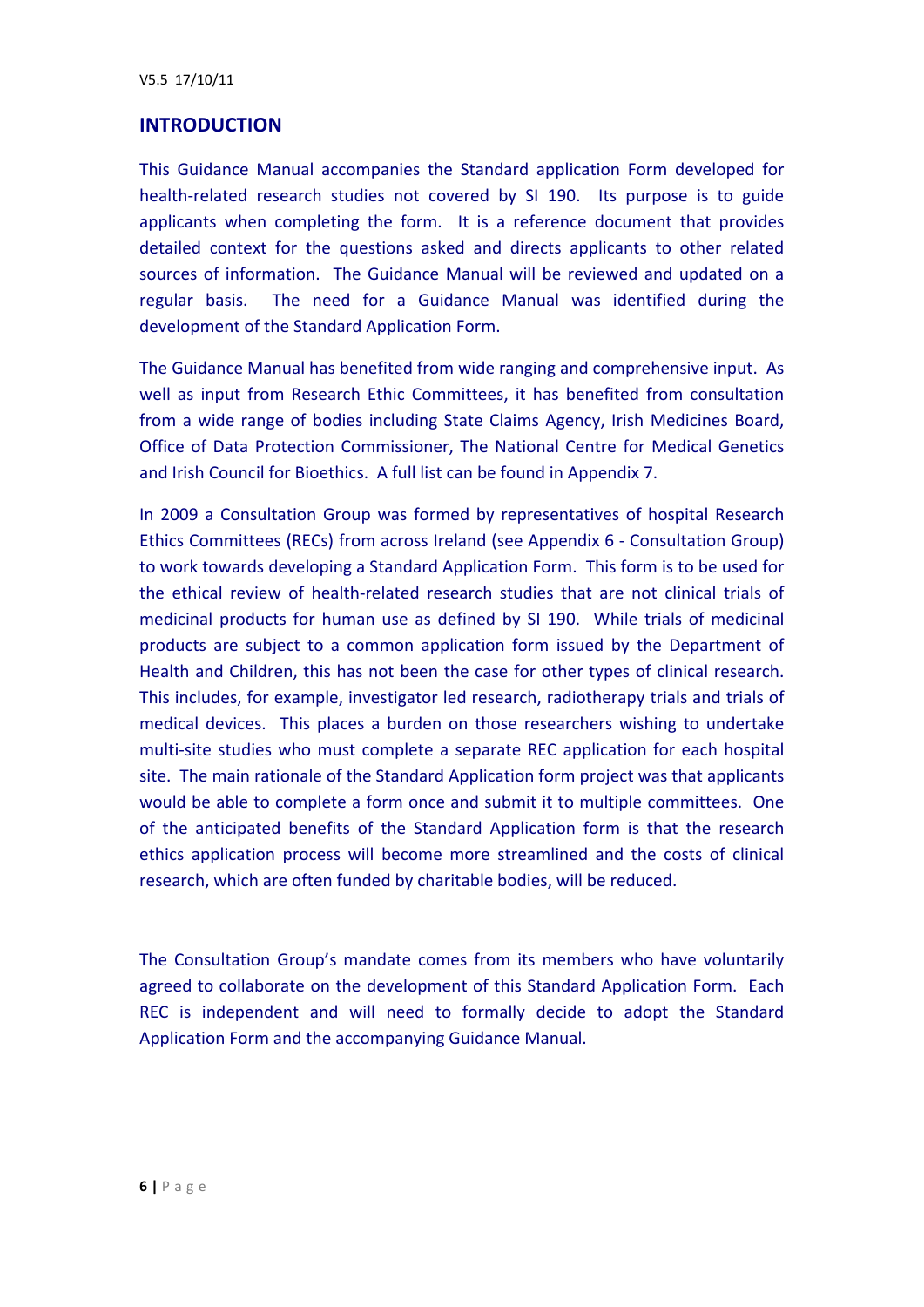# **LIST OF SECTION HEADINGS IN THE STANDARD APPLICATION FORM**

|                  | SECTION A <b>GENERAL INFORMATION</b>                                             | <b>MANDATORY</b> |
|------------------|----------------------------------------------------------------------------------|------------------|
|                  | SECTION B STUDY DESCRIPTORS                                                      | <b>MANDATORY</b> |
|                  | SECTION C STUDY PARTICIPANTS                                                     | <b>MANDATORY</b> |
|                  | SECTION D RESEARCH PROCEDURES                                                    | <b>MANDATORY</b> |
|                  | SECTION E DATA PROTECTION                                                        | <b>MANDATORY</b> |
|                  | SECTION F HUMAN BIOLOGICAL MATERIAL                                              | <b>OPTIONAL</b>  |
|                  | SECTION G RADIOCATIVE MATERIAL / DIAGNOSTIC OR<br>THERAPEUTIC IONISING RADIATION | <b>OPTIONAL</b>  |
| <b>SECTION H</b> | <b>MEDICAL DEVICES</b>                                                           | <b>OPTIONAL</b>  |
| <b>SECTION I</b> | MEDICINAL PRODUCTS / COSMETICS / FOOD AND FOODSTUFFS                             | <b>OPTIONAL</b>  |
| <b>SECTION J</b> | <b>INDEMNITY</b>                                                                 | <b>MANDATORY</b> |
|                  | SECTION K COST AND RESOURCE IMPLICATIONS AND FUNDING                             | <b>MANDATORY</b> |
|                  | SECTION   ETHICAL ISSUES                                                         | <b>MANDATORY</b> |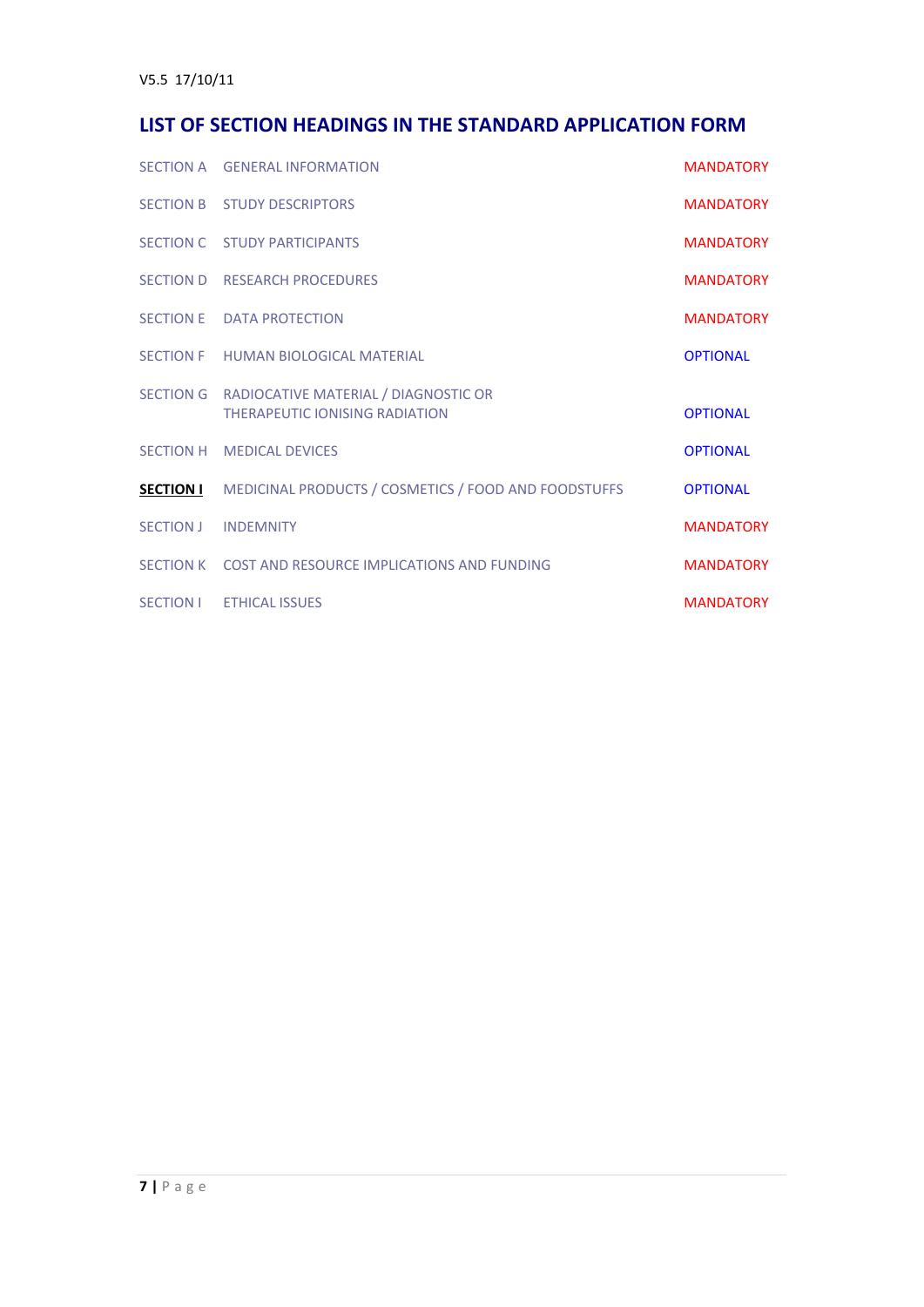# **IN DEPTH INSTRUCTIONS ON HOW TO COMPLETE EACH QUESTION IN THE STANDARD APPLICATION FORM**

COVER PAGE

# STANDARD APPLICATION FORM

# For the Ethical Review of Health-Related Research Studies, which are not Clinical Trials of Medicinal Products For Human Use as defined in S.I. 190/2004

# DO NOT COMPLETE THIS APPLICATION FORM IF YOUR STUDY IS A CLINICAL TRIAL OF A MEDICINAL PRODUCT

Title of Study: The study:

Principal Investigator: \_\_\_\_\_\_\_\_\_\_\_\_\_\_\_\_\_\_\_\_\_\_\_\_\_\_\_\_\_\_\_\_\_\_\_\_\_\_

Applicant's Signature: <u>and</u> the state of the state of the state of the state of the state of the state of the state of the state of the state of the state of the state of the state of the state of the state of the state o

For Official Use Only – Date Stamp of Receipt by REC: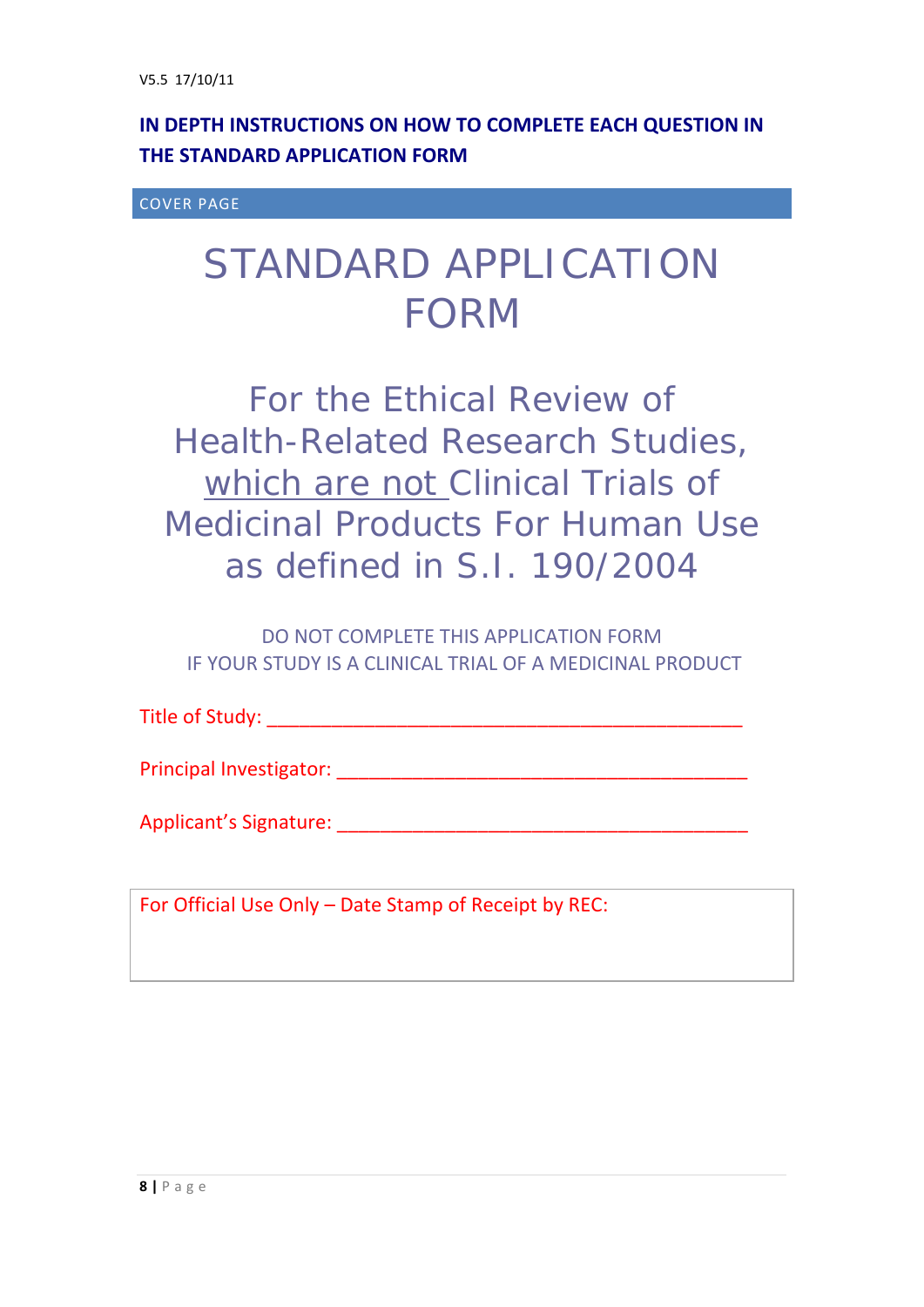| <b>TABLE OF CONTENTS</b>                                                         | MANDATORY / OPTIONAL |
|----------------------------------------------------------------------------------|----------------------|
| SECTION A GENERAL INFORMATION                                                    | <b>MANDATORY</b>     |
| SECTION B STUDY DESCRIPTORS                                                      | <b>MANDATORY</b>     |
| SECTION C STUDY PARTICIPANTS                                                     | <b>MANDATORY</b>     |
| SECTION D RESEARCH PROCEDURES                                                    | <b>MANDATORY</b>     |
| SECTION E DATA PROTECTION                                                        | <b>MANDATORY</b>     |
| SECTION E HUMAN BIOLOGICAL MATERIAL                                              | <b>OPTIONAL</b>      |
| SECTION G RADIOCATIVE MATERIAL / DIAGNOSTIC OR<br>THERAPFUTIC IONISING RADIATION | <b>OPTIONAL</b>      |
| <b>SECTION H MEDICAL DEVICES</b>                                                 | <b>OPTIONAL</b>      |
| SECTION I MEDICINAL PRODUCTS / COSMETICS / FOOD AND FOODSTUFFS OPTIONAL          |                      |
| <b>SECTION J INDEMNITY</b>                                                       | <b>MANDATORY</b>     |
| SECTION K COST AND RESOURCE IMPLICATIONS AND FUNDING                             | <b>MANDATORY</b>     |
| SECTION I FTHICAL ISSUES                                                         | <b>MANDATORY</b>     |

This Application Form is divided into Sections.

Sections A, B, C, D, E, J, K, L are **Mandatory.**

Sections F, G, H, and I are optional. Please delete Sections F, G, H, and I if these sections do not apply to the application being submitted for review.

**IMPORTANT NOTE:** Please refer to **Section I** within the form before any attempt to complete the Standard Application Form. **Section I** is designed to assist applicants in ascertaining if their research study is in fact a clinical trial of a medicinal product.

**IMPORTANT NOTE:** This application form permits the applicant to delete individual questions within each section depending on their response to the preceding questions. Please respond to each question carefully and refer to the accompanying *Guidance Manual* for more in-depth advice prior to deleting any question.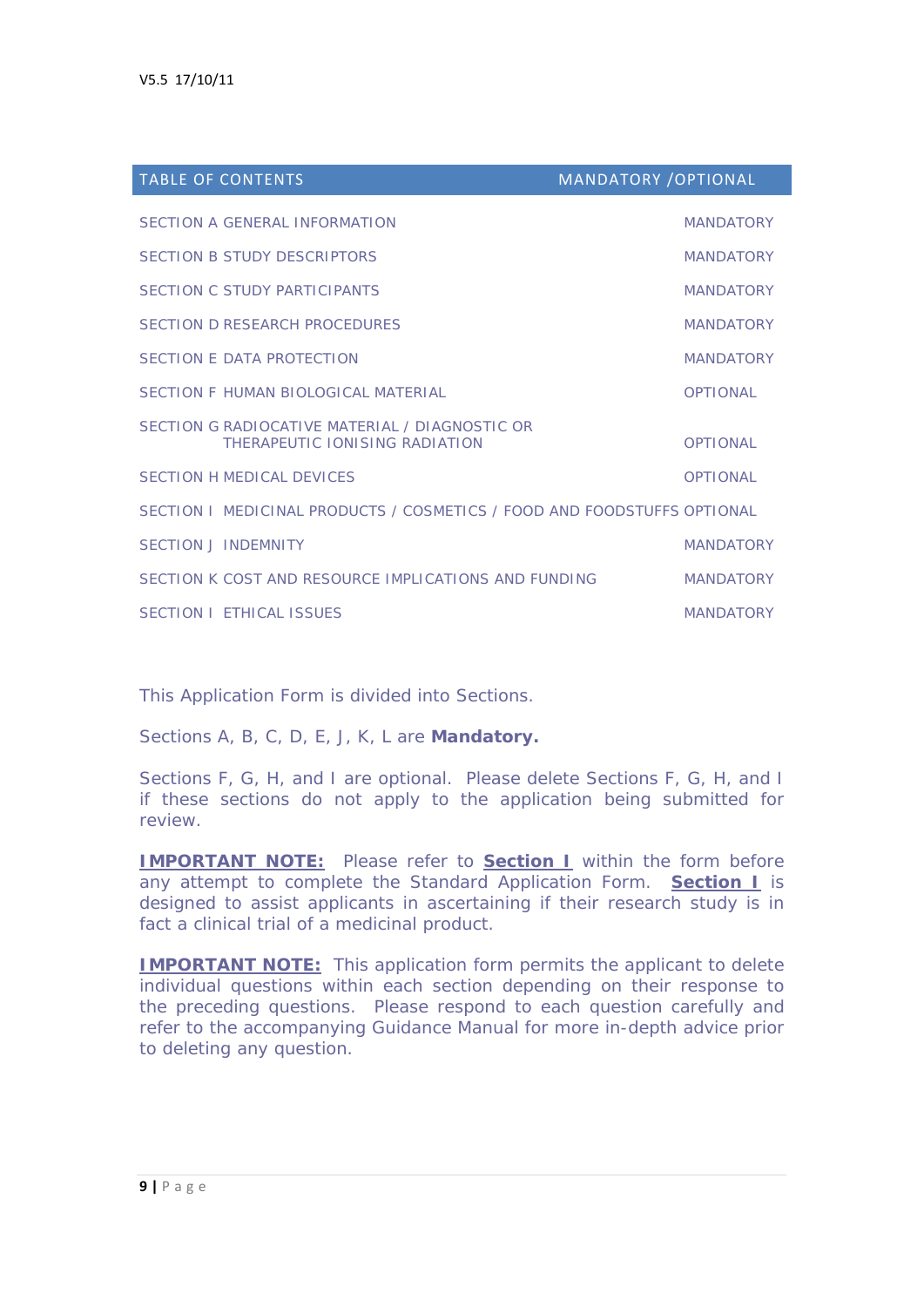#### SECTION A GENERAL INFORMATION

#### **A1 Title of the Research Study:**

[TYPE ANSWER=TA]

A2 Principal Investigator(s): (The Principal Investigator takes overall responsibility for the study. Please provide a 2 page curriculum vitae of the Principal Investigator for review.)

| Title: DR / MS / MR / PROF  | Name: TYPE ANSWER=TA] |
|-----------------------------|-----------------------|
| <b>Qualifications: [TA]</b> |                       |
| <b>Position: [TA]</b>       |                       |
| Dept: [TA]                  |                       |
| Organisation: [TA]          |                       |
| Address: [TA]               |                       |
| Tel: [TA]                   |                       |
| E-mail: [TA]                |                       |

Action: Please copy and paste the headings in Question A2, should you wish to add a Joint Principal Investigator.

# **A3 (a) Is this a multi-site study?**

Yes / No

**A3 (b) Please name each site where this study is proposed to take place and state the lead investigator for each site:** (the 'lead investigator' at a site takes primary responsibility for the study at that site.)

| SITE:                   | <b>LEAD INVESTIGATOR:</b> |
|-------------------------|---------------------------|
| <b>ITYPE ANSWER=TAI</b> | <b>ITYPE ANSWER=TAI</b>   |

Action: Please add rows to the above table should you wish to add a site.

**A3 (c) For any of the sites listed above, have you got an outcome from the Research Ethics Committee (where applicable)?** (Please ensure that you have provided copies of any approvals which you have referred to in your response.) **[TYPE ANSWER]** 

A4: Co-Investigators: (Please provide the details of the Main 'Co-Investigators') **Name of Site**: [TYPE ANSWER=TA] **Title:** DR / MS / MR / PROF **Name:** [TA] **Qualifications:** [TA] **Position:** [TA] **Organisation:** [TA] **Address:** [TA] **Role in Research:** [TA]

Action: Please copy and paste the headings in Question A4 should you wish to add a Co-Investigator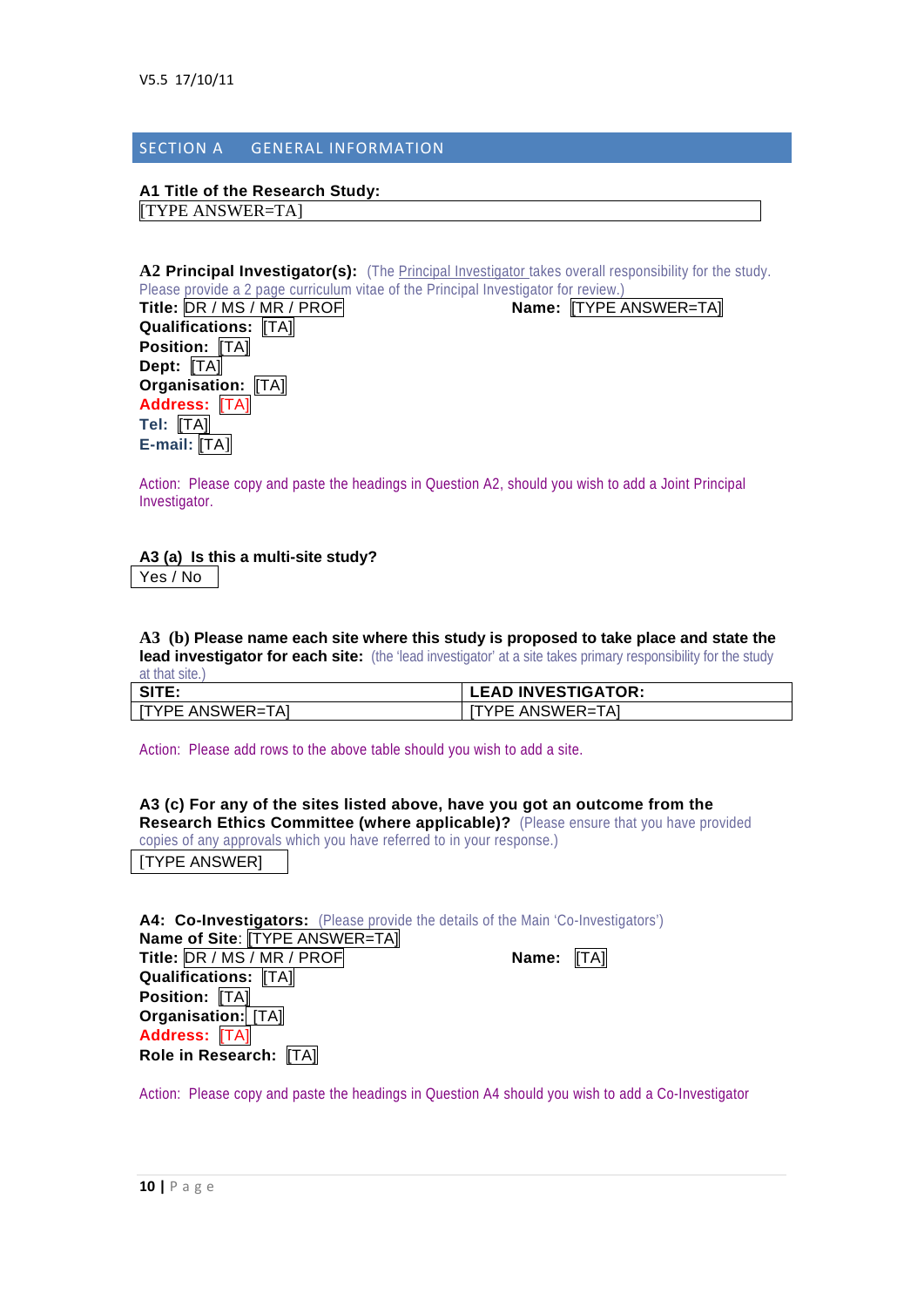**A5. Lead contact person who is to receive correspondence in relation to this application / who is to be contacted if a query arises in relation to this application.** (For administrative and correspondence purposes, committees require a person who is familiar with this study who is available to address queries as they arise. This person can be the Principal Investigator, or any person who has been delegated this task by the Principal Investigator.)

| Title: DR / MS / MR / PROF              | Name: [TA]         |  |
|-----------------------------------------|--------------------|--|
| Address: [TA]                           |                    |  |
| Tel (work): $\vert$ [TA]                | Tel (mobile):  TA] |  |
| E-mail: $\boxed{\mathsf{T} \mathsf{A}}$ |                    |  |

| Name: | [TA] |
|-------|------|

| Tel (mobile): [TA] |  |
|--------------------|--|
|                    |  |
|                    |  |
|                    |  |

**A6 Please provide a lay description of the study.** (The lay summary should be in simple language between 100 and 500 words in length only. There is a word limit in place. ) **ITYPE ANSWERI** 

**A7 (a) Is this study being undertaken as part of an academic qualification?** (Students are encouraged not to complete this application form without the assistance of an academic supervisor) Yes / No

Action: If you chose 'no' please delete Question A7 (b).

| A7 (b) If yes, please complete the following: |                           |
|-----------------------------------------------|---------------------------|
| Student name: [TA]                            | Course: [TA]              |
| <b>Institution:</b> [TA]                      | Academic supervisor: [TA] |

#### **SECTION B STUDY DESCRIPTORS**

APPLICANTS MAY COPY AND PASTE FROM STUDY PROTOCOLS AS A STARTING POINT TO RESPONDING TO THE QUESTIONS IN SECTION B. PLEASE HOWEVER AVOID STATEMENTS SUCH AS 'SEE ATTACHED PROTOCOL FOR DETAILS'

**B1. Provide information on the study background.** (Committees are interested in knowing where the idea for this study has come from, if a literature review has been done and what the rationale for doing this study is. Your answer should be between 100 – 500 words in length to include a maximum of five references. There is a word limit in place. If a study protocol is available, please ensure that the study protocol has been provided for the review of the committee. Please note that study protocols are not distributed to all committee members. However, all committee members will receive a copy of this application form.)

#### [TYPE ANSWER]

|                              | <b>B2. List the study aims and objectives.</b> (Any study proposed which cannot answer the research |
|------------------------------|-----------------------------------------------------------------------------------------------------|
| question posed is unethical) |                                                                                                     |
|                              |                                                                                                     |

**ITYPE ANSWERI** 

**B3. List the study endpoints (if applicable).** (A study 'endpoint' is the outcome that this study is designed to evaluate.) **ITYPE ANSWERI**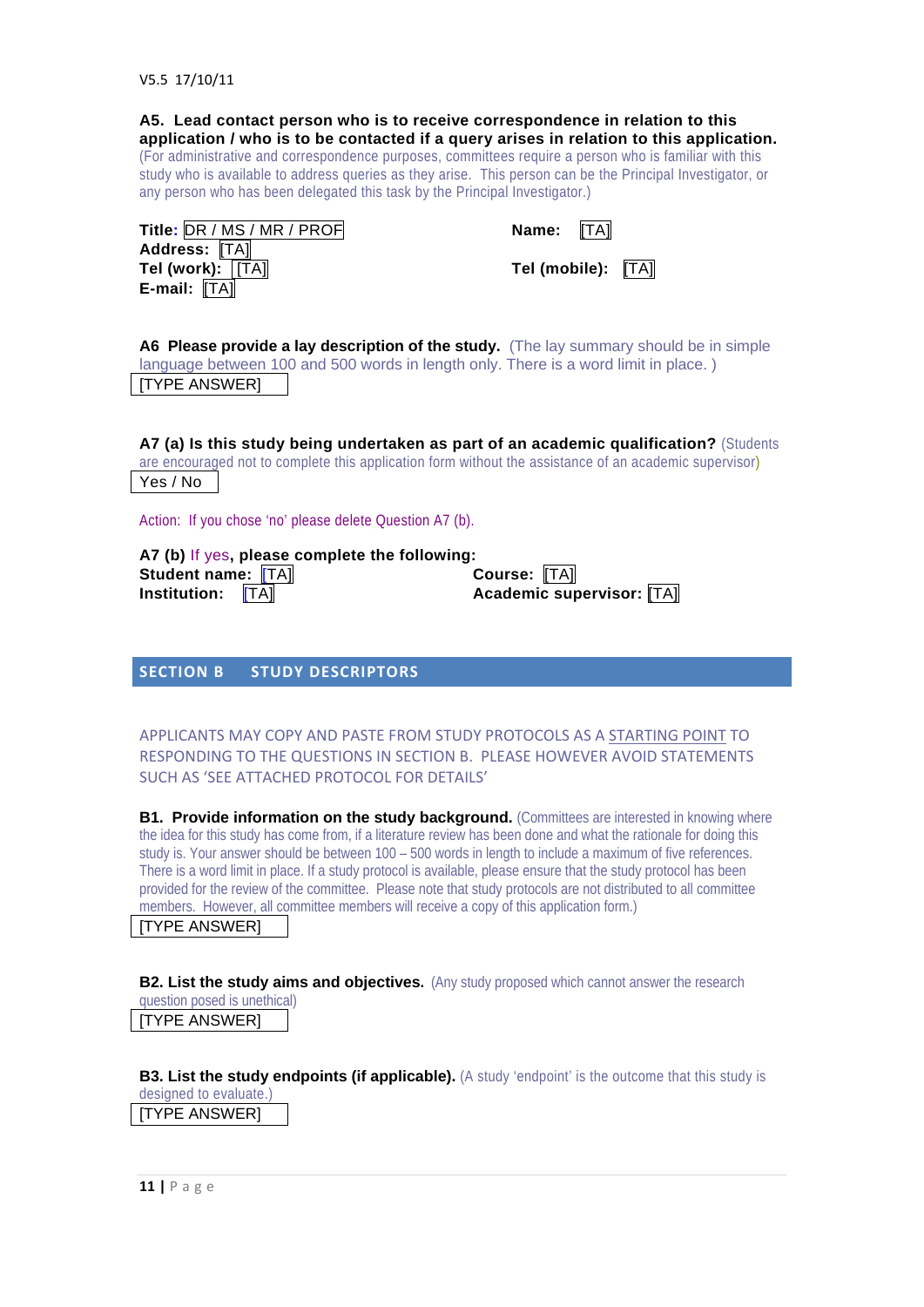**B4. Provide information on the study design.** (The study design chosen should be appropriate to achieving the aims and objectives stated in response to B2) [TYPE ANSWER]

**B5. Provide information on the study methodology.** (Please ensure that you provide copies of any instruments / questionnaires etc. referred to in your response.) **ITYPE ANSWERI** 

#### **B6. What is the anticipated start date of this study?**

**ITYPE ANSWERI** 

**B7. What is the anticipated duration of this study? ITYPE ANSWERI** 

**B8 (a) How many research participants are to be recruited in total? (State total number of** participants.)

[TYPE ANSWER]

**B8 (b) Provide information on the statistical approach to be used (if appropriate) / source of any statistical advice.** (It is important to get the advice of a statistician in relation to all research studies. The statistician will advise if a statistical approach is relevant to this particular research study.)

[TYPE ANSWER]

**B8 (c) Please justify the proposed sample size and provide details of its calculation (including minimum clinically important difference).** (It is important to obtain the advice of a statistician in relation to all research studies.)

**ITYPE ANSWERI** 

**B8 (d) Where sample size calculation is impossible (e.g. it is a pilot study and no previous studies can be used to provide the required estimates) then please explain why the sample size to be used has been chosen.** (It is important to obtain the advice of a statistician in relation to all research studies.)

[TYPE ANSWER]

### **SECTION C STUDY PARTICIPANTS**

**SECTION C1 PARTICIPANTS – SELECTION AND RECRUITMENT**

#### **C1. 1 How many research participants are to be recruited? At each site (if applicable)? And in each arm of the study (if applicable)?**

(You have already provided the overall totals in your response to Question B8 (a) and B8 (b). The overall totals were relevant in respect of research design and statistical analysis.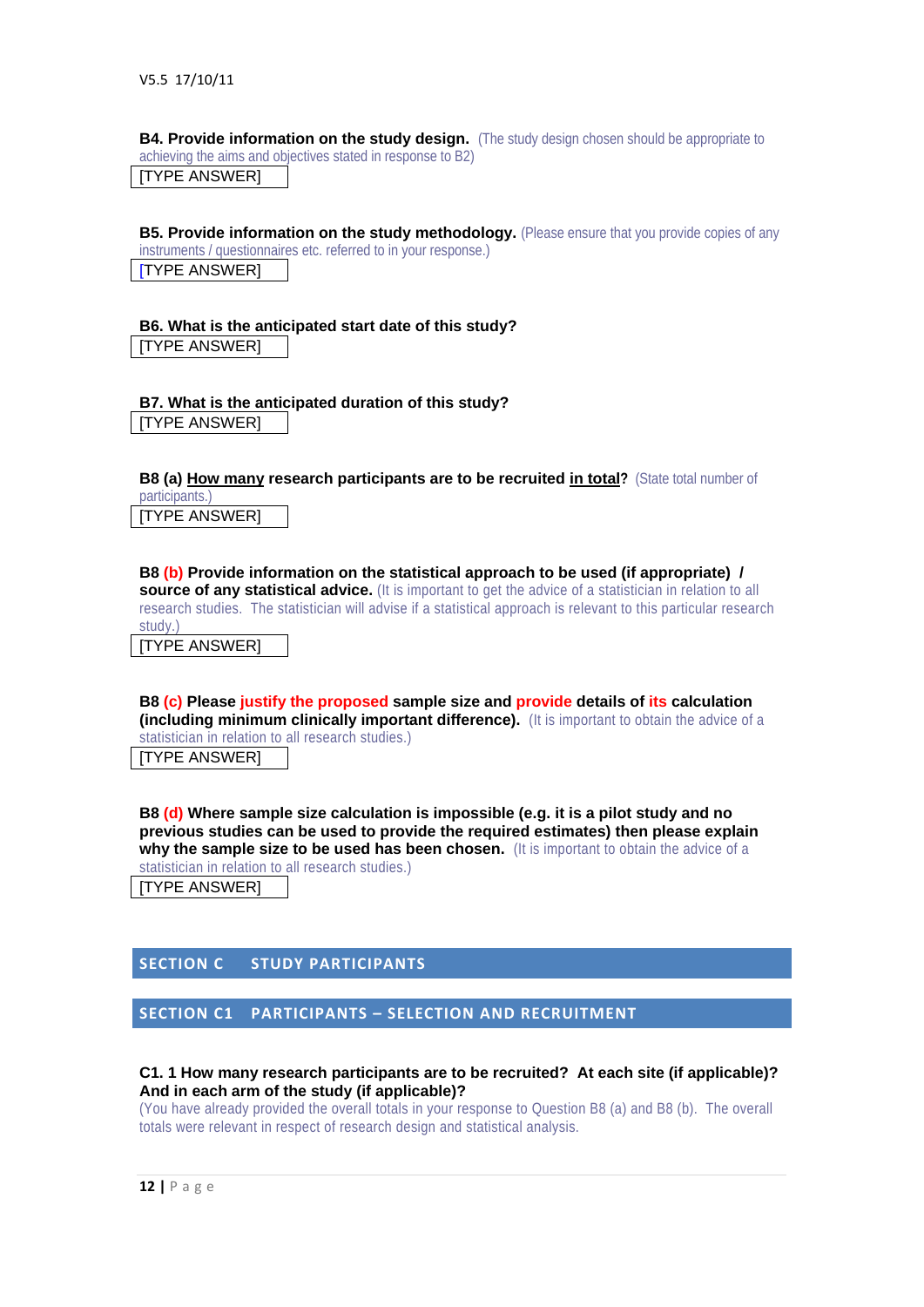The focus of this question (C1) is different and is on the totals at each site. Committees will have a particular interest in knowing the numbers of participants at the site or sites for which they provide an ethical review.)

| <b>NAME OF SITE:</b> | Names of Treatment Group (if applicable) |                         |                      |  |
|----------------------|------------------------------------------|-------------------------|----------------------|--|
|                      | Insert name of                           | Insert name of          | Insert name of       |  |
|                      | group (if                                | group (if               | group (if            |  |
|                      | applicable):                             | applicable):            | applicable):         |  |
|                      | <b>ITYPE NAME OF</b>                     | <b>ITYPE NAME OF</b>    | <b>ITYPE NAME OF</b> |  |
|                      | <b>GROUP</b>                             | <b>GROUPI</b>           | <b>GROUPI</b>        |  |
| <b>[TYPE ANSWER]</b> | <b>ITYPE</b><br>NUMBER]                  | <b>ITYPE</b><br>NUMBER] | [TYPE NUMBER]        |  |

Action: Please add rows to the above table should you wish to add a site. Action: Please add columns to the above table should you wish to add an 'arm'

#### **C1.2 How will the participants in the study be selected?**

(Please outline how you will identify the participants for the study e.g. referral list to hospital clinic, random selection of patients from GP Register etc.)

[TYPE ANSWER]

#### **C1.3 How will the participants in the study be recruited?**

(Please indicate how and who will identify the participants for the study e.g. letter of invitation, verbal approach when attending the clinic, poster advertisement, web advertisement etc. Please ensure that you provide copies of all letters and advertisements referred to in your response for review)

[TYPE ANSWER]

#### **C1.4 What are the main inclusion criteria for research participants? (Please justify)**

(Please be careful when responding to this question especially if there is more than one grouping of research participants. Please state the inclusion criteria for each group of research participants.)

**ITYPE ANSWERI** 

#### **C1.5 What are the main exclusion criteria for research participants? (Please justify)**

(Please be careful when responding to this question especially if there is more than one grouping of research participants. Please state the exclusion criteria for each group of research participants.) **ITYPE ANSWERI** 

**C1.6 Will any participants recruited to this research study be simultaneously involved in any other research project?** (Researchers should consider the effect of overburdening participants in terms of the number of research projects they are invited to participate in.) Yes / No / Not to my knowledge

#### **SECTION C2 PARTICIPANTS – INFORMED CONSENT**

"In medical research regarding competent human subjects, each potential subject must be adequately informed of the aims, methods, sources of funding, any possible conflicts of interest, institutional affiliations of the researchers, the anticipated benefits and potential risks of the study and the discomfort it may entail, and any other relevant aspects of the study….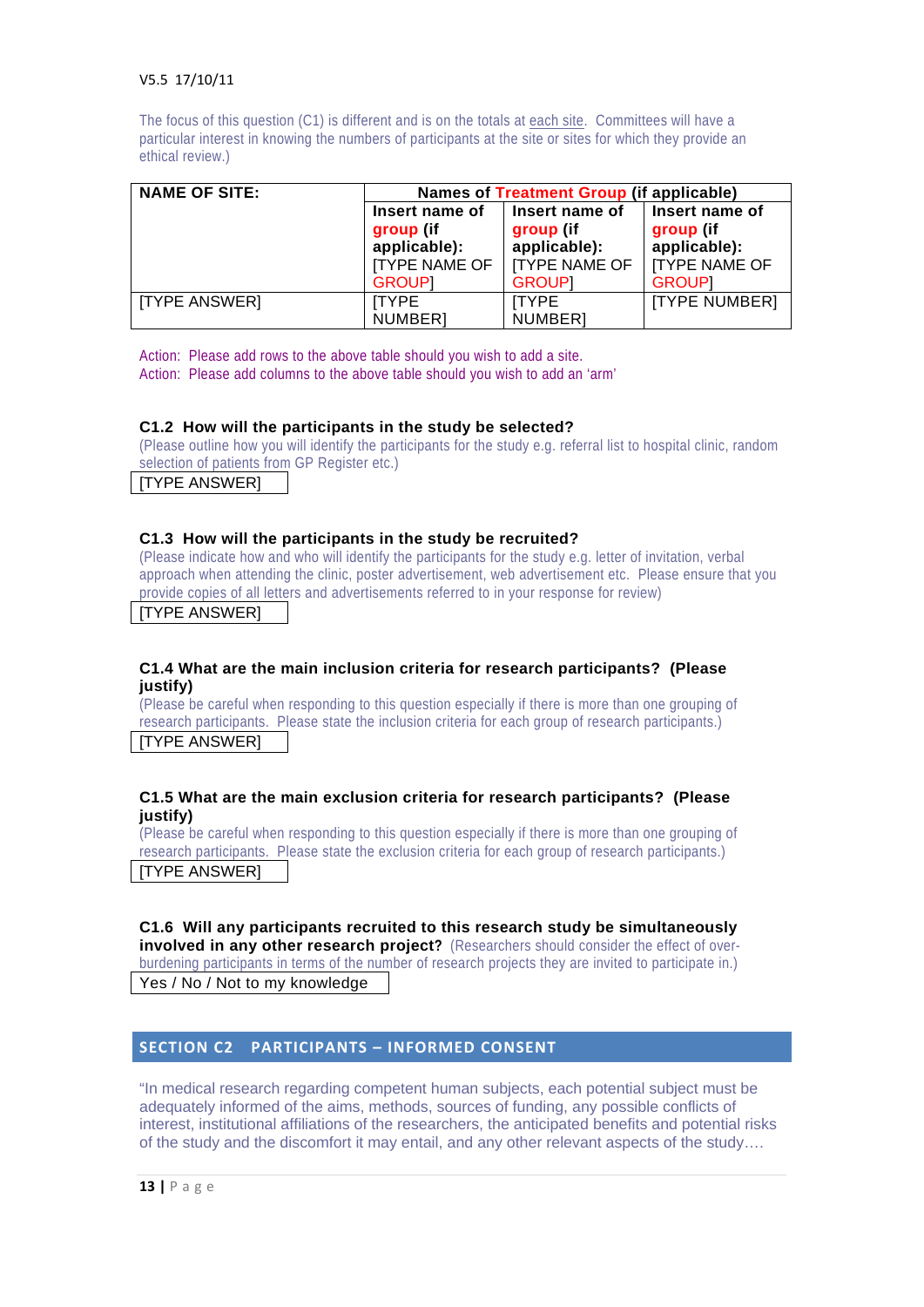After ensuring that the potential subject has understood the information, the physician or another appropriately qualified individual must seek the potential subject's freely-given informed consent, preferably in writing….."

World Medical Association Declaration of Helsinki, 2008

"Participation by competent individuals as subjects in medical research must be voluntary. Although it may be appropriate to consult family members……, no competent individual may be enrolled in a research study unless he or she freely agrees."

World Medical Association Declaration of Helsinki, 2008

#### **C2.1 (a) Will informed consent be obtained?**  Yes / No

Action: If you chose 'no' please delete C2.1 (c) (d) (e) (f) (g) and (h)

Action: In addition, if you chose 'no' please delete the following questions in Section C4: C4.4, C4.5 C4.6 and C4.7 (These questions relate to consent of parents/legal guardians of children and assent of children)

Action: If you chose 'yes' please delete C2.1 (b)

#### **C2.1 (b)** If no, **please justify.**  [TYPE ANSWER]

#### **C2.1 (c)** If yes, **how will informed consent be obtained and by whom?**

(Only appropriately qualified and competent persons should take informed consent. Please ensure you provide copies of any Information Leaflets, Consent Forms and Assent Forms referred to in response to this question.)

[TYPE ANSWER]

#### **C2.1 (d) Will participants be informed of their right to refuse to participate and their right to withdraw from this research study? Yes / No**

("A patient's refusal to participate in research must not influence your care of that patient in any way." Guide to Professional Conduct and Ethics for Registered Medical Practitioners 2009

 "The potential subject must be informed of the right to refuse to participate in the study or to withdraw consent to participate at any time without reprisal."

World Medical Association Declaration of Helsinki 2008

It is noted that in some studies, e.g. those involving anonymous questionnaires it will be impossible for the research participant to withdraw from the study. However, where withdrawal is a possibility, please confirm that all identifiable data and identifiable human biological tissue samples will be destroyed either when the participant withdraws or when the research participant specifically requests that this occur. All relevant Information Leaflets should also include this information.)

[TYPE ANSWER]

#### **C2.1 (e) If No, please justify**.

#### **ITYPE ANSWERI**

#### **C2.1 (f) Will there be a time interval between giving information and seeking consent?**

(Research participants should be given a reasonable period of time in order to make a decision about whether or not they wish to participate in a research study. Ideally, there should be adequate time for the participant to consult with family, friends and general practitioners before making a decision.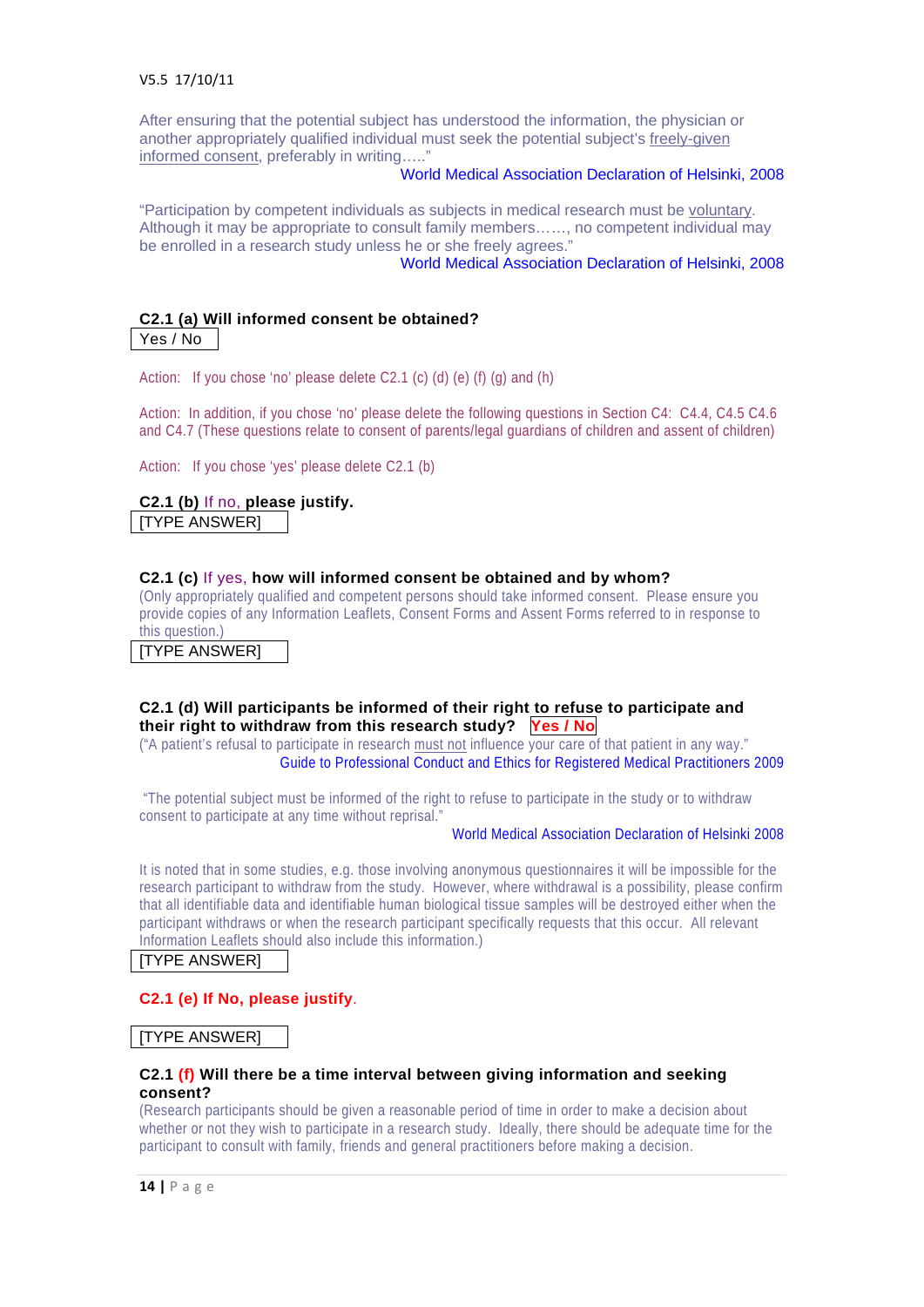It is recognised however that some studies are low-risk and participants may be asked to make a decision with regard to participation there and then. In other cases, it may be impossible due to the nature of the study for participants to be given an extended period of time to make a decision.)

### Yes / No

Action: If you chose 'no' please delete C2.1 (g)

Action: If you chose 'yes' please delete C2.1 (h)

**C2.1 (g)** If yes, **please elaborate.** (Please comment on how much time participants will be given to make a decision)

**ITYPE ANSWER]** 

**C2.1 (h)** If no, **please justify.** (Where participants are required to make an instantaneous decision, please justify.)

[TYPE ANSWER]

#### **SECTION C3 ADULT PARTICIPANTS ‐ CAPACITY**

#### **C3.1 (a) Will all adult research participants have the capacity to give informed consent?**

An adult is defined as a person aged 18 years or over. [I](#page-47-0)

Capacity is defined as the ability to understand the nature and consequences of a decision in the context of available choices at the time the decision is to be made. [II](#page-47-1)

A person lacks the capacity to make a decision if he or she is unable - (a) to understand the information relevant to the decision, OR (b) to believe the information OR (c) to retain that information long enough to make the decision,

OR

(d) to use or weigh that information as part of the process of making the decision,

OR

(e) to communicate his or her decision (whether by talking, using sign language or any other means  $\mathbb{I}$ 

#### Yes / No / Non Applicable

Action: If you chose 'yes' please delete C3.1 (b) (c) and (d)

Please ensure you chose 'Non Applicable' if you responded 'no' to Question C2.1 (a)

Action: If you chose 'non applicable' please delete C3.1 (b) (c) and (d)

**C3.1 (b)** If no, **please elaborate.** (Please state clearly how capacity to participate in this research study will be determined. Please also state clearly how the issue of consent and assent will be managed for those research participants who lack capacity)

[TYPE ANSWER]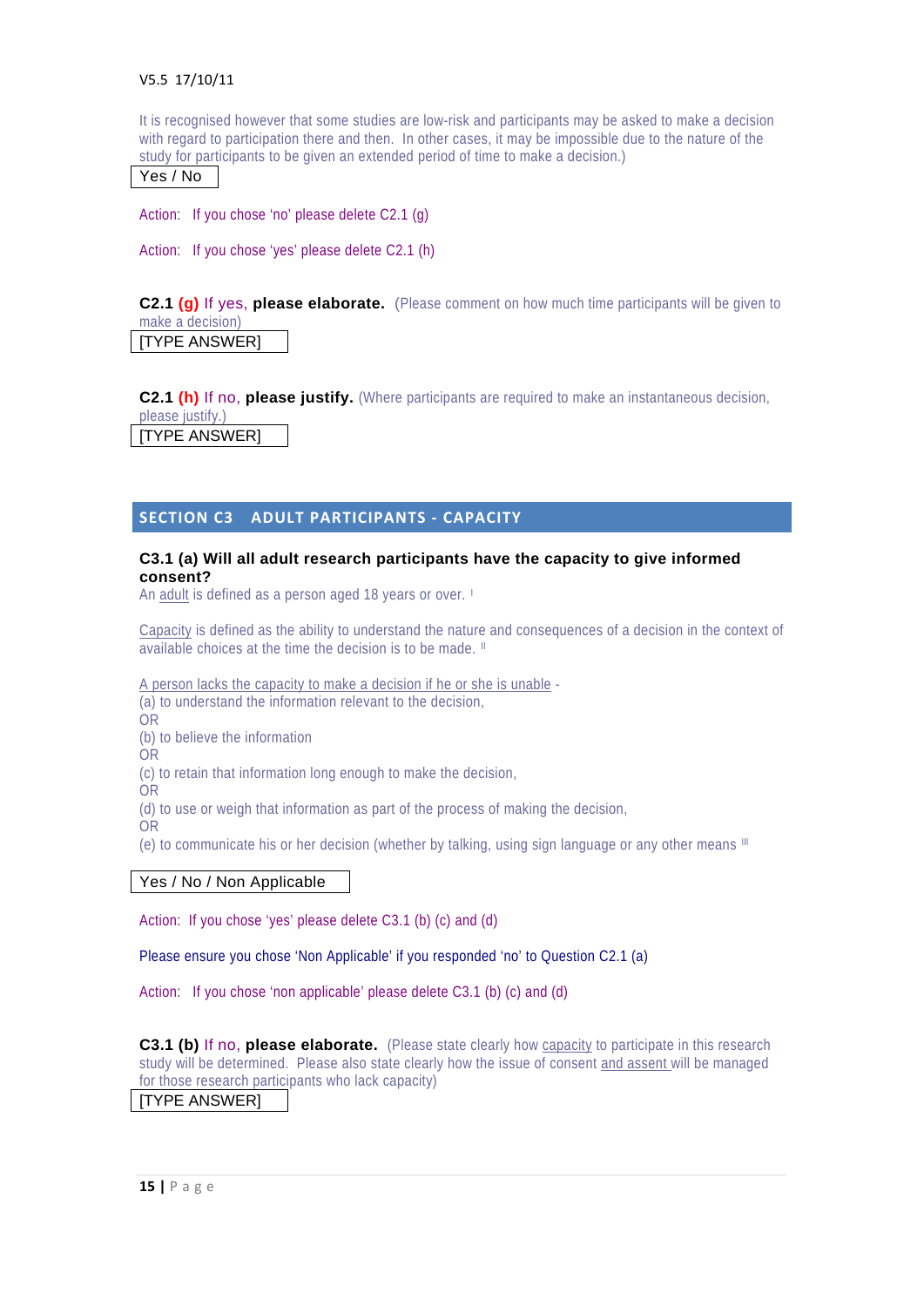**C3.1 (c)** If no, **is this research of such a nature that it can only be carried out on adults without capacity?** (If this research study can validly take place using adult participants with capacity, adult participants without capacity should not be included.)

Yes / No

### **C3.1 (d) What arrangements are in place for research participants who regain their capacity during the study?**

[TYPE ANSWER]

#### **SECTION C4 PARTICIPANTS UNDER THE AGE OF 18**

**C4.1 (a) Will any research participants be under the age of 18 i.e. children?**  (A "child" is a person under the age of 18 years as per Section 2 of the Child Care Act 1991) Yes / No

Action: If you chose 'no' please delete all remaining questions in C4.

#### **C4. 1 (b)** If yes, **please specify:**

**Persons**  $\leq$  **16** (Persons under the age of 16<sup>[IV](#page-47-3)</sup> cannot give consent to take part in most research studies, and (if consent is being sought) it should be sought from one parent or one legal guardian. It is recommended however that persons under the age of 16 be assented to participate in a manner appropriate to their age and level of understanding. **It is strongly recommended that expert advice be sought where the research study involves persons under 16.)**

Yes / No

**Persons aged 16 – 18** (Persons between the ages of 16 and 18 form a special category of persons under the age of 18 who can legally give consent for medical, surgical and dental treatment. [V](#page-48-0) It can be argued that this entitlement does not extend to participation in medical research.<sup>[VI](#page-48-1)</sup> This has not been tested in the Irish courts however. Therefore the conservative approach would be (if consent is being sought) to approach one parent or one legal guardian to give consent on their behalf and for the persons between 16-18 to read an Information Leaflet appropriate for young persons and to sign an Assent Form. This matter however will need to be dealt with on a case by case basis, as some research studies involve the collection of data only. VII [VIII](#page-48-2) **It is strongly recommended that expert advice be sought where the research study involves persons between 16 – 18**)

#### Yes / No

**Children in Care** (There may be legal difficulties in recruiting a child who is the subject of a care order under Section 18 of the Child Care Act 1991 to a research study. This issue also arises in respect of a child who is in foster care as per the 1995 Children in Foster Care Regulations.<sup>[X]</sup> It is strongly recommended that **expert advice be sought where the research study involves children in care.**)

Yes / No

**C4.2 Is this research of such a nature that it can only be carried out on children?** (Research which can validly take place using adult participants should proceed without the inclusion of child participants) Yes / No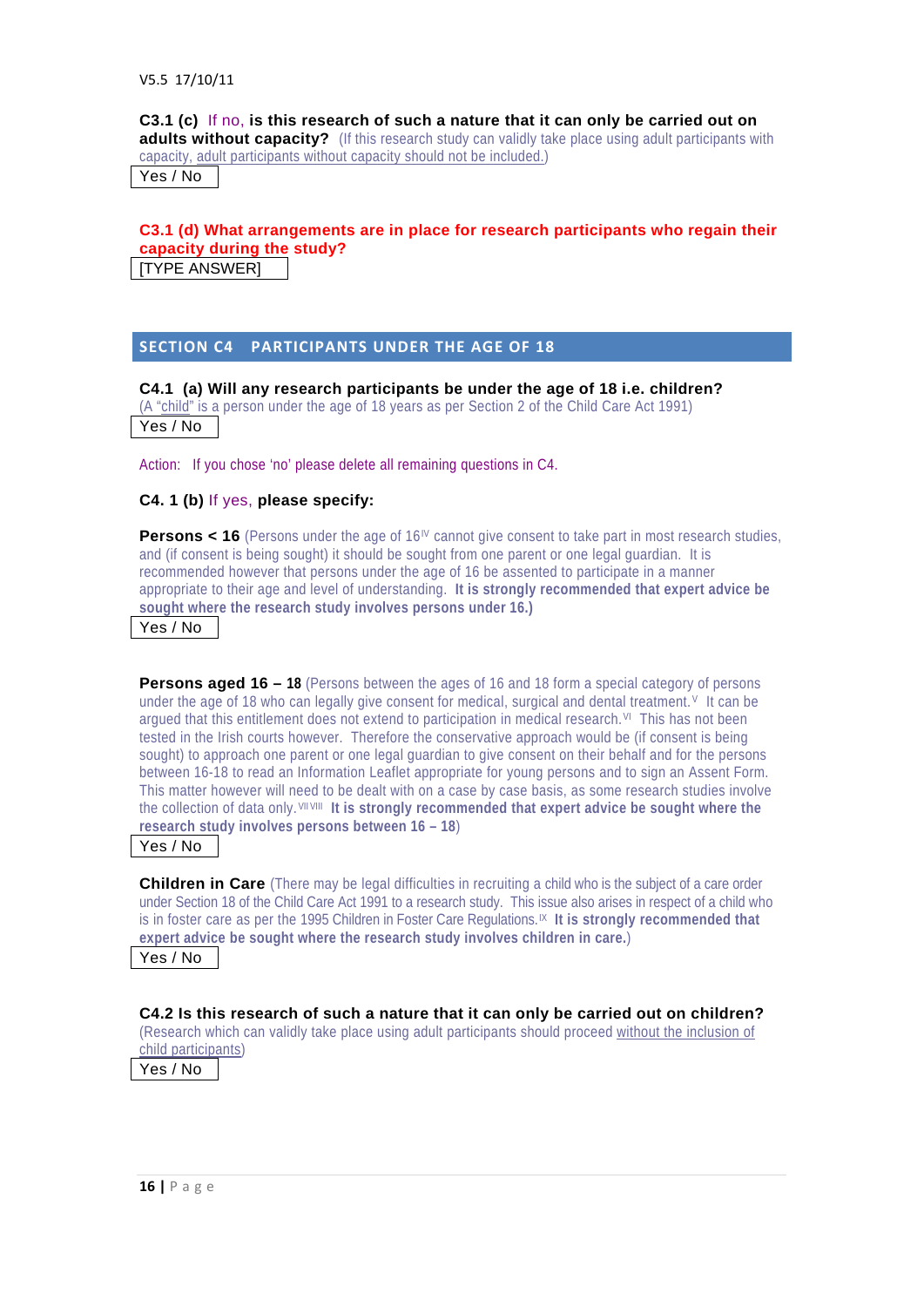**C4.3 Please comment on what will occur if the researcher discovers that a child is at risk during the course of this study?** (It is recommended that all researchers familiarise themselves with the Children's First National Guidelines for the Protection and Welfare of Children) [TYPE ANSWER]

Action: The following questions apply only if consent is being sought as per your response to Question 2.1 (a).

If you responded 'no' to Question C2.1 (a), please delete C4.4, C4.5, C4.6 and C4.7.

**C4.4 Will each child receive information according to his/her capacity of understanding regarding the risks and benefits of the study? Please elaborate and provide copies.** (Age–Appropriate Information Leaflets and Assent Forms are important in this respect e.g. an Information Leaflet should be designed for 12-16 year olds, for 8 to 12 year olds and for children under 8. While children over 8 may read the Information Leaflet themselves, children under 8 should have the Information Leaflet read to them.)

#### [TYPE ANSWER]

#### **C4.5 Will the explicit wish of the child who is capable of forming an opinion and assessing information to refuse to participate or to be withdrawn from the study be considered by the lead investigators, co-investigators and principal investigator? Please elaborate.**

(Where the child refuses to participate or wishes to be withdrawn from a study, it is strongly recommended that the wishes of the child be upheld. Children may not always be in a position to form an opinion however, either due to their age or depending on how sick they are.)

**ITYPE ANSWERI** 

**C4.6 Please comment on the involvement (if any) of Parents / Legal Guardians of the child in the consent process.** (Please note that it is only necessary (where consent is being sought from parents / legal guardians) for one parent or one legal guardian to sign a Consent Form in order for the child to participate in a research study. Please also refer to the Endnotes at the rear of the Guidance Manual – Appendix Nine.)

[TYPE ANSWER]

**C4.7 Please explain your approach to reviewing assent where research subjects reach the age of 18 during the course of the study.**  [TYPE ANSWER]

#### **SECTION C5 PARTICIPANTS ‐ CHECKLIST**

 "Medical research is subject to ethical standards that promote respect for all human subjects and protect their health and rights. Some research populations are particularly vulnerable and need special protection. These include those who cannot give or refuse consent for themselves and those who may be vulnerable to coercion or undue influence. " World Medical Association Declaration of Helsinki, 2008

**Please confirm if any of the following groups will participate in this study. This is a quick checklist for research ethics committee members and it is recognised that not ALL groups in this listing will automatically be vulnerable or lacking in capacity.**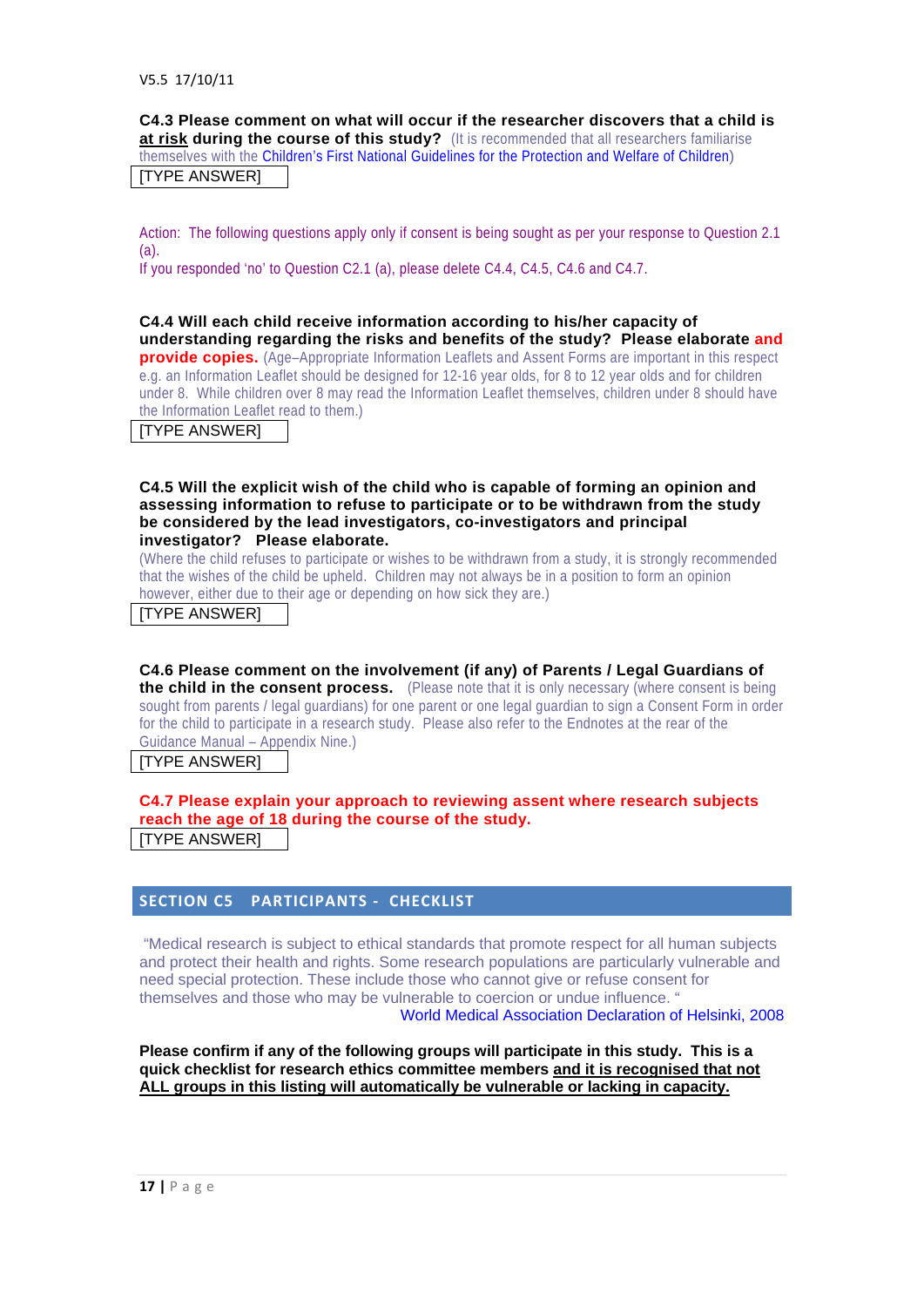**C5.1 Patients** (Patients should be made aware that should they decide not to participate in a research study that this will have not have any impact on their care. Patients may be vulnerable and may find it difficult to say 'no' especially in cases where the researchers are also involved in their care. This difficulty may increase in cases where patients are chronically ill, severely ill or terminally ill and are in a dependent relationship with the Principal Investigator, Lead Investigator or Co-Investigators)

#### Yes / No

**C5.2 Unconscious patients** (Unconscious patients cannot give consent. Where possible however, assent should be obtained from the next of kin. This assent where it applies to research interventions / procedures, and not to the 'processing of personal data,' has no legal value but performs the function of informing the next of kin that the patient is participating in a research study.

In relation to the 'processing of personal data' only, valid consent can be given by the certain named classes of next of kin. $X X -$  Please refer to Section E also on this point.

Patients should be informed of their involvement in a research study upon regaining capacity and consent should be obtained from patients themselves at this time. $X(1)$ 

Yes / No

**C5.3 Current psychiatric in-patients** (A number of committees provide an ethical review for research studies taking place in psychiatric in-patient facilities. **It is strongly recommended that expert advice be sought where the research study involves current psychiatric in-patients.**) Yes / No

**C5.4 Patients in an emergency medical setting** (Patients should be made aware that should they decide not to participate in any research study that this will have not have any impact on their care. Patients in an emergency setting may be in vulnerable and may find it difficult to say 'no' especially in cases where the researchers will also involved in their care. Secondly, trauma, shock or injury may also affect capacity on a case by case basis. Thirdly, many patients in an emergency setting may be unconscious, intubated etc.)

Yes / No

**C5.5 Relatives / Carers of patients** (Relatives or Carers of Patients recruited due to their relationship with the patient must be consented separately for their own involvement in any research study.)

Yes / No

**C5.6 Healthy Volunteers** (It is not uncommon for researchers to seek healthy volunteers in particular as act as 'controls' in respect of a given research study.)

Yes / No

**C5.7 Students** (A number of committees provide an ethical review for studies taking place in schools and educational facilities. In these cases, students can be primary, post-primary or third level students. A number of further committees provide an ethical review for studies in healthcare settings. Students in this context can therefore include undergraduate medical and nursing students etc. Students in training towards a professional qualification may be vulnerable and unable to say 'no' in terms of participation in a research study by virtue of their position in the organisation or their relationship with the Principal Investigator, Lead Investigator or Co-Investigator.)

Yes / No

**C5.8 Employees / staff members** (Employees and staff members may be vulnerable and unable to say 'no' in terms of participation in a research study by virtue of their position in the organisation or their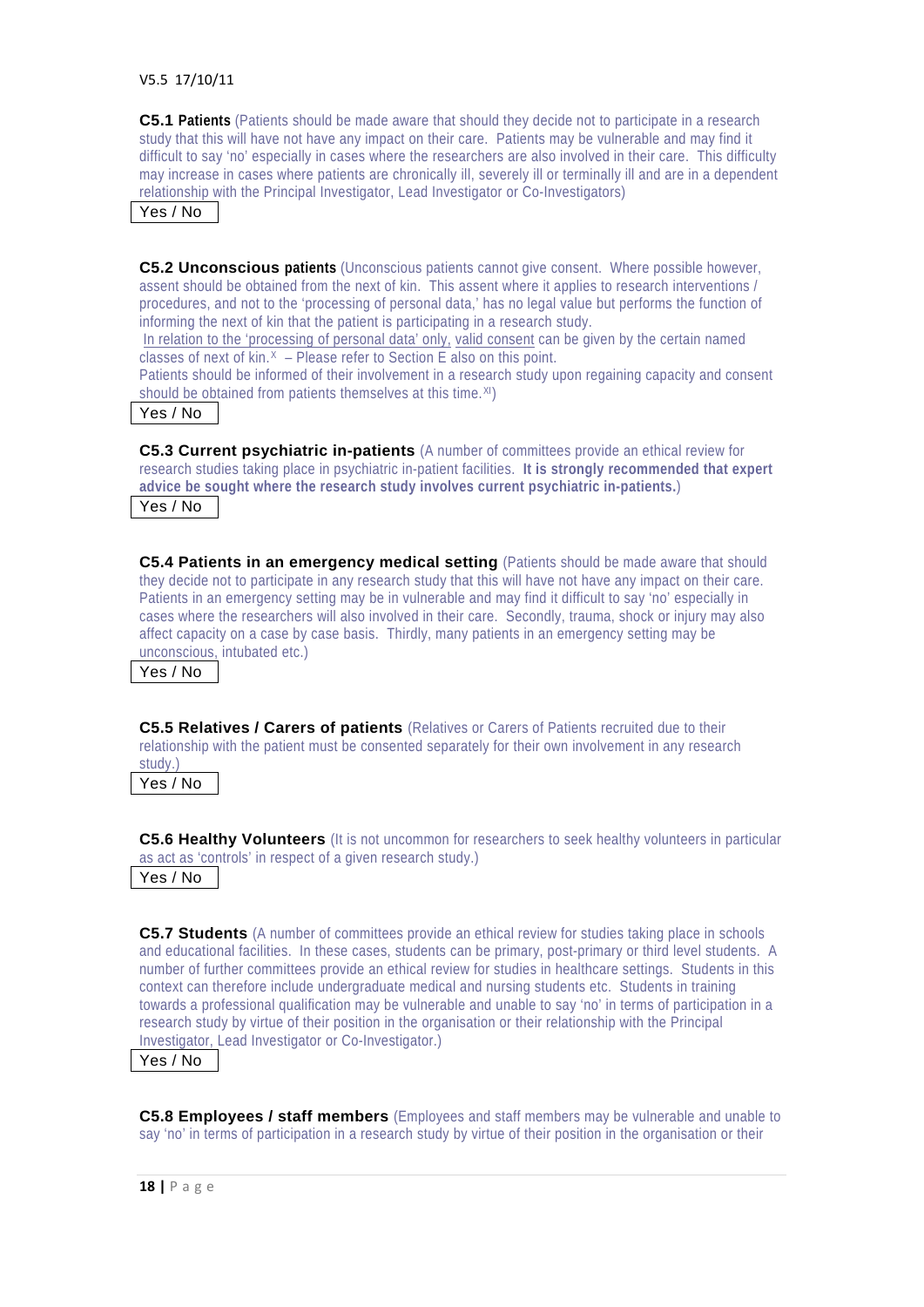relationship with the Principal Investigator, Lead Investigator or Co-Investigator. This is particularly the case where employees or staff members are in a dependent relationship with the Principal Investigator, Lead Investigator or Co-Investigators.)

**C5.9 Prisoners** (A number of committees provide an ethical review for studies taking place in prison facilities.)

| ÷ | $\prime$ |  |
|---|----------|--|
|   |          |  |

**C5.10 Residents of nursing homes** (A number of committees provide an ethical review for research studies taking place in community settings including private and public nursing homes) Yes / No

**C5.11 Pregnant women** (Committees are interested to know if pregnant women are being recruited to a study. This applies to studies involving exposure to radiation in particular. Secondly, a number of research ethics committees provide an ethical review specifically on behalf of maternity hospitals.) Yes / No

**C5.12 Women of child bearing potential** (Committees are interested to know if women who may be or may become pregnant are being recruited to a study. This applies to studies involving exposure to radiation in particular.)

Yes / No

**C5.13 Breastfeeding mothers** (Committees are interested to know if breastfeeding mothers are being recruited to a study. This applies to studies involving exposure to radiation in particular.) Yes / No

**C5.14 Persons with an acquired brain injury** (Some research participants may lack capacity by virtue of an acquired brain injury. However, capacity should be assessed on a case by case basis.) Yes / No

**C5.15 Intellectually impaired persons** (Some research participants may lack capacity by virtue of an intellectual disability. However, capacity should be assessed on a case by case basis. There is no available definition for 'intellectual impairment' and hence this term should be taken to refer to both learning disability and intellectual disability. A number of committees provide an ethical review for research occurring in the community, including specifically the 'intellectual disability' services.) Yes / No

**C5.16 Persons aged > 65** (Persons over the age of 65 are not necessarily either vulnerable or lacking in capacity) Yes / No

**C5.17** If yes to any of the above, **what special arrangements have been made to deal**  with issues of consent and assent (if any)? (It is recognised that not ALL groups in the above listing will automatically require special arrangements in relation to consent and assent. Secondly, you may have already provided the necessary information in your response to Question C3.1 (b). There can be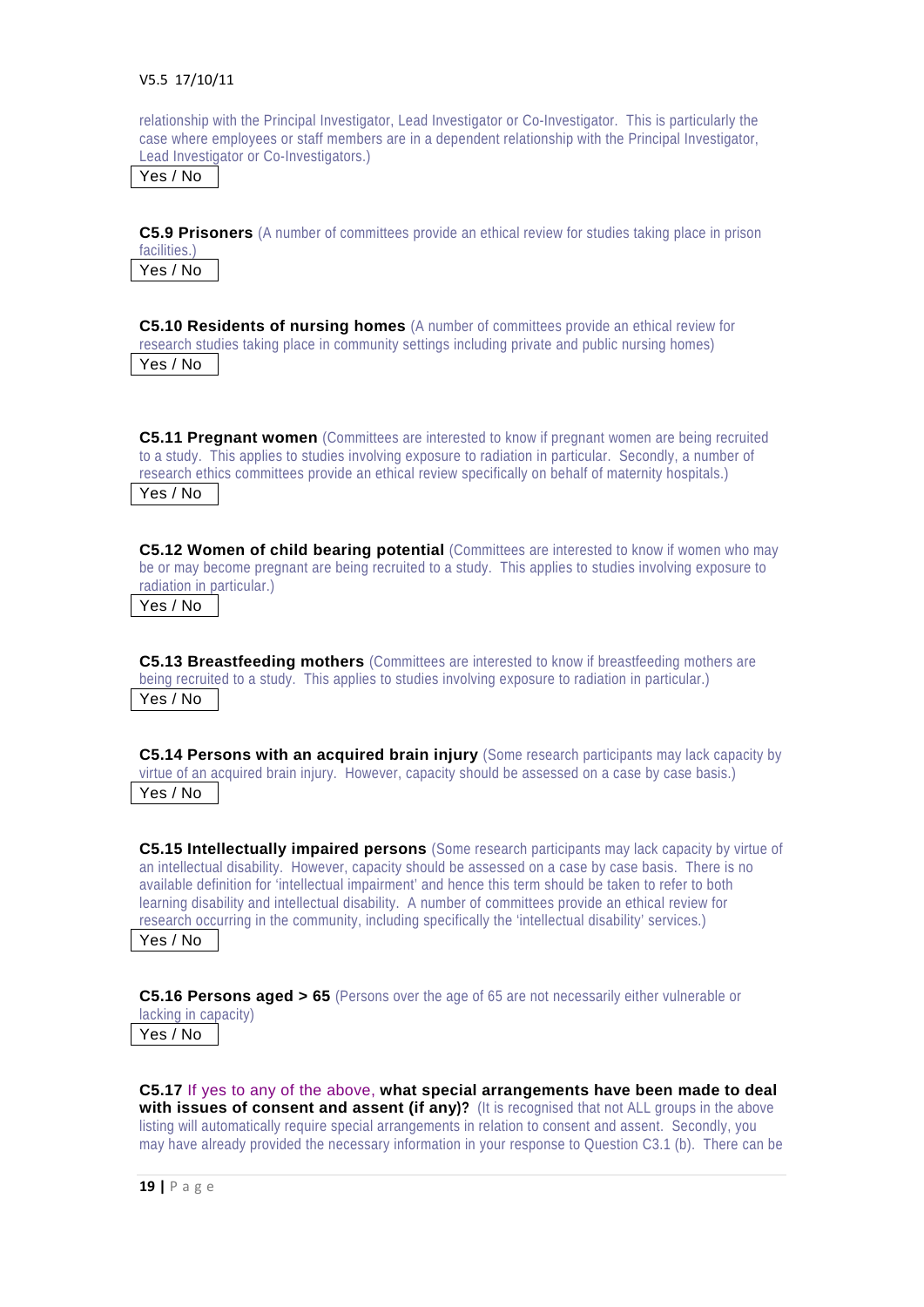a crossover between groups which may be vulnerable, groups which may require special arrangements in relation to consent and assent and persons who lack capacity.)

[TYPE ANSWER]

#### **SECTION D RESEARCH PROCEDURES**

#### **D1. What research procedures or interventions (over and above those clinically indicated and/or over and above those which are part of routine care) will research participants undergo whilst participating in this study?**

(This means research procedures or interventions which the participants are undergoing as part of the research study, and not those procedures and interventions which participants are undergoing as part of routine care (or equivalent) i.e. which they would undergo irrespective of involvement in this research study or not. 'Research Procedures' is a very broad term which encompasses medical examinations, laboratory tests, x-rays, other imaging, physiotherapy sessions, counselling sessions, psychological assessments, questionnaires, interviews and focus groups i.e. any type of intervention or measure which research participants will engage in.

It is further noted that not all research participants will be patients. For a healthy volunteer or staff member taking part in a research study, no procedures or interventions will be 'clinically indicated' or 'part of routine care.' Nevertheless, please also list interventions or procedures which healthy volunteers or staff members will undergo due to their involvement in this research study only.

Secondly, committees are also interested in knowing if there are any extra tests or analyses being done on samples taken which are over and above those tests done as part of routine clinical care. Please also refer to tests / analyses in response to this question where this applies.)

#### **ITYPE ANSWERI**

#### **D2. If there are any potential harms resulting from any of the above listed procedures, provide details below:**

(All research on human beings carries the possibility of harm. Whether the risk of harm is acceptable or not depends on the importance of the question being addressed and the likelihood of a meaningful result from the study.

Harms can be physical, psychological, psychosocial or other and can include pain, discomfort, inconvenience or change to lifestyle. Even seemingly innocuous questionnaires can upset patients and / or change the way they view or manage their illness.

It is also wise to classify the harms listed. Harms can be classified as serious, non-serious, transient etc. It is also useful to committees if you state the risk (probability) of the harms occurring, where this is possible: the risk of harms occurring can in some studies be stated with accuracy. It is recognised however that for many studies the risk (probability) of harm occurring will not be quantifiable.

Where relevant, please also state in your answer what measures will be put in place, if any, to ensure the risk of these harms occurring is minimised.

**Important Note:** Please ensure any relevant harms listed in response to this questions are clearly outlined in any Information Leaflets related to this study

**Important Note:** All serious adverse events occurring during the course of this research study must be reported as per each committee's local guidelines in this matter.

**Note:** The term 'serious adverse event' is more typically associated with clinical trials of medicinal products. A generic definition for a 'serious adverse event' outside of S.I. 190/2004 is not available. Hence, please report all Serious Adverse Events in line with each committee's local definitions and guidelines in this matter.)

#### [TYPE ANSWER]

#### **D3. What is the potential benefit that may occur as a result of this study?** (There

may be a direct benefit for research participants. There may be a benefit for the researcher in terms of academic qualification or career advancement. There may be a benefit for the healthcare system in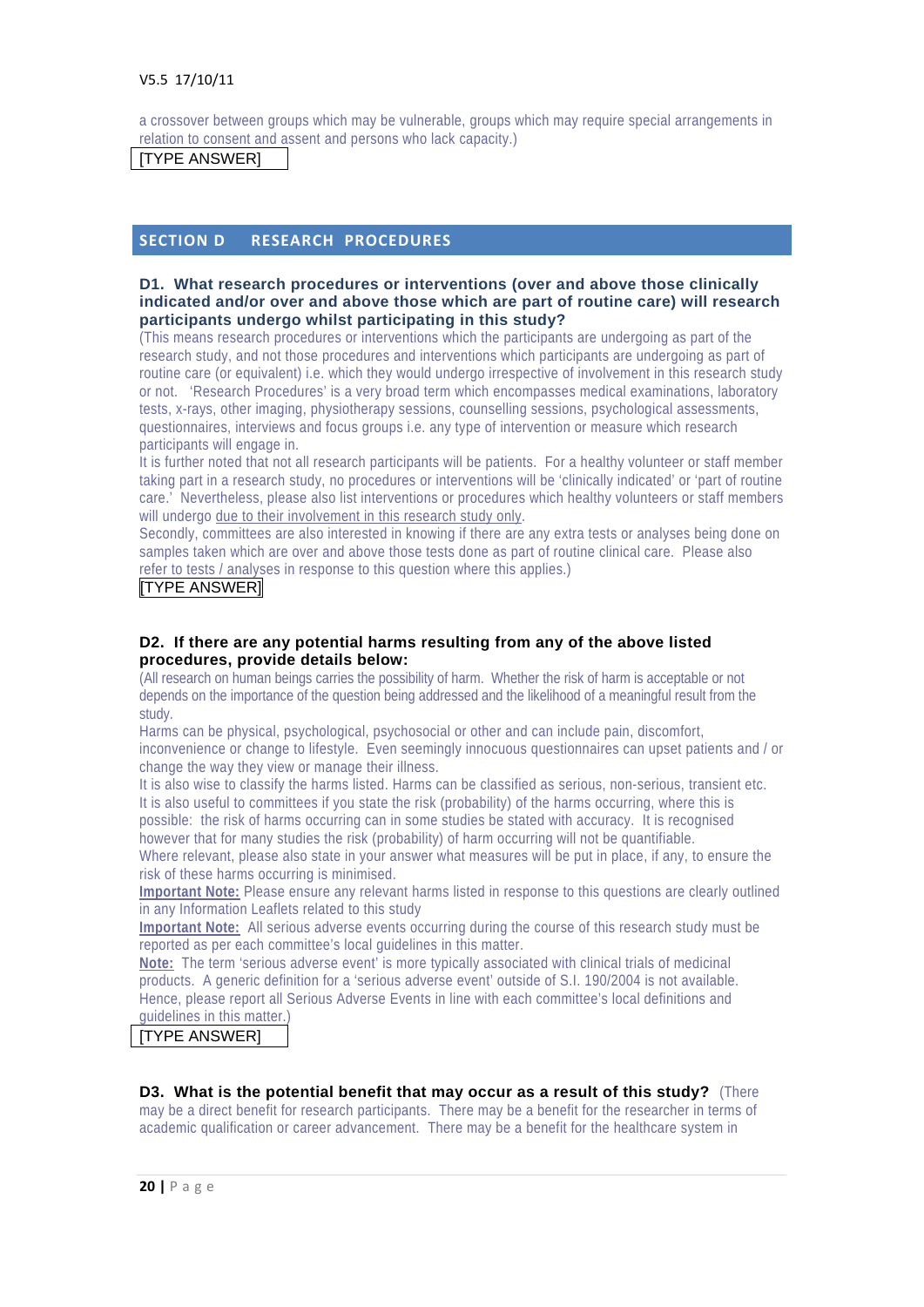general or for an organisation / site or service. There may be a benefit to a pharmaceutical company, device manufacturer, charity etc.)

#### [TYPE ANSWER]

**D4 (a) Will the study involve the withholding of treatment?** ('treatment' may include prescribed drugs, surgery, radiotherapy, physiotherapy, occupational therapy etc.) Yes / No / Non-Applicable

Action: If you chose 'no' or 'non-applicable' please delete D (b) and D (c)

#### **D4 (b) Will there be any harms that could result from withholding treatment?**  Yes / No

Action: If you chose 'no' please delete D (c)

#### **D4 (c)** If yes, **please elaborate.**  [TYPE ANSWER]

#### **D5. How will the health of participants be monitored during and after the study?**

(Some research studies may involve special arrangements in this regard. However, it is recognised that in many research studies, especially those involving staff members, monitoring of the health of participants is neither appropriate nor necessary.

Please provide details however if the health of participants is being monitored. Participants should also be informed of this monitoring in all relevant Information Leaflets.

Committees will also have a particular interest in knowing if the study/trial itself is being monitored / overseen by an Independent Data Safety Monitoring Board. Again, a DSMB is neither appropriate nor necessary for many research studies)

#### [TYPE ANSWER]

**D6 (a) Will the interventions provided during the study be available if needed after the termination of the study?** (This question should be interpreted in a broad sense e.g. in a study which provides a broadband connection free of charge to research participants, 'free broadband' is the intervention and question relates to whether this will continue to be provided after the study has finished.)

"At the conclusion of a the study, patients entered into the study are entitled….to share any benefits that result from it, for example, access to interventions identified as beneficial in the study or to other appropriate care or benefits."

World Medical Association Declaration of Helsinki, 2008

#### Yes / No

Action: If you chose 'no' please delete D6 (b)

**D6 (b)** If yes, **please state the intervention you are referring to and state who will bear the cost of provision of this intervention?** (Committees are interested in knowing if the interventions provided during the course of this study which are being made available to research participants after the study has ended, will be free of charge to research participants. The term 'cost of provision' also refers to the cost to sites / organisations in providing the ongoing interventions in question.) [TYPE ANSWER]

**D7. Please comment on how individual results will be managed.** (It is extremely important for researchers to decide in advance if research participants will receive individual results in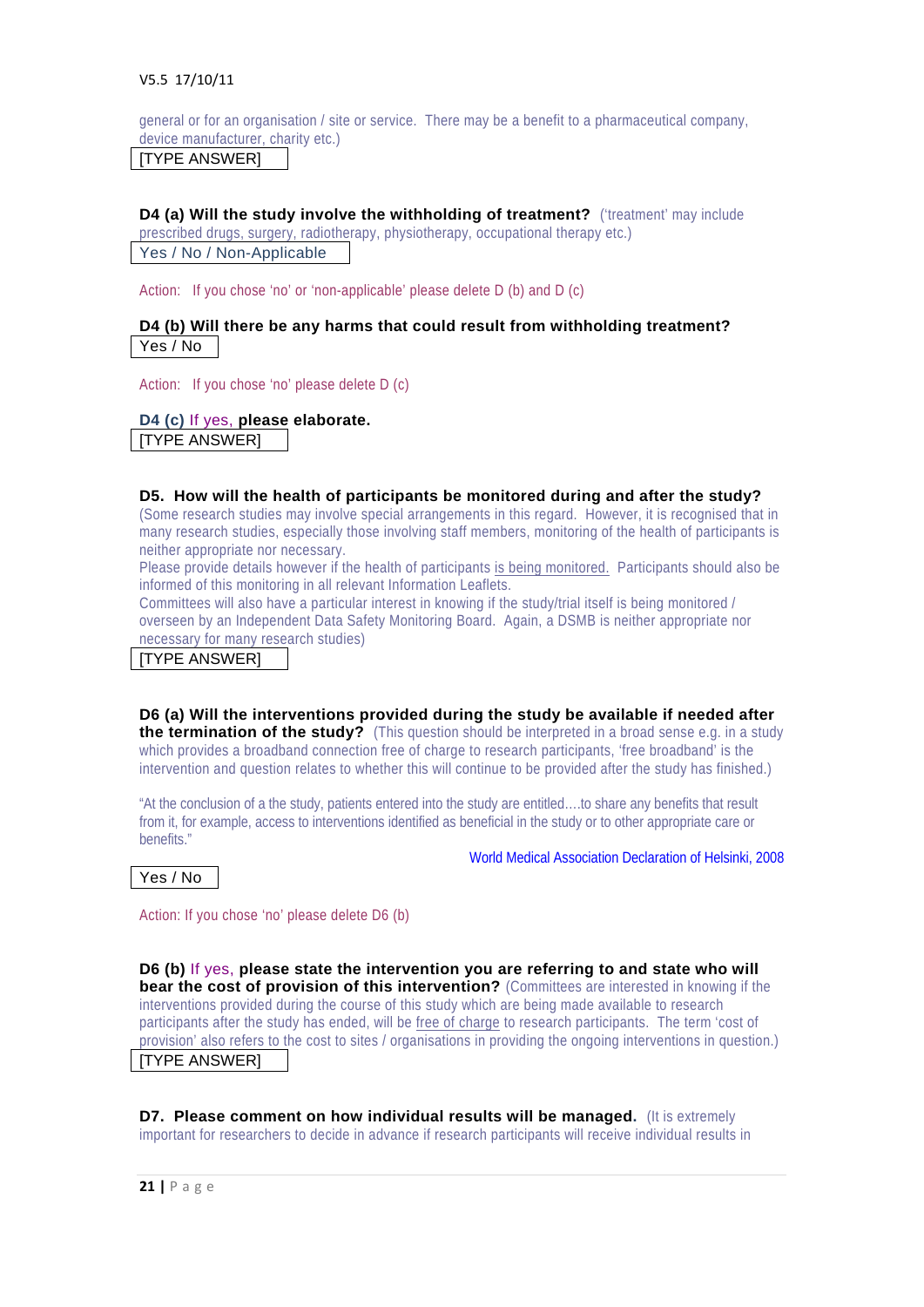relation to this study, or alternatively, if study results will be sent to the research participant's general practitioner or consultant (subject to consent).

Secondly, a definite plan needs to be decided in terms of what referral or care pathways will be in place in case of a negative finding / result / outcome for any individual research participant.

Finally, a definite plan needs to be decided in terms of 'incidental findings.' 'Incidental findings' are findings which are discovered during the course of a research study which are 'incidental' i.e. a researcher may not be conducting research into cholesterol, but during the course of his / her research study may 'incidentally' discover that a participant has high cholesterol.

It should be decided in advance whether 'incidental findings' will be relayed to the research participant. It is recognised however that not all research studies generate results which have individual meaning and not all research studies include the possibility of either 'negative findings' or 'incidental findings.')

#### **ITYPE ANSWERI**

#### **D8. Please comment on how aggregated study results will be made available.**

Researchers should decide in advance in so far as possible what their intention is in terms of release of overall study results. This may include publication in peer-reviewed journals, poster and verbal presentations, or submission of a final thesis to a university.

Researchers should be aware that if the research study fulfils the World Health Organisation definition of a 'clinical trial' that they must register the trial in a publicly accessible database.

"Every clinical trial must be registered in a publicly accessible database before recruitment of the first subject." World Medical Association Declaration of Helsinki, 2008

"For the purposes of registration, a clinical trial is any research study that prospectively assigns human participants or groups of humans to one or more health-related interventions to evaluate the effects on health outcomes. Clinical trials may also be referred to as interventional trials. Interventions include but are not restricted to drugs, cells and other biological products, surgical procedures, radiologic procedures, devices, behavioural treatments, process-of-care changes, preventive care, etc."

#### World HealthOrganization )

Researchers may also wish to consider if it will be appropriate or meaningful to inform individual participants or collectives of research participants (e.g. Patient Organisations) of the overall outcome of the research study. The guidance in the Declaration of Helsinki is as follows:

"At the conclusion of the study, patients entered into the study are entitled to be informed of the outcome of the study…"

[TYPE ANSWER]

World Medical Association Declaration of Helsinki, 2008

**D9. Will the research participant's general practitioner be informed the research participant is taking part in the study (if appropriate)?** (If yes, please ensure permission is sought from the research participant for the researcher to make contact with the research participant's general practitioner. If the general practitioner is being informed, please provide a copy of the letter to the GP for review by the committee.

Patient Safety should the key factor is deciding whether it will be necessary to inform the participant's General Practitioner.)

Yes / No / Non-Applicable

**D10. Will the research participant's hospital consultant be informed the research participant is taking part in the study (if appropriate)?** (If yes, please ensure permission is sought from the research participant for the researcher to make contact with the research participant's consultant. If the hospital consultant is being informed, please provide a copy of the letter to the hospital consultant for review by the committee.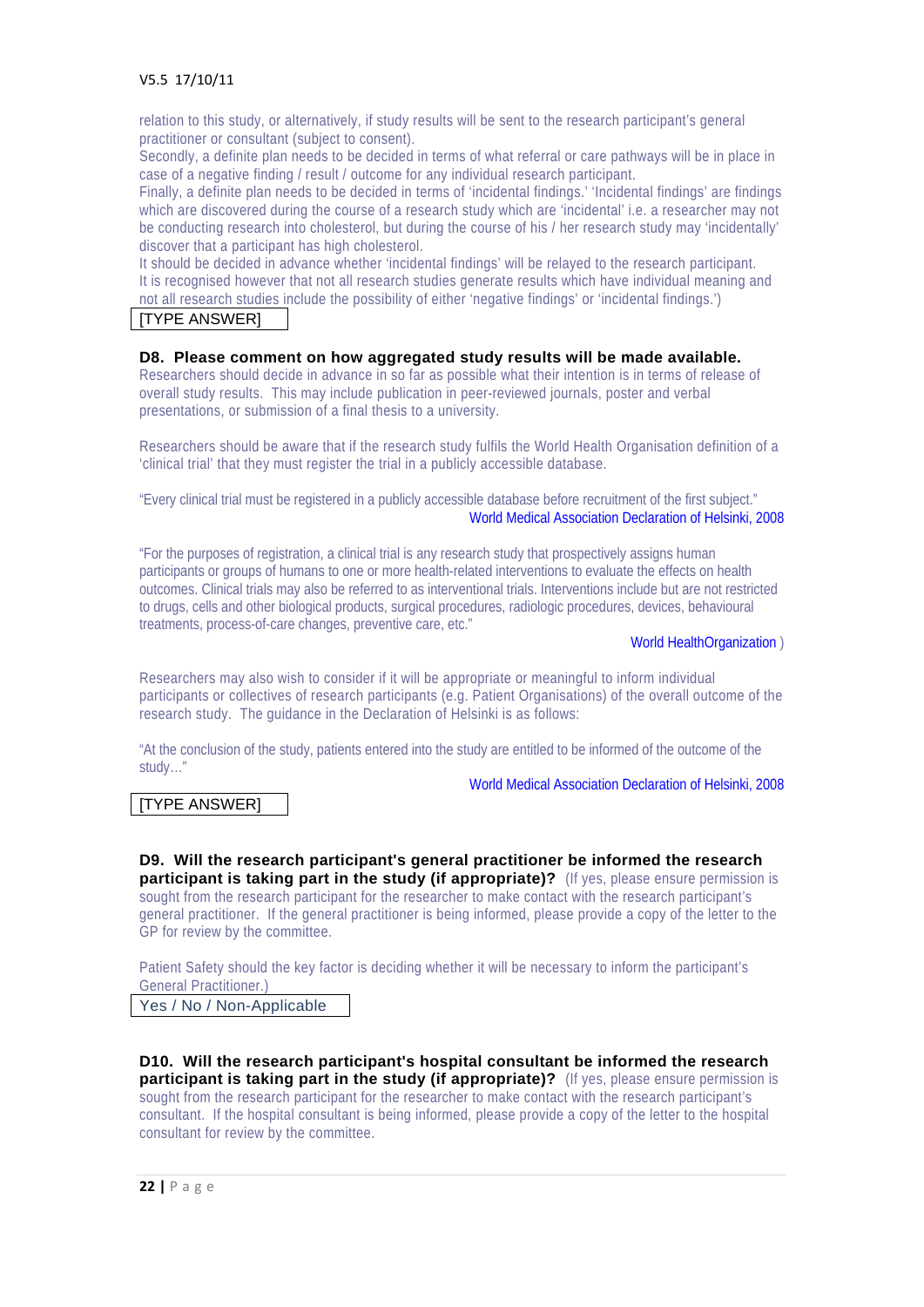Patient Safety should the key factor is deciding whether it will be necessary to inform the participant's hospital consultant.)

Yes / No / Non-Applicable

### **SECTION E DATA PROTECTION**

#### **SECTION E1 DATA PROCESSING ‐ CONSENT**

RESEARCHERS ARE REMINDED THAT THE DATA PROTECTION LEGISLATION APPLIES IN RESPECT OF THE PROCESSING OF 'PERSONAL DATA' OF LIVING PERSONS.

DURING STUDY DESIGN STAGE RESEARCHERS ARE ADVISED TO ASK THEMSELVES THESE QUESTIONS:

- 1. Does this study involve the processing of personal data of living persons?
- 2. Is it possible for this study to be undertaken using irrevocably anonymised data?
- 3. Is it possible for this study to be undertaken using pseudonymised data?

"Irrevocable anonymisation of personal data puts it outside data protection requirements as the data can no longer be linked to an individual and therefore cannot be considered to be personal data."

"Equally, it is recognised that the need to link episodes of care and prevent duplication of data in research, in some instances, requires that information may need to be capable of being matched or linked. This can be achieved through appropriate pseudonymisation (e.g., use of initials, coding) methods without the need to retain all identifying characteristics with the data."

"Similar to the advice above in relation to anonymisation, where pseudonymisation methods are used, it is recommended that extra efforts, beyond use of initials etc, be incorporated where a condition is particularly rare. Where sufficient measures are put in place to ensure that personal data is not accessible or likely to be identifiable by parties external to the data controller, the requirement to capture consent to use the data for research purposes, in such circumstances, will no longer apply"

#### Data Protection Guidelines on Research in the Health Sector, 2007

STUDIES WHERE WRITTEN CONSENT OF RESEARCH PARTICIPANTS\*\* IS OBTAINED FOR THE PROCESSING OF PERSONAL DATA ARE THE GOLD STANDARD. THE DATA PROTECTION LEGISLATION HOWEVER ALSO PERMITS CONSENT\*\* TO BE GIVEN BY PERSONS OTHER THAN THE DATA SUBJECT WHERE HE/SHE LACKS CAPACITY TO GIVE CONSENT FOR PROCESSING OF PERSONAL DATA.

Section 2A(1) of the Acts provides that, where a person by reason of his or her physical or mental incapacity or age, is or is likely to be unable to appreciate the nature and effect of giving consent, such consent may be given by a parent or guardian or a grandparent, uncle, aunt, brother or sister of the person provided that the giving of such consent is not prohibited by law.[XII](#page-48-6)

#### **Please refer to your response to Question C2.1 (a) before responding to Question E1.1 (a)**

**E1.1(a) Will consent be sought for the processing of data?** (Consent is an absolute requirement for the processing of 'personal data' only. 'Personal data' is defined in the Data Protection Acts as follows: "data relating to a living individual who is or can be identified either from the data or from the data in conjunction with other information that is in, or is likely to come into, the possession of the data controller." It covers any information that relates to an identifiable, living individual. However, it needs to be borne in mind that data may become personal from information that could likely come into the possession of a data controller. Often a case by case assessment must be made taking account of some of the above considerations as to whether data could be deemed to be personal.)

Yes / No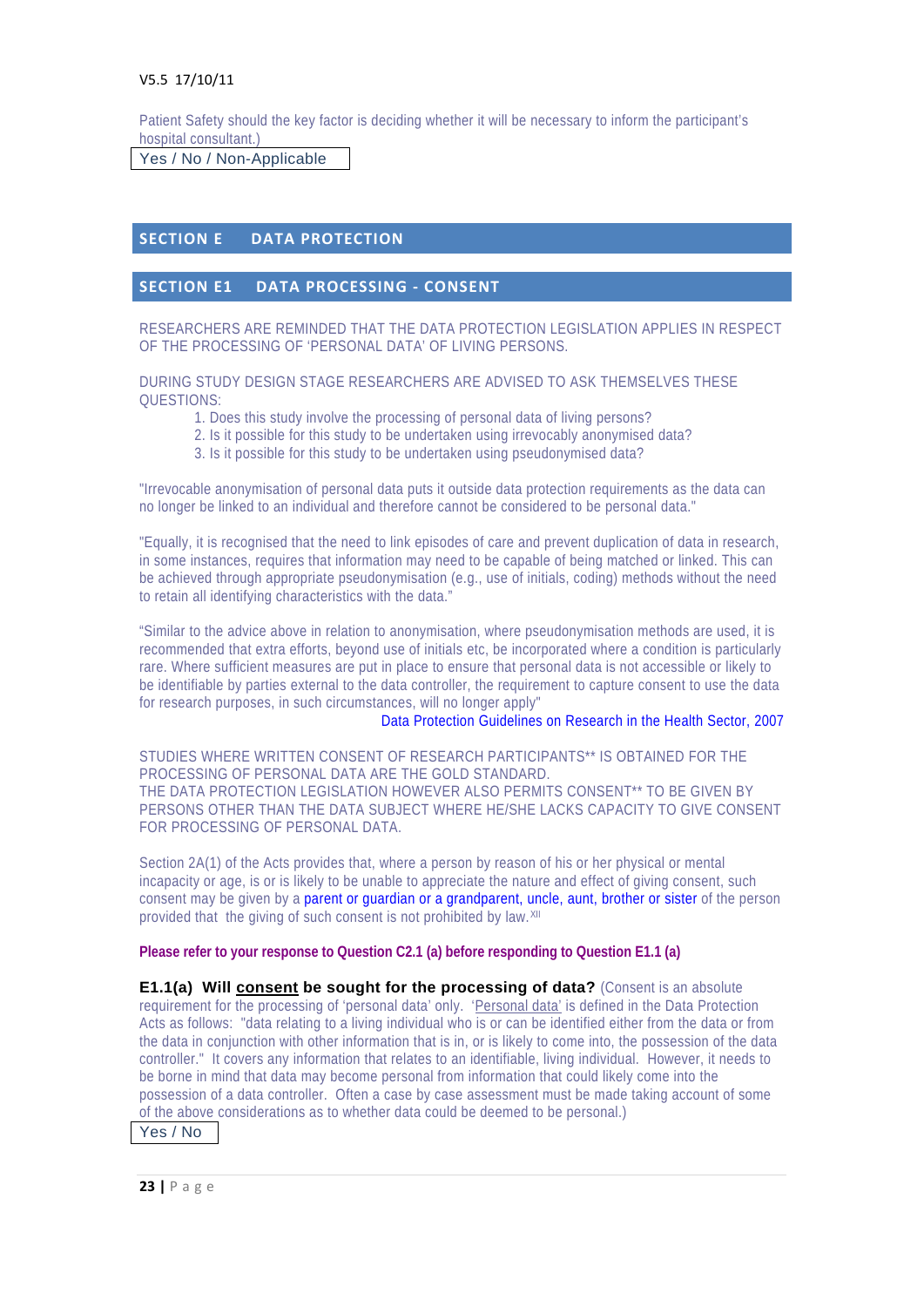Action: If you chose 'yes' please delete E1.1 (b)

**E1.1(b)** If no, **please elaborate.** (If consent is not being sought irrevocably anonymised data and/or appropriately pseudonymised data may be processed ONLY. The 'appropriateness' of the pseudonymisation proposed should be assessed on a case by case basis.)

[TYPE ANSWER]

#### **SECTION E2 DATA PROCESSING ‐ GENERAL**

**E2.1 Who will have access to the data which is collected?** (Please ensure to inform research participants in all relevant Information Leaflets who will have access to the data collected.) [TYPE ANSWER]

**E2.2 What media of data will be collected?** (Data can be hard copy or electronic; data can be visual e.g. video recordings, clinical photographs, images; data can be audio data e.g. tape recordings.) [TYPE ANSWER]

**E2.3 (a) Would you class the data collected in this study as anonymous, irrevocably anonymised, pseudonymised, coded or identifiable data?** (Please note that different media may be classed differently. Questionnaires for example may be completely anonymous rendering it impossible to ascertain which research participant completed an individual questionnaire. In a research study involving an anonymous questionnaire it would be impossible for a research participant to withdraw from the study once data collection has occurred. Images may be identifiable in particular where images are clearly marked with a patient's name or medical record number. Photographs of the face and videorecordings, for example, are identifiable. The term 'irrevocably anonymised' applies when the data which was originally identifiable has been rendered 'anonymous' by the researcher e.g. to delete the patient name, medical record number from an 'x-ray' would irrevocably anonymise the X-Ray. It should be noted that it can be more difficult to successfully de-identify photographs of the face and video-recordings. The term 'pseudonymised' is a form of anonymisation wherein duplication is avoided by the use of 'initials / year of birth' for example. Finally, data is often coded i.e. it is possible to identify the participant from the data via a code which is retained by the researcher.)

**ITYPE ANSWERI** 

**E2.3 (b) If 'coded' please confirm who will retain the 'key' to re-identify the data?**  (It is recommended that the key to re-identify 'coded' data remain at the site of origin of the data. It is further recommended that the person who holds the 'key' to re-identify be the lead investigator at the site.) [TYPE ANSWER]

**E2.4 Where will data which is collected be stored?** (Please note that different media may be stored in different fashions.)

**ITYPE ANSWERI** 

**E2.5 Please comment on security measures which have been put in place to ensure the security of collected data.** (These measures would include locked filing cabinets, password protected computers, encryption of desktop computers and portable devices and encryption of individual files. It is strongly advised that 'personal' data is not stored on portable devices or home-based desktops. However, where this is absolutely necessary, encryption software should be installed.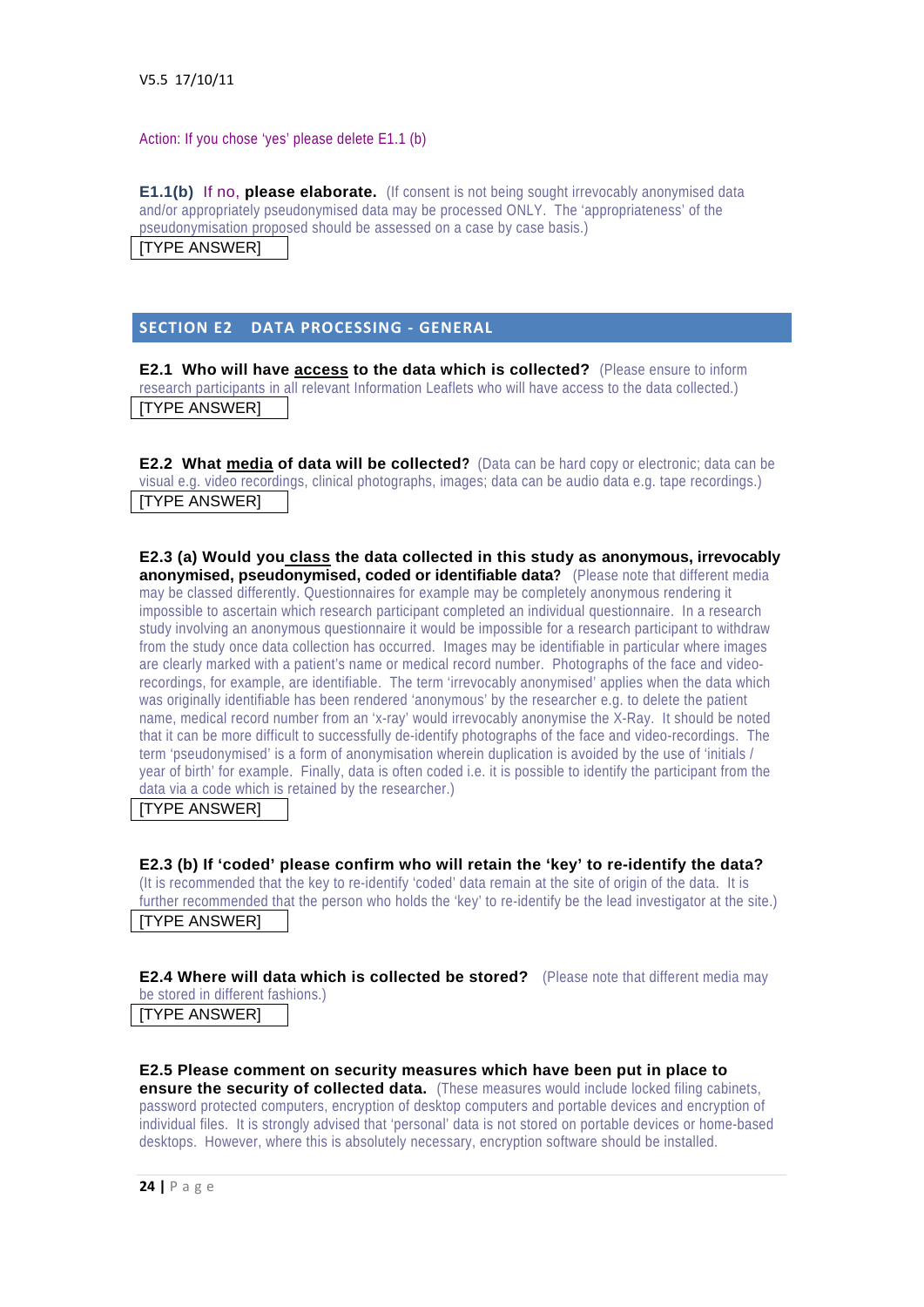Researchers should be aware of their responsibilities under the data protection legislation to keep electronic and hard copy 'personal data' safe and secure.)

#### [TYPE ANSWER]

#### **E2.6 (a) Will data collected be at any stage leaving the site of origin?**  Yes / No

Action: If you chose 'no' please delete E2.6 (b)

**E2.6 (b)** If yes, **please elaborate.** (Please state what data, what medium of data, what class of data etc. will be sent and state where and to whom this data will be sent? Please ensure to inform research participants in all relevant Information Leaflets of the details which you supply in response to this question. It is particularly important to inform research participants if data is leaving the country, and especially if the data is leaving the European Economic Area. EEA Transfers of personal data to non-EEA countries must take place in compliance with the Data Protection Acts, e.g. where the individual has consented to that transfer. It is recommended that only non-identifiable data leave the EEA where at all possible.)

#### **ITYPE ANSWERI**

**E2.7 Where will data analysis take place and who will perform data analysis (if known)?** (While is advisable to obtain the advice of a statistician while designing any research study, it may not be known at the point of submitting an ethics application where the data analysis will take place at the end of the study or throughout the study and/or it may not be known who will be performing the data analysis. However, if there is a possibility that data will be leaving the site of origin for the purposes of data analysis, it is important to inform the research participant.)

[TYPE ANSWER]

#### **E2.8 (a) After data analysis has taken place, will data be destroyed or retained?**  [TYPE ANSWER]

**E2.8 (b) Please elaborate.** (Different media of data may be treated differently in respect of retention / destruction. Similarly, different classes of data may be retained e.g. identifiable data may be destroyed, while irrevocably anonymised data may be retained for the purposes of future publication.) [TYPE ANSWER]

**E2.8 (c) If destroyed, how, when and by whom will it be destroyed?** (Please note different media may be destroyed in different fashions) **ITYPE ANSWERI** 

**E2.8 (d) If retained, for how long, for what purpose, and where will it be retained?**  (Please inform research participants in all relevant Information Leaflets of the details which you supply in response to this question. Researchers should be aware of their responsibilities under the data protection legislation not to retain 'personal data' for longer than is necessary to fulfil the purpose for which the data was originally collected. There are no such time restrictions in place with regard to the retention of anonymous or irrevocably anonymised data. Please note that although a number of committees may specify timelines that research data must be retained for e.g. 5 years / 7 years, the only legal requirement is that data should not be held for longer than necessary to fulfil the purpose for which it was originally collected. Where the data forms part of the patient's healthcare record however, the timelines listed in the NHO Code of Practice on Records Management apply.)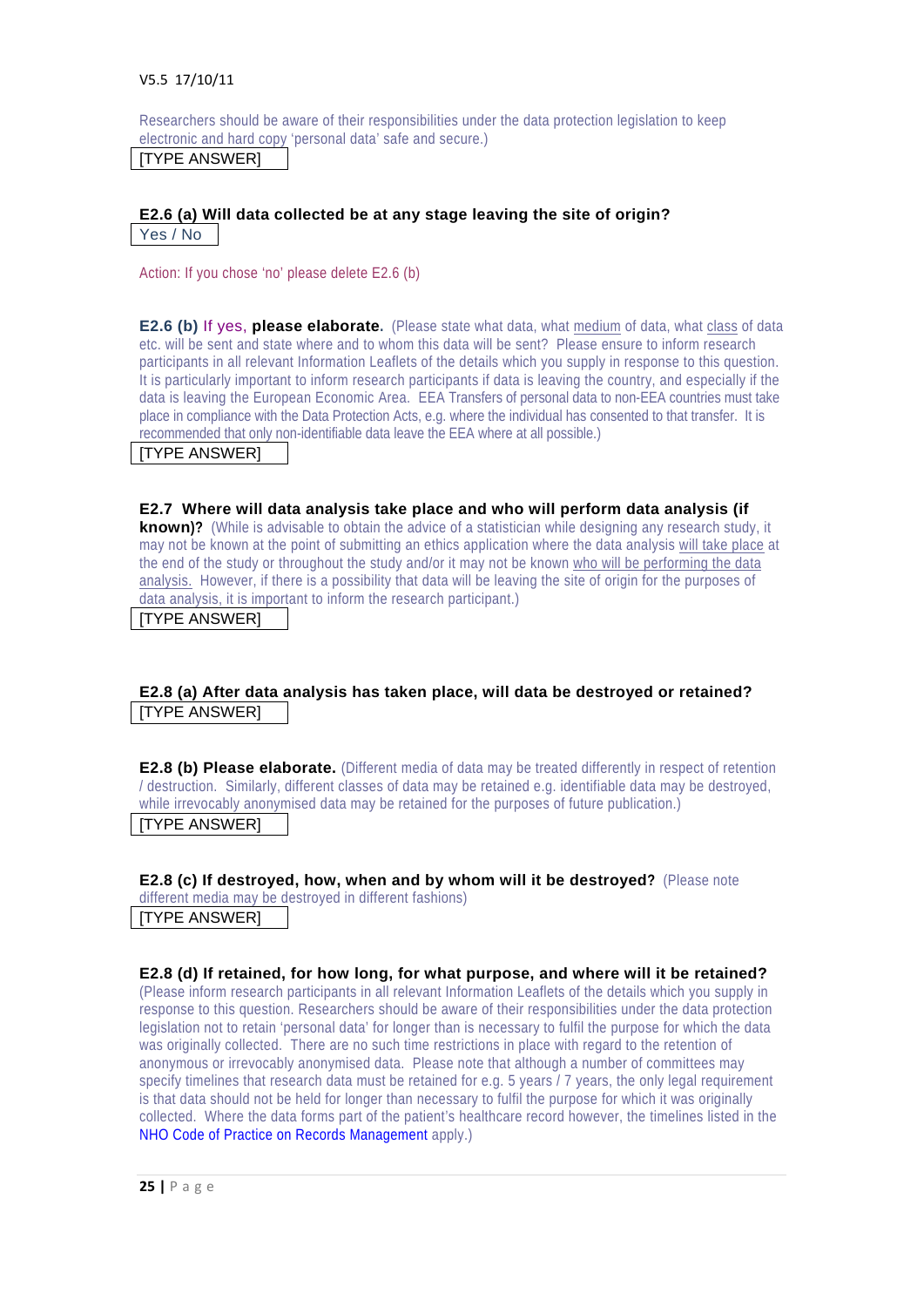#### **ITYPE ANSWERI**

**E2.9 Please comment on the confidentiality of collected data.** (Identifiable data should only be disclosed to third parties if consent is in place for this disclosure to take place. If there is a possibility of a situation arising where it may become necessary to breach confidentiality, research participants should be informed of this is all relevant Information Leaflets.) **ITYPE ANSWERI** 

#### **E2.10 (a) Will any of the data collected consist of audio recordings / video recordings?**

Yes / No

Action: If you chose 'no' please delete E2.10 (b)

#### **E2.10 (b)** If yes, **will participants be given the opportunity to review and amend transcripts of the tapes?**  [TYPE ANSWER]

#### **E2.11 (a) Will any of the data collected consist of photographs / video recordings?**  Yes / No

Action: If you chose 'no' please delete E2.11 (b)

**E2.11 (b)** If yes, **please elaborate**. (Please focus on consent in your response, in particular, if it is proposed to publish or present photographs / video recordings.) [TYPE ANSWER]

#### **SECTION E3 ACCESS TO HEALTH CARE RECORDS**

#### **E3.1 (a) Does the study involve access to healthcare records (hard copy / electronic)?**

Yes / No

Action: If you chose 'no' please delete all the remaining questions in Section E3

**E3.1 (b)** If yes, **please elaborate**. (Please state what healthcare records will be accessed (e.g. hard copy charts, computer systems etc), for what purpose healthcare records will be accessed and what data it is proposed to collect from these records)

[TYPE ANSWER]

**E3.1 (c) Who will access these healthcare records?** (Research participants should be informed in any information leaflets or consent forms who will have access to their healthcare records.) [TYPE ANSWER]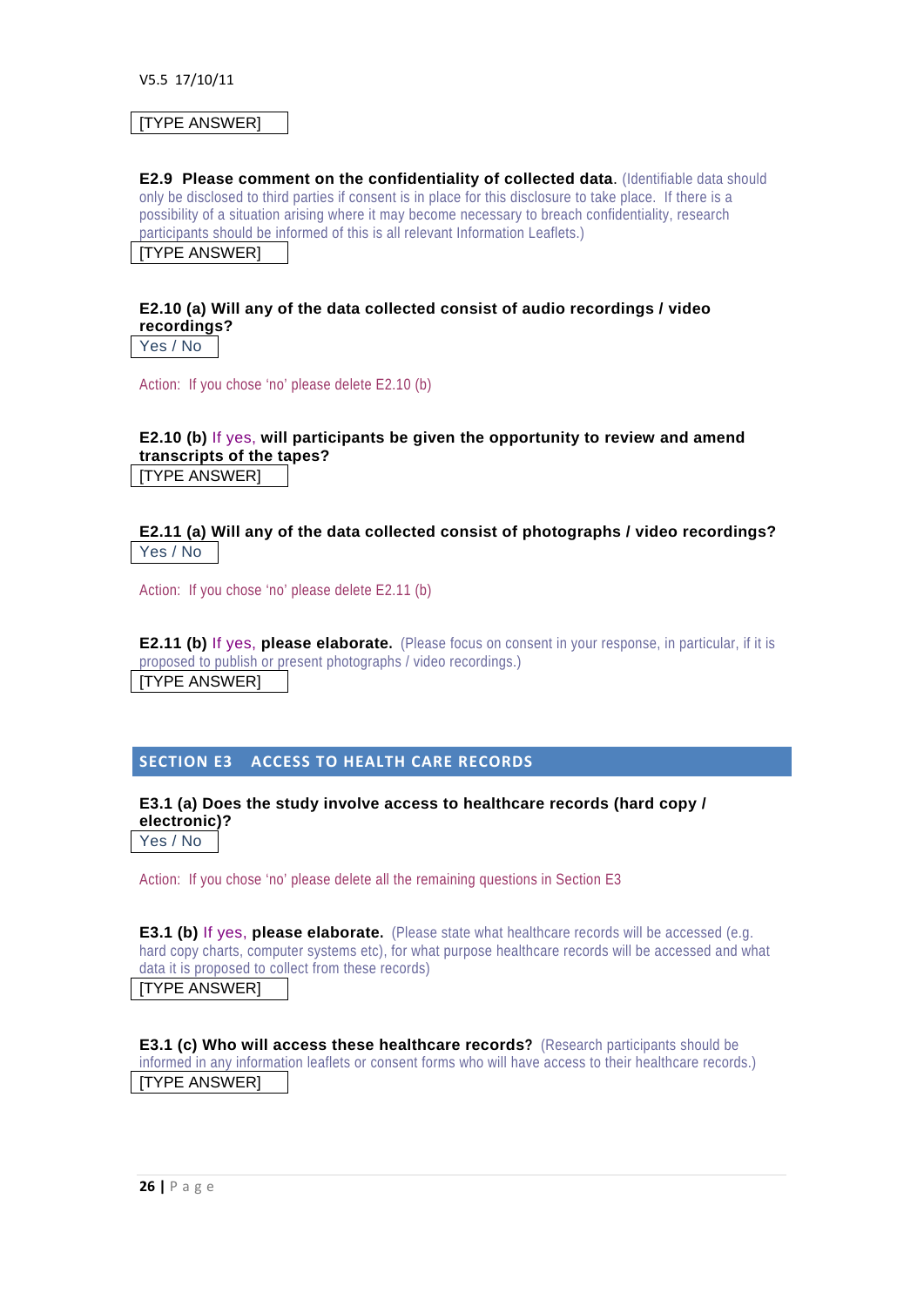Studies in which written consent is in place to access healthcare records are the gold standard. The ideal situation is one where written consent is sought to access healthcare records.

# **E3.1 (d) Will consent be sought from patients for research team members to**

**access their healthcare records?** (Research participants should be informed in any Information leaflets or consent forms that it will be necessary to access their healthcare records as part of their participation in this study.)

Yes / No

#### Action: If you chose 'yes' please delete Questions E3.2 (a) and E3.2 (b)

In cases where consent is not being sought to access healthcare records, the following issues should be considered by the researcher. It is common, for example, for healthcare records to be accessed without consent at an early stage in any research study for the purposes of identifying patients who fulfil the inclusion / exclusion criteria prior to recruitment.

#### **E3.2 (a) Who or what legal entity is the DATA CONTROLLER in respect of the healthcare records?**

(Data Controllers are those who, either alone or with others, control the contents and use of personal data. Examples of Data Controllers:

- Data Controllers can be either legal entities such as companies, government departments or voluntary organisations, or they can be individuals such as GPs, pharmacists or sole traders.
- The data controller can be an individual hospital consultant in the case of private patients.
- The data controller is however the hospital board in respect of independent teaching hospitals.
- The data controller is the HSE in respect of HSE hospitals.
- The data controller can be the individual GP in respect of patients attending a General Practice but can in certain cases be the practice itself.

The Data Subject is an individual who is the subject of personal data.)

#### [TYPE ANSWER]

#### **E3.2 (b) What measures have been put in place by the data controller which may make access to healthcare records permissible without consent?**

(Will the data controller nominate the researcher as an agent? Will the researcher enter into a confidentiality agreement with the data controller? Does a memorandum of understanding or other agreement exist between the legal entity which is the data controller and the legal entity to which the researcher is affiliated? Is the researcher involved in the direct care of the patient(s) whose healthcare records he / she proposes to access? Is the researcher bound by confidentiality via the terms of his / her contract of employment or his / her code of professional conduct? Is it possible for the data controller to access the healthcare records on the researcher's behalf and to issue irrevocably anonymised or pseudonymised data only to the researcher? Is it possible for the data controller to act as 'gatekeeper' and select / recruit patients on behalf of the researcher?

IMPORTANT NOTE: Access to Healthcare Records should occur in line with local institutional / organisational policies in this area.

IMPORTANT NOTE: A list of patients should not be provided to a third party or health professional not involved in the care of these patients for the purposes of making contact unless patients have specifically consented to this.)

#### **ITYPE ANSWERI**

#### **SECTION F HUMAN BIOLOGICAL MATERIAL**

It is recommended that all researchers familiarise themselves with the Irish Council for Bioethics Guidelines: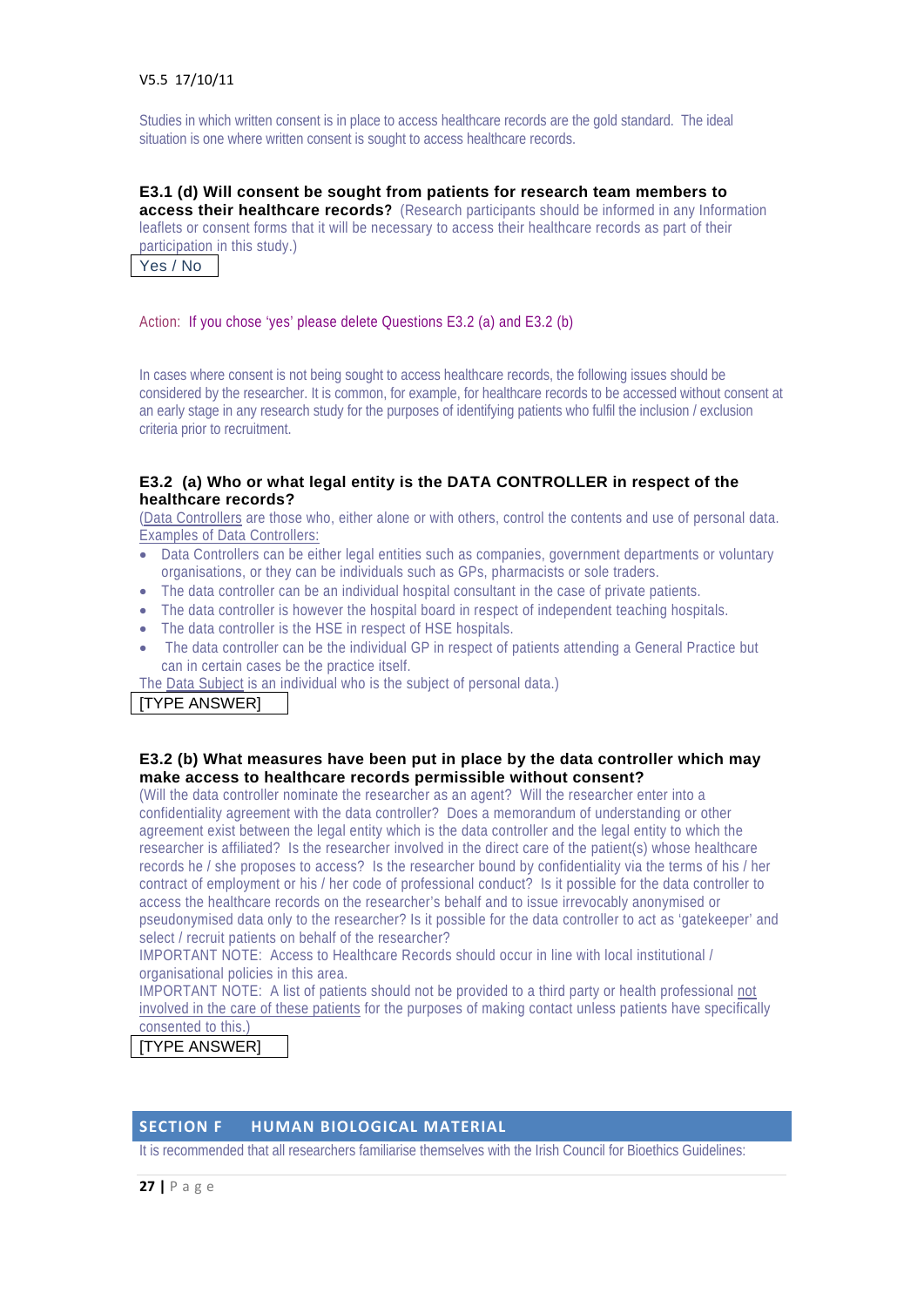#### Human Biological Material: Recommendations for Collection, Use and Storage in Research 2005

### **F1 BODILY TISSUE / BODILY FLUID SAMPLES ‐ GENERAL**

"A human biological specimen is any material derived from a human subject-such as blood, urine, tissues, organs, hair, nail clippings, or any other cells or fluids-whether collected for research purposes or as residual specimens from diagnostic, therapeutic, or surgical procedures."

#### United States Department of Veteran Affairs VA Tissue Banking Program

#### **F1.1 (a) Does this study involve human biological material?** Yes / No

Action: If you chose 'no' please delete all remaining questions in Section F and all sub-sections of Section F

#### **F2 BODILY TISSUE / BODILY FLUID SAMPLES PROSPECTIVELY COLLECTED**

#### **F2.1 Does this study involve the prospective collection of human biological material?** Yes / No

If you chose 'no' please delete the remaining questions in Section F2

#### **F2.2 Please state the type of human biological material which is being prospectively collected.**

[TYPE ANSWER]

#### **F2.3 Who or what institution will be the custodian of the prospectively collected human biological material?**

(Please note that for applications to set up a biobank, the custodian should be an institution as opposed to an individual e.g. a hospital / a university etc.

For all other research applications, "the investigator responsible for collecting and maintaining the material (the custodian) should control access to this material for the duration of his/her studies."

Human Biological Material: Recommendations for Collection, Use and Storage in Research 2005)

[TYPE ANSWER]

**F2.4 (a) Will the human biological material be collected as part of routine clinical care?**  (The participant may be undergoing surgery requiring the taking of a biopsy, or may be giving blood samples as part of routine clinical care)

Yes / No

**F2.4 (b) Will the human biological material be collected specifically for the purposes of this research study?** (The participant may for example be undergoing a procedure which does not normally involve taking of a tissue sample and therefore a sample is being taken for the purposes of this study)

Yes / No

**F2.4 (c) With reference to your responses to Question F2.4 (a), F2.4 (b), please provide more detail, in particular, in relation to whether participants will be consented to the taking of a sample or to the use of a sample (or part of a sample) which will be taken anyway for clinical reasons.** (Please ensure that the consent for either the taking of a sample for research or for the use of a sample which it is planned to take for clinical reasons is clearly separated from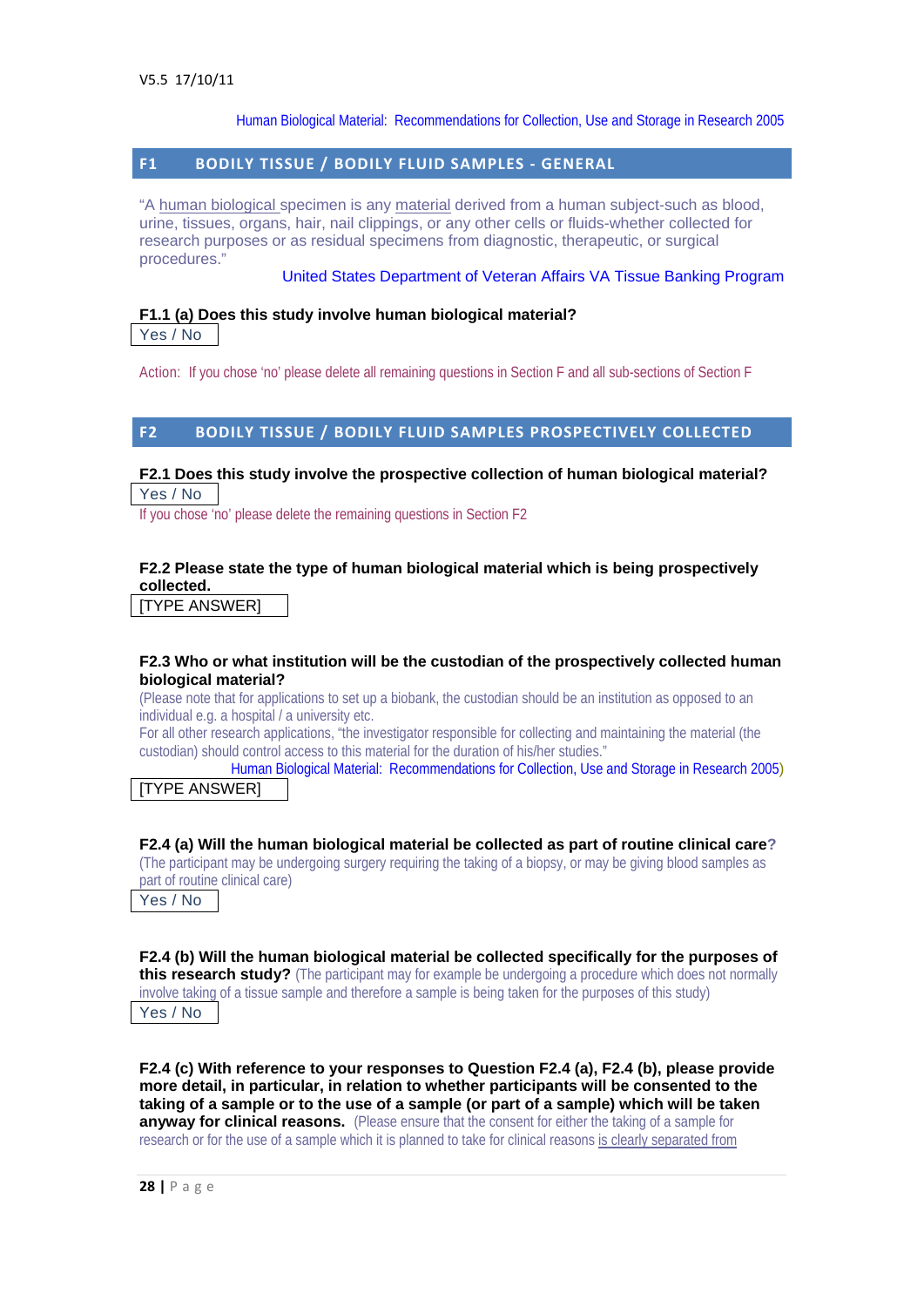CONSENT FOR SURGERY / CONSENT FOR TREATMENT. A Study Information Leaflet and Consent Form specific to this research study is required. The consent form used for surgery or treatment is insufficient in this regard.)

[TYPE ANSWER]

#### **F2.5 (a) With respect of human biological material which it is proposed to prospectively collect for the purposes of this research study, after the laboratory analysis which this research study involves, will any human biological material remain?**  Yes / No

Action: If you chose 'no' please delete F2.5 (b) (c) (d) (e) (f) and (g)

**F2.5 (b)** If yes, **will this remaining biological material be retained?** (This question refers to the human biological material which is taken for the purposes of this research study. It is understood that if material has been collected as part of routine clinical care, hospital laboratory practices and procedures will apply in relation to retention)

Yes / No

Action: If you chose 'no' please delete F2.5 (c) (d) (e) (f) and (g)

**F2.5 (c)** If yes**, for how long and where will samples be retained?**  [TYPE ANSWER]

**F2.5 (d)** If yes**, for what purpose will samples be retained?**  [TYPE ANSWER]

**F2.5 (e)** If yes**, please comment on consent for retention of biological material.**  [TYPE ANSWER]

**F2.5 (f)** If yes**, will this human biological material and/or any data derived from it be used for any other purpose (including future research projects)?**  Yes / No

Action: If you chose 'no' please delete F2.5 (g)

**F2.5 (g)** If yes**, please comment on consent for future use of human biological material.**  [TYPE ANSWER]

**F2.6 (a) Will the human biological material be collected specifically for the purposes of depositing this human biological material in a biobank?** (A 'biobank' is a collection or repository of human biological material. "While any biological sample archive can be termed a 'biobank' the term is normally applied to a centralised archive of material from which materials are made available for approved research." Human Biological Material: Recommendations for Collection, Use and Storage in Research 2005)

Yes / No

Action: If you chose 'no' please delete F2.6 (b) and (c)

**F2.6 (b)** If yes**, please provide specific information in relation to this proposed biobank.** (Researchers should consider setting up a steering committee for the biobank. There should be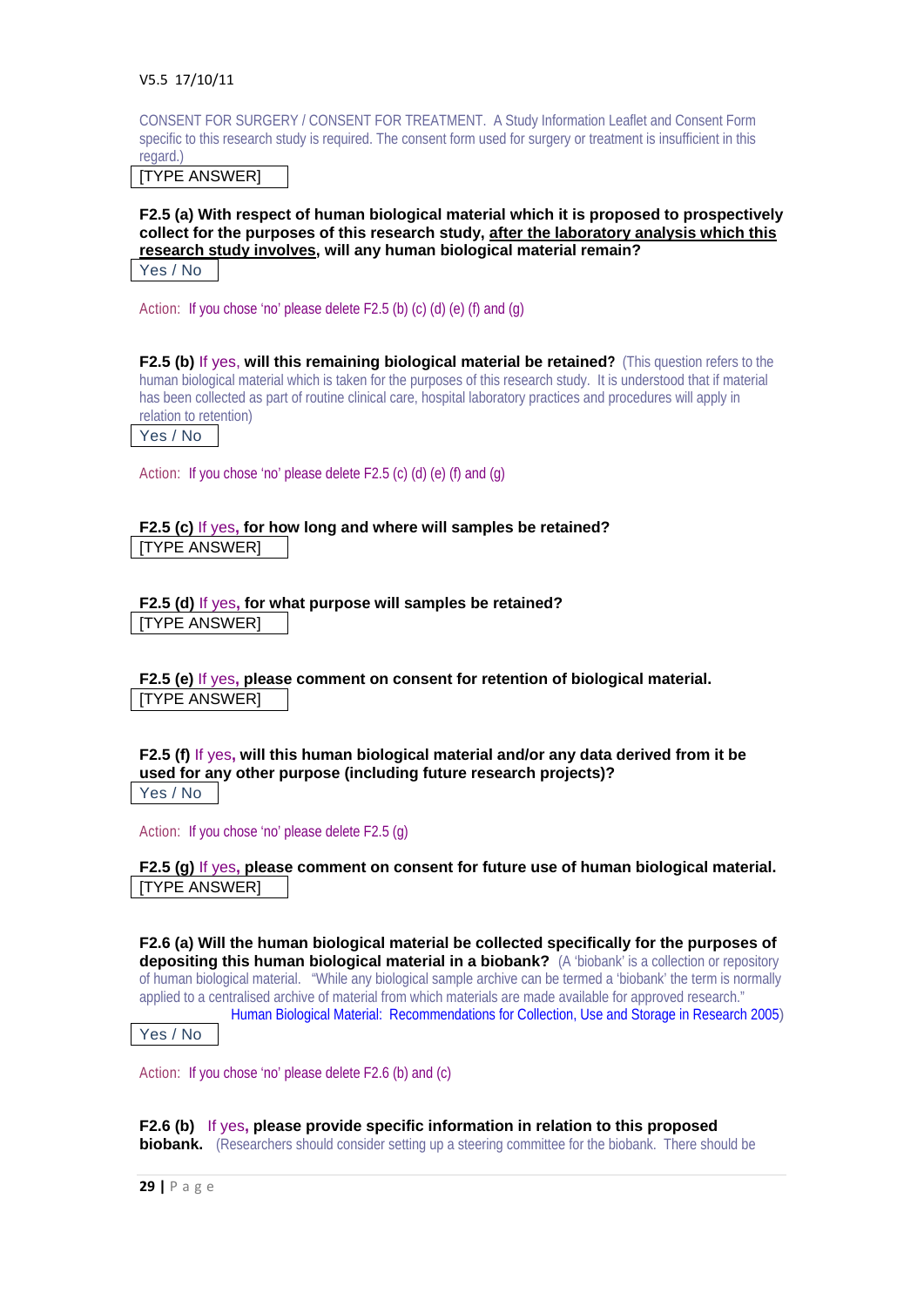procedures and guidelines in place as to when exactly permission will be granted for access to the biobank for future research studies to occur.)

[TYPE ANSWER]

**F2.6 (c)** If yes**, will research participants be informed in all Information Leaflets and Consent Forms that this is a biobank?** (Researchers should emphasise the permanency of a biobank and indefinite nature of retention of human biological material (if this is the case). They should further emphasise that the material may be used in future research projects as yet undevised. Participants need to be clearly informed if this is a commercial biobank, or if there is any possibly of profit being made. Participants should be informed if research ethics committee approval will be required in order to use biobank material in the future. Finally, the extent to which the participants are giving permission for their material to be used in the future must be clearly stated.)

[TYPE ANSWER]

#### **F3 BODILY TISSUE / BODILY FLUID SAMPLES RETROSPECTIVELY COLLECTED**

#### **F3.1 Does this study involve accessing retrospectively collected human biological material?**

Yes / No

Action: If you chose 'no' please delete the remaining questions in Section F3

#### **F3.2 Please state the type of human biological material which is being accessed.**  [TYPE ANSWER]

**F3.3 Who will access the material?** 

**ITYPE ANSWERI** 

**F3.4. Who (or which institution) is the current custodian of the material?**  [TYPE ANSWER]

**F3.5 Please state for what purpose the human biological material was originally collected and please comment on the nature of consent for the collection of this material.** 

[TYPE ANSWER]

#### **F3.6 (a) Do you intend to contact patients to seek their consent to use stored human biological material?**

Yes / No

Action: If you chose 'yes' please delete Question F3.6 (b)

Before responding the next question, please refer to Recommendations 10 and 11 Human Biological Material: Recommendations for Collection, Use and Storage in Research 2005

**Recommendation 10:**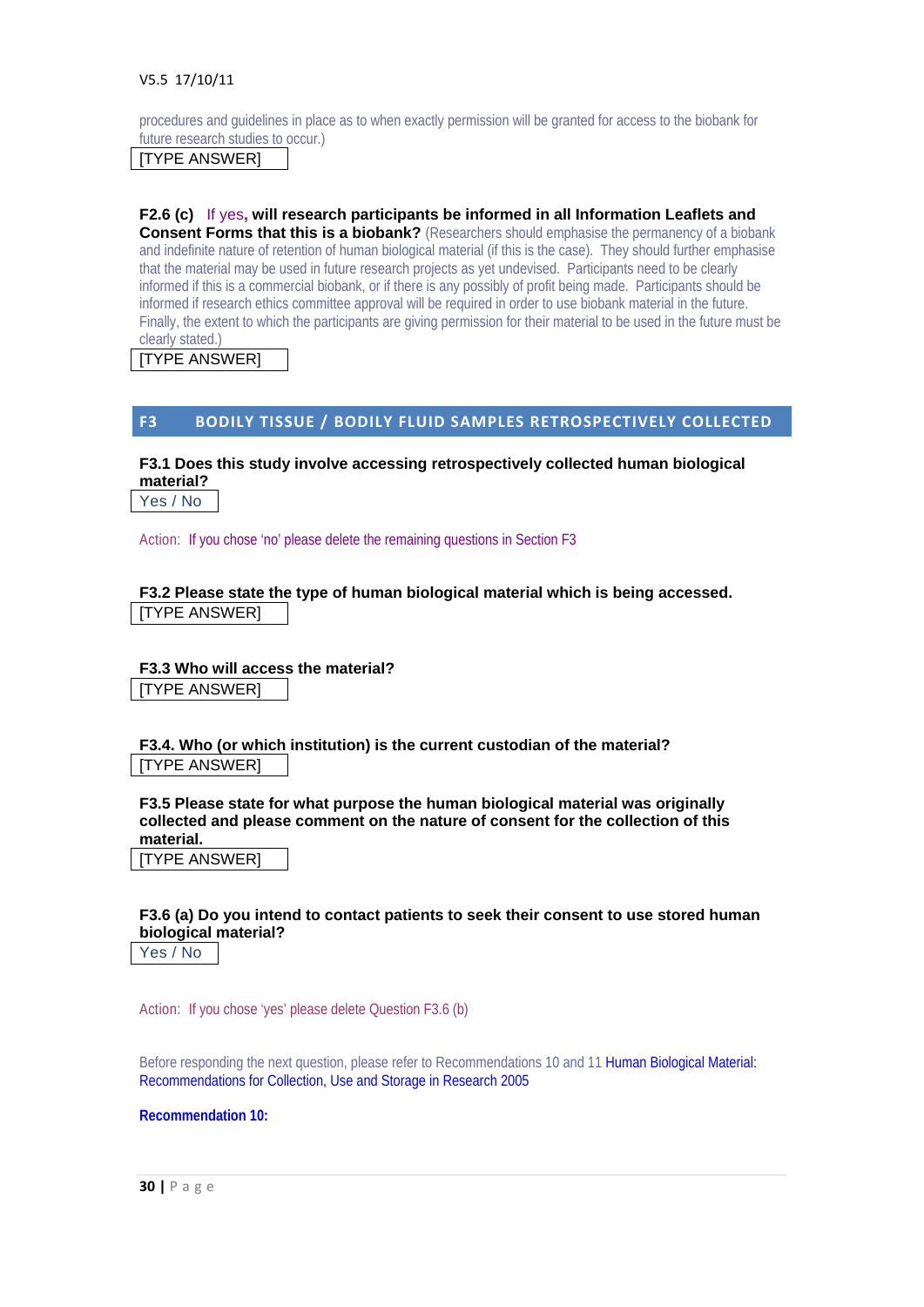"Archival material that is *already* anonymous or unlinked at the time of this report does not require informed consent for the obvious reason that it is impossible to identify the individual from whom the material was obtained. By definition anonymous or unlinked archival material has no connection with an individual; therefore no harm can be done to an individual. Archival material can be anonymous with respect to an individual's identity but may not be anonymous with respect to classes of individuals. Thus research can accumulate on groups, e.g. caucasians, females, that may damage or put at risk individual members of that group at risk of discrimination or stigmatisation. For this reason, a Research Ethics Committee should review all research protocols seeking to use anonymous archival biological material in order to safeguard the rights of groups and communities. Where archival biological material was obtained from persons for research or clinical purposes, for which consent may or may not have been given, where material is not individually identifiable (anonymous/unlinked material), and where there are no potential harms to the person from whom the material was obtained, human biological material should be exempt from consent requirements subject to Research Ethics Committee approval."

Human Biological Material: Recommendations for Collection, Use and Storage in Research 2005

#### **Recommendation 11:**

"Research on identifiable/coded human biological material and personal data should be done in conformity with appropriate information and consent procedures. Where consent documents exist, Research Ethics Committees should determine whether these provide an adequate basis to infer consent for use of the biological material in the proposed research. Unfortunately, existing consent may be considered inadequate and in some cases, consent may never have been obtained. Where identified or coded material can be traced back to an individual there is an onus on an investigator to seek consent from that individual(or next of kin) to use their biological material for research purposes. In this way, the autonomy of and respect for persons is safeguarded. In some situations it may be extremely difficult or impossible for investigators to recontact individuals and obtain consent for use of their archival biological material in research. Material may have been stored for long periods of time, individuals may have died, or become untraceable. In some cases it might be prohibitively costly to recontact large numbers of individuals to seek consent, especially for academic-led studies. Therefore, where it is not *practicable* to obtain consent from individuals for use of their archival material for research, Research Ethics Committees may waive the requirement for consent. In determining whether consent can be waived, Research Ethics Committees should take into account the extent to which the proposed research poses a risk to the privacy of the individual, whether the research is an extension of, or closely related to a previously approved study and whether the proposed research is scientifically sound and fulfils important needs. Where archival biological material was obtained from persons for research or clinical purposes, for which consent may not have been given or was not adequate for the current proposed research, where existing material is individually identifiable (identified/coded), researchers should seek to obtain free and informed consent from individuals, or from an authorised third party, for the use of their archival biological material.

Where it is not practicable to obtain consent, a Research Ethics Committee may waive the consent requirement, in which case it should take into account:

(a) whether the overall benefit to research is real and substantial

- (b) the extent to which the proposed research may pose a risk to the privacy or well being of the individual
- (c) the nature of any existing consent relating to collection and storage and use of material
- (d) whether the research proposal is an extension of, or closely related to a previously approved research project.
- (e) the justification presented for seeking waiver of consent, including the extent to which it is impossible, difficult or intrusive to obtain consent."

Human Biological Material: Recommendations for Collection, Use and Storage in Research 2005

**F3.6 (b)** If no, **please justify why you consider existing consent to cover this project, or that a waiver of consent from the Research Ethics Committee is warranted. ITYPE ANSWERI** 

#### **F4 BODILY TISSUE / BODILY FLUID SAMPLES – SAMPLE MOVEMENT**

**F4.1 (a) Will human biological material at any stage leave the institution of origin?**  Yes / No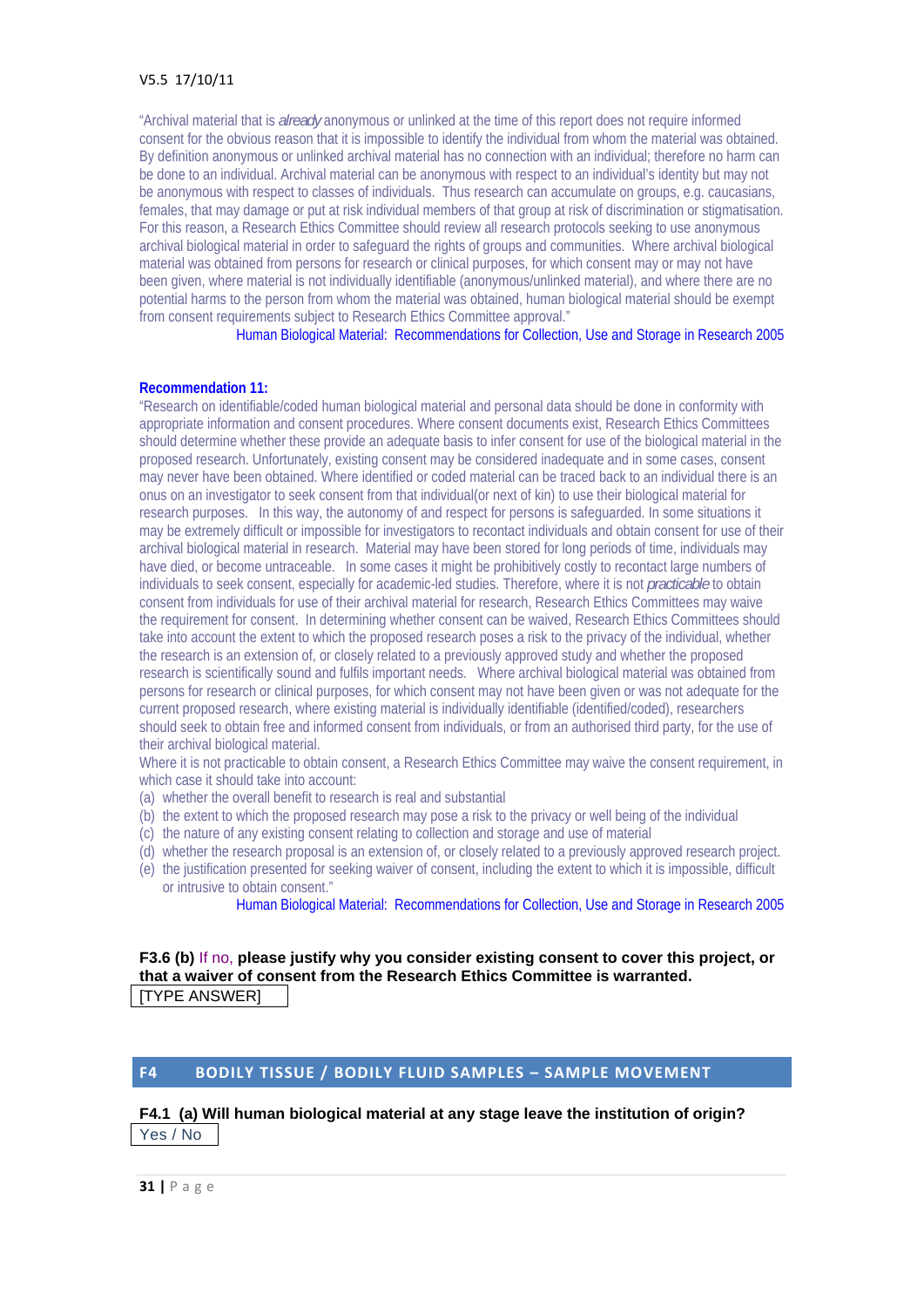Action: If you chose 'no' please delete all the remaining sections in Section F4

#### **F4.1 (b)** If yes, **for what purpose?**  [TYPE ANSWER]

#### **F4.1 (c)** If yes, **please state where samples will be sent? ITYPE ANSWERI**

#### **F4.1 (d)** If yes, **please state if the samples leaving the institution of origin will be anonymous, irreversibly anonymised, coded, identifiable etc?**  [TYPE ANSWER]

**F4.1 (e)** If 'coded' **please confirm who will retain the 'key' to re-identify the samples?** (It is recommended that the key to re-identify 'coded' samples remain at the site of origin of the samples. It is further recommended that the person who holds the 'key' to re-identify be the lead investigator at the site or the custodian of the samples.) **ITYPE ANSWER1** 

**F4.1 (f) Does a Memorandum of Understanding (or agreement / contract) exist between the institution of origin and the institution to which the samples will be sent? Please elaborate.** (Researchers should note the value of putting such agreements in place in order to avoid against misunderstandings as to how samples can be used in the future. There may however be no intention to put an agreement between institutions in place, or an agreement between institutions may not be in place at the time of submission of the ethics application for review.)

**ITYPE ANSWERI** 

#### **F5 GENETIC TESTING**

" 2) A person shall not engage in the processing of genetic data in relation to—

(*a*) the employment of a person save in accordance with the provisions of section 12A of [the Data](http://www.irishstatutebook.ie/1988/en/act/pub/0025/index.html)  [Protection Act 1988](http://www.irishstatutebook.ie/1988/en/act/pub/0025/index.html) (as inserted by [the Data Protection \(Amendment\) Act 2003](http://www.irishstatutebook.ie/2003/en/act/pub/0006/index.html) ),

(*b*) a policy of insurance or life assurance,

(*c*) a policy of health insurance or health-related insurance,

- (*d*) an occupational pension, a retirement annuity contract or any other pension arrangement,
- (*e*) the mortgaging of property.

(3) A person shall not process genetic data unless all reasonable steps have been taken to provide the data subject with all appropriate information concerning—

(*a*) the purpose and possible outcomes of the proposed processing, and (*b*) any potential implications for the health of the data subject which may become known as a result of the processing.

(4) A person who contravenes *subsection (2)* or *(3)* shall be guilty of an offence; an offence under this subsection shall be deemed to be an offence to which [section 31 of the Data Protection Act 1988](http://www.irishstatutebook.ie/1988/en/act/pub/0025/sec0031.html#zza25y1988s31) applies."

Section 4 of the Disability Act 2005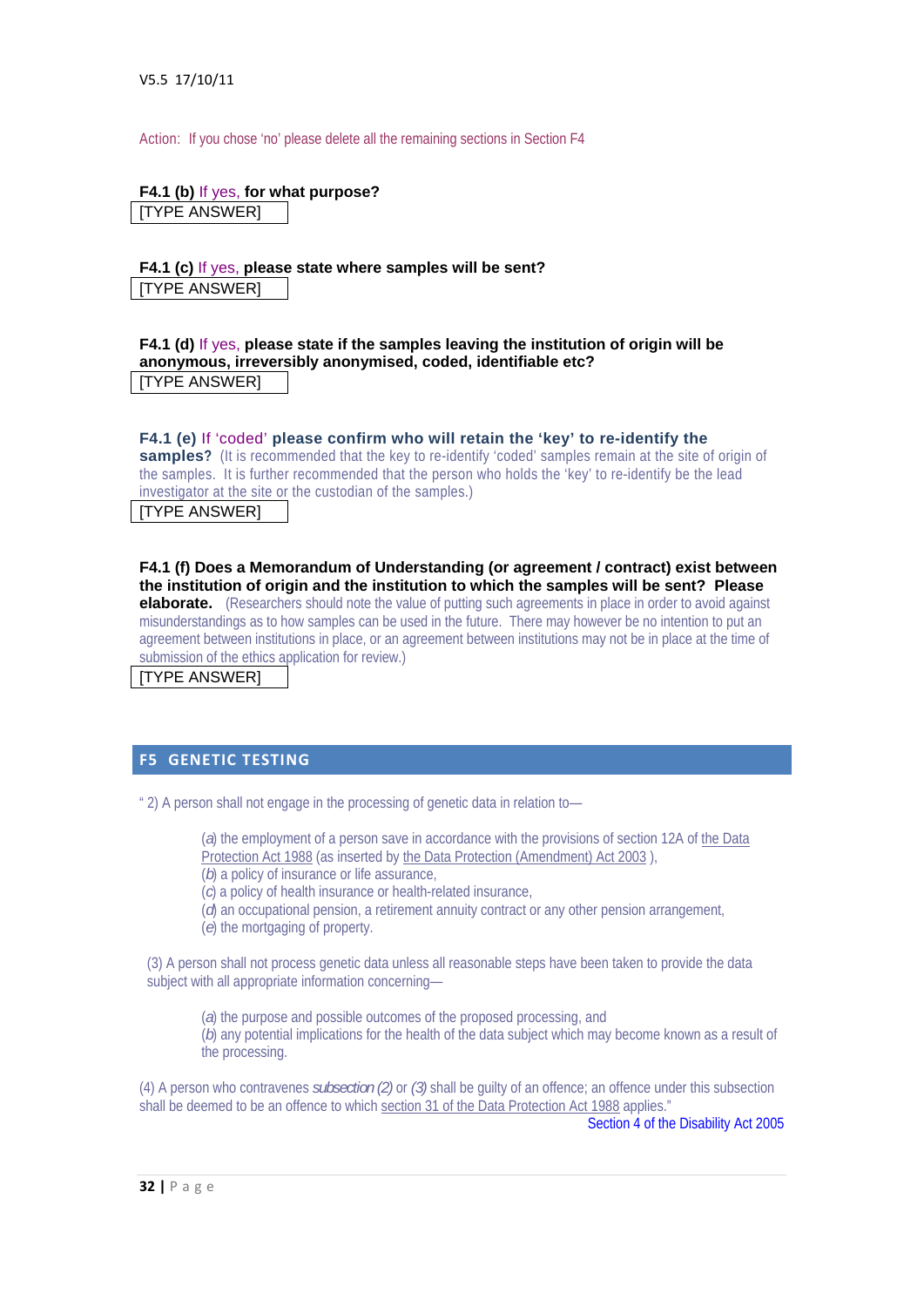**F5.1 (a) Does this research study involve 'genetic testing'?** ("genetic testing" means the examination of samples taken from a living person for the purpose of analyzing the person's deoxyribonucleic or ribonucleic acid by means of chromosomal analysis or by any other means for the purpose of (*a*) confirming the identity or nature of an existing symptomatic disease; (*b*) ascertaining whether the person has a genetic predisposition or susceptibility to a disease, or (*c*) identifying the carrier of a disease. "Genetic Data" means data relating to a living person derived from genetic testing of the person. These definitions are taken from Section 4 of the Disability Act 2005)

Yes / No

Action: If you chose 'no' please delete F5.1 (b)

**F5.1 (b)** If yes, **please specify the nature of the genetic testing** (It is important that this information should be prominently placed in any Information Leaflets or Consent Forms. It is extremely important that research participants be told whether they have a particular disease or that they are a 'control' in this research study. Participants may not understand the term 'control' and may need this to be explained to them. It is very important that the implications of any testing be stated clearly in any Information Leaflets, in particular, if there are implications for next of kin, offspring or future offspring)

**ITYPE ANSWERI** 

#### **F6 COMMERCIAL VALUE**

**F6.1 (a) Will the human biological material in this research study or the data derived from the analysis of the human biological material be commercially valuable or is there the possibility that it will become commercially valuable?** ("Researchers should discuss with research participants the potential commercial uses of their biological material, and also make clear that they will not be entitled to share in any profits that might ensue from their biological material. Donors must be allowed to withhold their consent for commercial use of products developed from their biological material, as an exercise of control over the terms and conditions of their participation in the research. Disclosure of potential commercial applications is further indicated because of the practical consequences for research if people come to distrust doctors and researchers because they feel they were deceived or treated unjustly."

Human Biological Material: Recommendations for Collection, Use and Storage in Research 2005)

Yes / No

Action: If you chose 'no' please delete F6.1 (b)

**F6.1 (b)** If yes, **please elaborate.** (It is important that this information should be prominently placed in any Information Leaflets or Consent Forms)

#### [TYPE ANSWER]

#### **SECTION G RADIOACTIVE MATERIAL / DIAGNOSTIC OR THERAPEUTIC IONISING RADIATION**

#### **G1 RADIOACTIVE MATERIAL / DIAGNOSTIC OR THERAPEUTIC IONISING RADIATION ‐ GENERAL**

**G1.1 (a) Does this study/trial involve exposure to radioactive materials OR Does this study/trial involve other diagnostic or therapeutic ionising radiation?**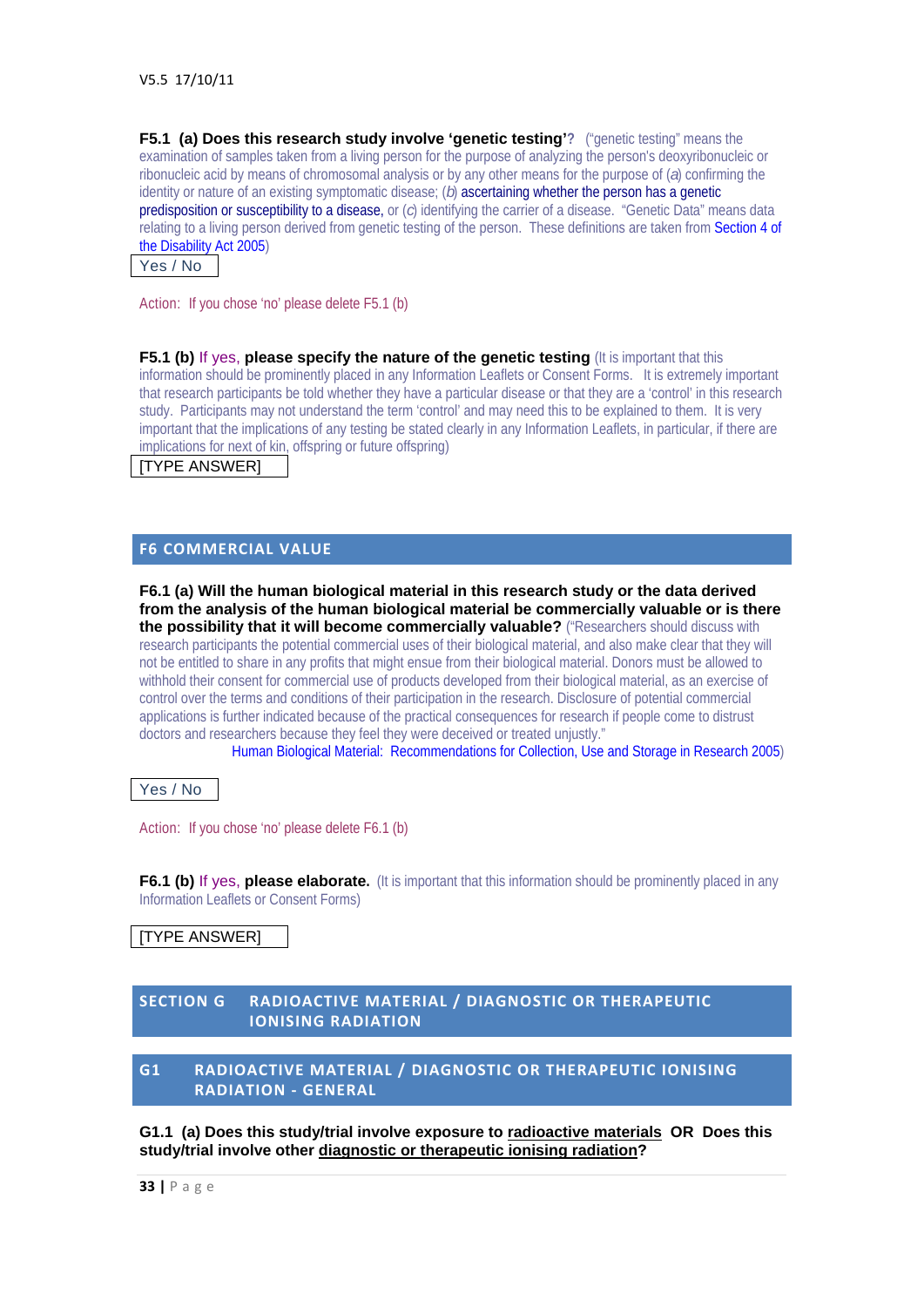(Radioactive materials can be administered, either by injection, inhalation or oral administration. One diagnostic example of the use of radioactive materials would be the use of radioactive iodine in the imaging of the thyroid gland.

A therapeutic example would be the use of radioactive materials to kill cancerous tissue, reduce the size of a tumour, or reduce pain e.g. **teletherapy** (an intense beam of radiation), **brachytherapy** (surgical implant or injection of radioactive materials), and **therapeutic nuclear medicine** (high doses of radioactive material ingested or injected). An example of therapeutic nuclear medicine would be the use of radioactive iodine to destroy or shrink a diseased thyroid.

Examples of diagnostic ionising radiation are **x-rays and CT scans**, but not MRI scans or ultrasounds. An example of therapeutic ionising radiation is **radiotherapy or radiation treatment**)

#### Yes / No

Action: If you chose 'no' please delete all remaining questions in section G and all sub-sections of section G

**G1.1 (b)** If yes, **please specify: Exposure to Radioactive Materials: Yes / No** 

**Therapeutic Ionising Radiation:** Yes / No

**Diagnostic Ionising Radiation:** Yes / No

"10.1. Medical exposure for biomedical and medical research shall not be permitted save in accordance with such criteria as may be directed by the Medical or Dental Councils and approved by the local medical ethics committee.

10.2. Without prejudice to the generality of paragraph 10.1, the practitioner shall ensure that for each biomedical and medical research project each participating individual shall participate voluntarily, the practitioner shall seek where practicable to obtain previous diagnostic information or medical records relevant to the individual, that the individual is informed about the risks of this exposure and that he or she gives his or her informed consent in writing and that a dose constraint is established for that individual.

10.3. In the case of patients who voluntarily accept to undergo an experimental diagnostic or therapeutic practice and who are expected to receive a diagnostic or therapeutical benefit from this practice, the target levels of doses shall be planned on an individual basis by the practitioner"

Communities (Medical Ionising Radiation Protection) Regulations, 2002 (S.I. No. 478 of 2002)

#### **G1.2 (a) Does this study / trial involve additional radiation exposure to radioactive materials or diagnostic or therapeutic ionisng radiation other than normally received as part of standard care?**

Yes / No

Action: If you chose 'no' please delete Question G1.2 (b)

**G1.2 (b)** If yes, **please elaborate** (For diagnostic ionising radiation, please state what is the total research protocol dose from the exposure and what component of this is the additional dose over and above standard practice, and state the risks associated with this dose.)

#### [TYPE ANSWER]

**G1.3. Is this an application to conduct research involving radioactive materials or diagnostic or therapeutic radiation at a RADIATION ONCOLOGY UNIT?** (There are currently a small number of radiation oncology units in the Republic of Ireland e.g. St. Luke's Radiation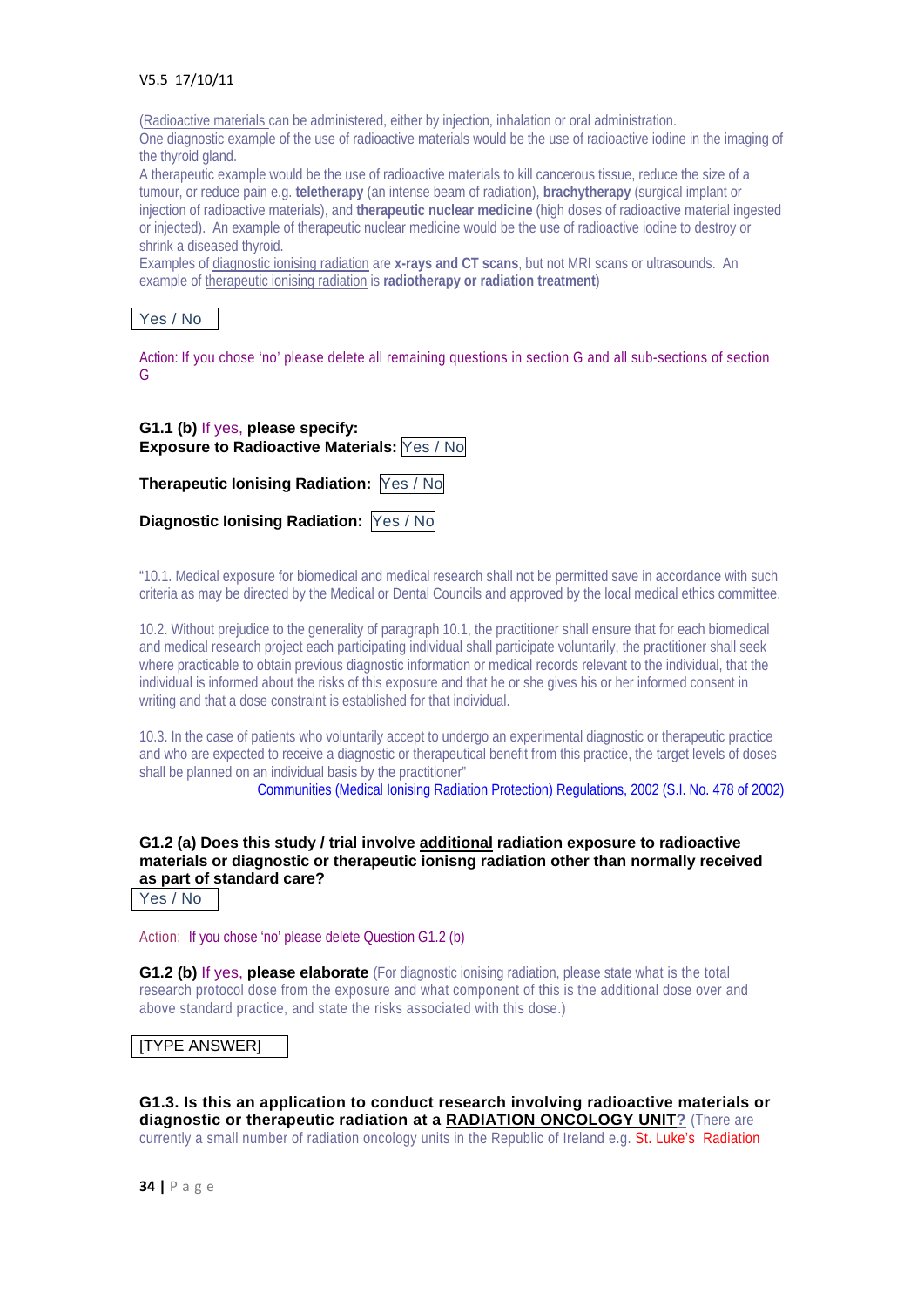Oncology Network (Rathgar, St. James's & Beaumont), the UPMC Beacon Hospital, the Hermitage Medical Clinic, Limerick Regional Hospital (Limerick Regional Hospital is a satellite unit of the Mater Private Hospital), the Mater Private Hospital, St. Vincent's Private Hospital, University College Hospital Galway, University College Hospital Cork and the UPMC Whitfield Cancer Centre.)

#### Yes / No

Action: If you chose 'No' please delete all remaining sub-sections of Section G i.e. G2, G3 and G4

#### **IMPORTANT NOTE PRIOR TO COMPLETING SECTIONS G2, G3 & G4:**

IT IS ADVISABLE TO DISCUSS THE PROPOSED RESEARCH STUDY AT AN EARLY STAGE WITH A MEDICAL PHYSICIST AND A RADIATION ONCOLOGIST WHO SHOULD CARRY OUT THE ASSESSMENTS REQUIRED AS PART OF SECTIONS G3 & G4.

#### **SECTION G2 RADIOTHERAPY TRIALS**

#### **(THE PRINCIPAL INVESTIGATOR FOR RADIOTHERAPY TRIALS INVOLVING PATIENTS MUST be A RADIATION ONCOLOGIST. Please revisit your response to Question A2 if applicable.)**

(It is recognised however that rare exceptions will occur to the above rule, for example in a dermatology trial where radiotherapy is administered by a radiation therapist and overseen by a dermatologist, it may be inappropriate to name a radiation oncologist as the principal investigator. Nevertheless, as both a medical physicist and a radiation oncologist are required to carry out the assessments required as part of Sections G3 and G4, at the very least, a radiation oncologist would be listed as a co-investigator in such a trial.)

#### **G2.1 Does the study/trial involve patients?**



Please ensure to choose 'no' if you chose 'no' to Question C5.1 (Patients)

Action: If you chose 'no' please delete all remaining questions in Section G2

#### **G2.2** If yes, **will the patient receive radiotherapy?**

Yes / No

Action: If you chose 'no' please delete all remaining questions in Section G2

#### **G2.3 Is the radiotherapy part of standard treatment or is it experimental?**  Standard Treatment / Experimental

Action: If you chose 'Standard' please delete G2.5.

#### **G2.4 In relation to the radiotherapy please provide the following information: G2.4 (a) Volume of interest (tumour related volume and organs at risk)**

[TYPE ANSWER]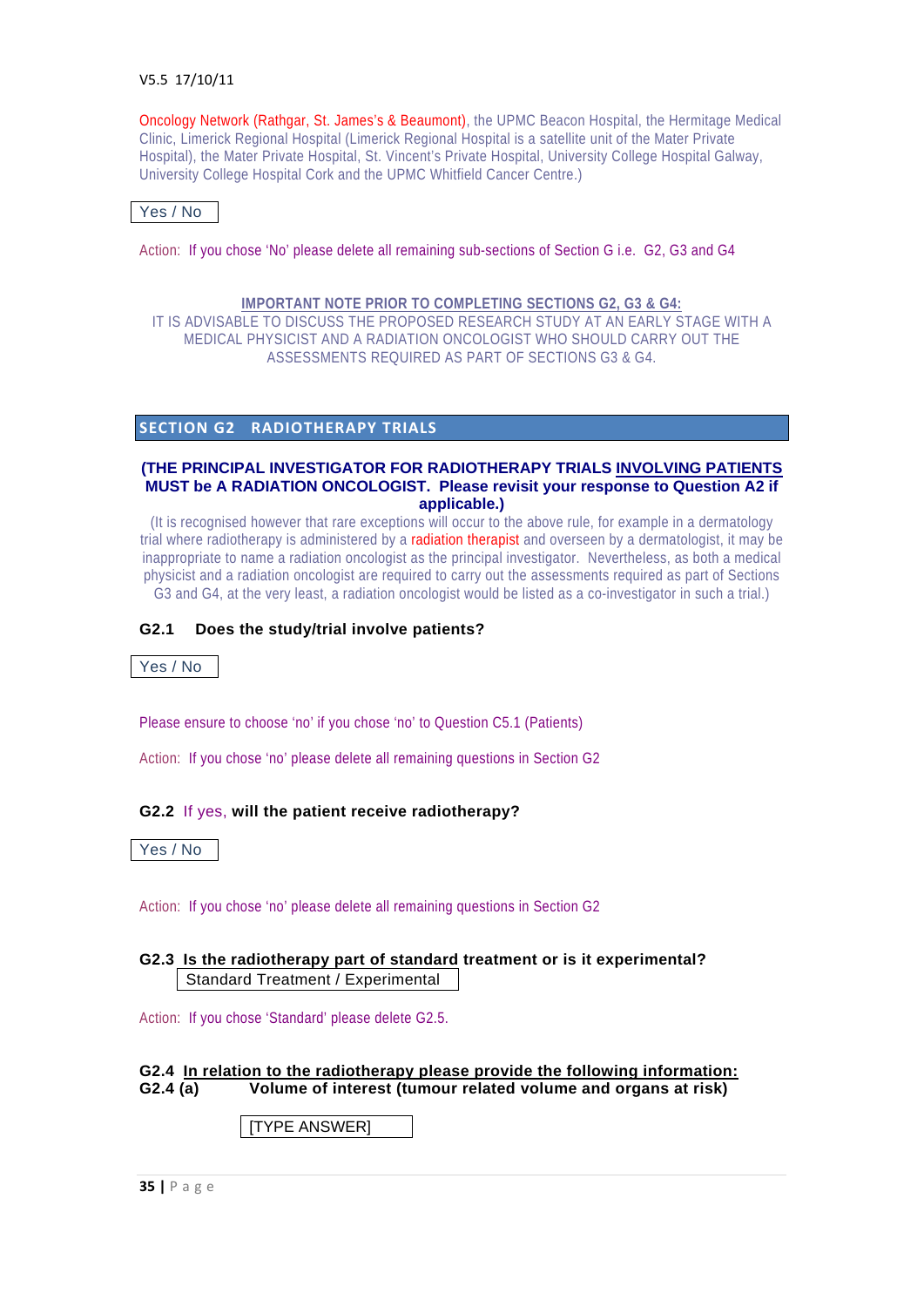**G2.4 (b) (i) Technique to be used, e.g. 3-DCRT (3-dimensional conformal radiation therapy, IMRT (intensity modulated radiation therapy)** 

[TYPE ANSWER]

**G2.4 (b) (ii) Technique to be used, e.g. IGRT (image guided radiation therapy), etc.** 

[TYPE ANSWER]

**G2.4 (c) Radiation schedule: (i) total dose** 

[TYPE ANSWER]

**(ii) dose per fraction** 

[TYPE ANSWER]

**(iii) number of fractions per day** 

[TYPE ANSWER]

**G2.4 (d) Dose volume constraints (DVCs) for organs at risk** 

[TYPE ANSWER]

**G2.4 (e) Expected spectrum of acute and long-term radio-induced side effects** 

[TYPE ANSWER]

**G2.4 (f) Details of patient positioning/immobilisation** 

[TYPE ANSWER]

**G2.4 (g) Details of radiotherapy plan evaluation parameters (i.e. planning target volume [PTV] coverage)** 

[TYPE ANSWER]

**G2.4 (h) What toxicity scoring criteria are to be used?** 

[TYPE ANSWER]

**G2.5** For experimental radiotherapy**, please provide the following information: (a) Standard alternatives** 

[TYPE ANSWER]

**(b) Potential risks associated with the experimental** 

[TYPE ANSWER]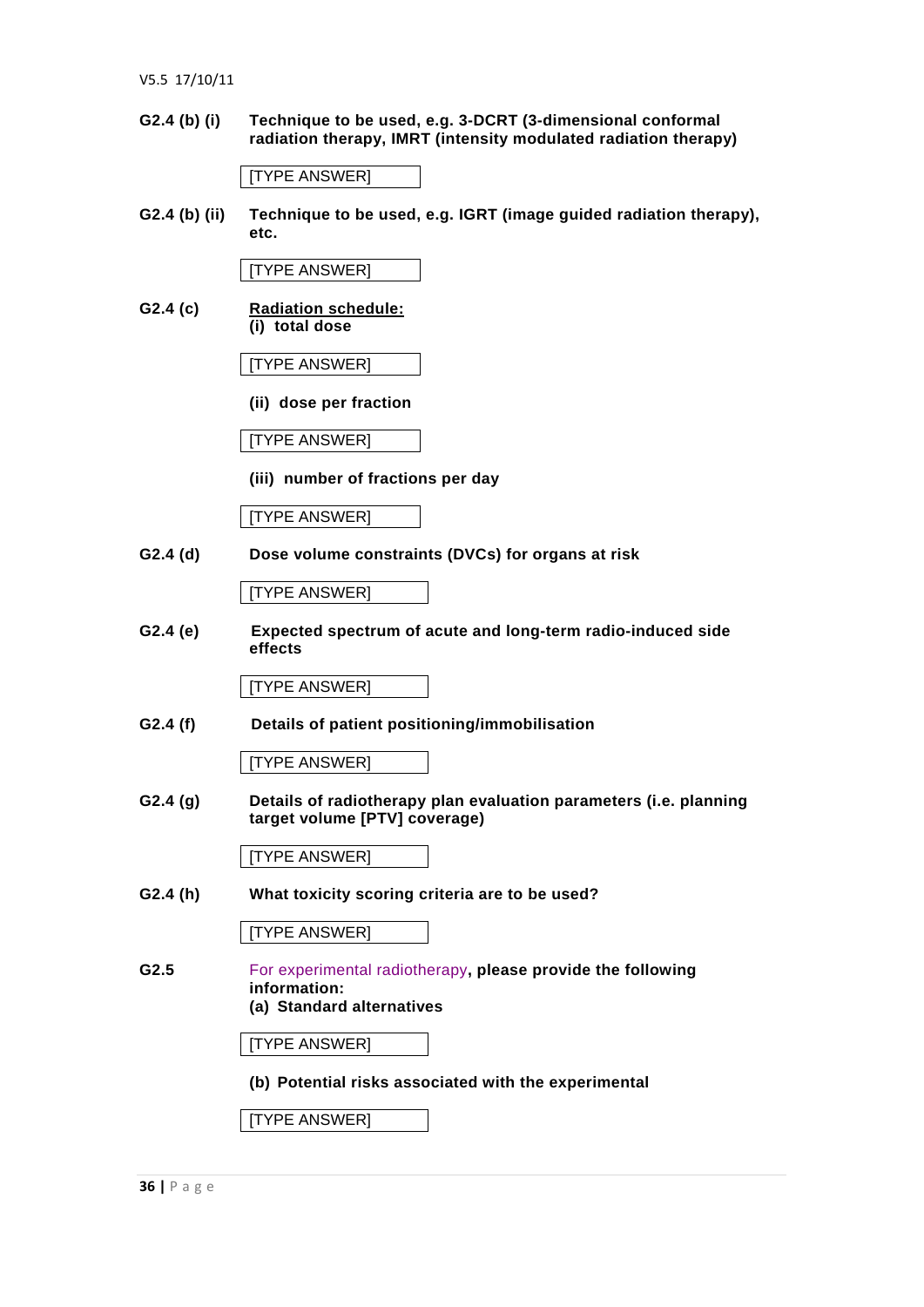**G2.6 (a) Radiotherapy quality assurance at delivery: please describe the quality assurance programme i.e. physics quality assurance (beam and dose)** 

[TYPE ANSWER]

**G2.6 (b) Radiotherapy quality assurance at delivery: please describe the quality assurance programme i.e. clinical quality assurance** 

| <b>[TYPE ANSWER]</b> |
|----------------------|
|----------------------|

**G2.7 Clinical Monitoring during radiotherapy and supportive care: please provide a detailed summary of the clinical monitoring of patients included in the study / trial** 

[TYPE ANSWER]

#### **SECTION G3 RADIONUCLIDES**

"A Radionuclide is an isotope of artificial or natural origin that exhibits radioactivity. Radionuclides serve as agents in nuclear medicine and genetic engineering, play a role in computer imaging for diagnosis and experiment, and account for a percentage of background radiation to which humans are exposed. In cancer therapy, radionuclides that localize to certain organs (e.g. radioactive iodine or gallium) deliver cytotoxic radiation doses to tumours. Similarly, radionuclides can be yoked to monoclonal antibodies engineered to attach specific populations of cancerous cells. In positron emission tomography, glucose molecules tagged with radionuclides are injected into the bloodstream. The gamma radiation emitted by the decay of radionuclides reveals areas of active glucose uptake and thus offers a guage of cell metabolism and function."

Biology Online Dictionary

#### **Please complete the tables below for each radionuclide to be administered**

#### **G3.1 (a) Will any of the study/trial participants be patients?**

Yes / No

Please ensure to choose 'no' if you chose 'no' to Question C5.1 (Patients)

Action: If you chose 'no' please delete the table which follows:

| Details of patients to be studied  |              |            |                           |                                                                    |
|------------------------------------|--------------|------------|---------------------------|--------------------------------------------------------------------|
| <b>Number</b><br>(whole)<br>study) | Age<br>range | <b>Sex</b> | <b>Clinical condition</b> | effective<br>Total<br>. or<br>target tissue dose<br>per individual |
| TA.                                | ⊤Аг          | TA1        | <b>ITYPE ANSWER=TAI</b>   | 'TA1                                                               |

Action: Please add rows to the table above to add a radionuclide.

#### **G3.1 (b) Will any of the study/trial participants be healthy volunteers?**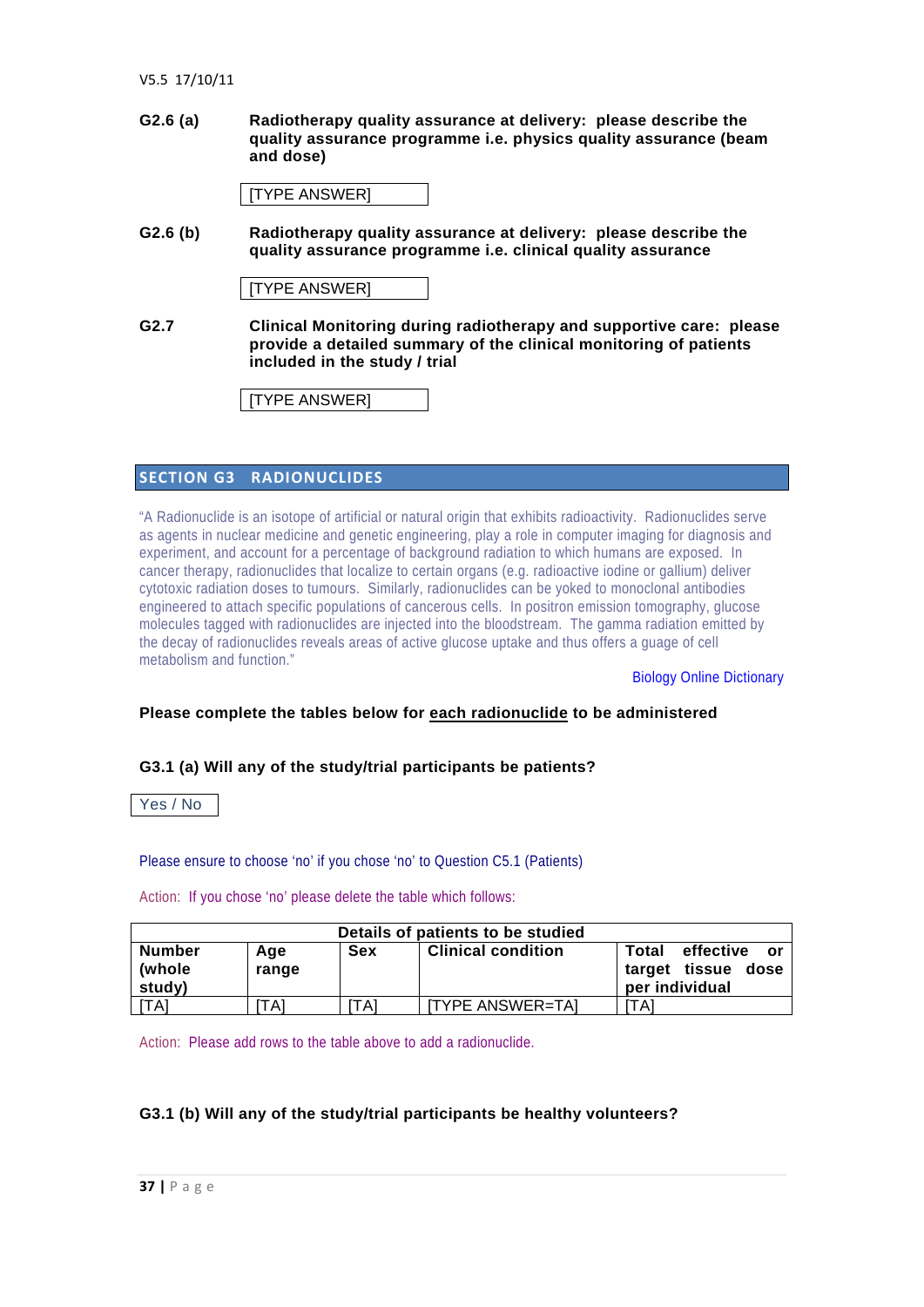Yes / No

Please ensure to choose 'no' if you chose 'no' to Question C5.6 (Healthy Volunteers)

Action: If you chose 'no' please delete the table which follows:

| Details of healthy volunteers to be studied |                                                          |      |                         |
|---------------------------------------------|----------------------------------------------------------|------|-------------------------|
| <b>Number</b>                               | Total effective dose per individual<br><b>Sex</b><br>Age |      |                         |
| (whole study)                               | range                                                    |      |                         |
| $\mathsf{T}$ Al                             | TA)                                                      | ITAI | <b>ITYPE ANSWER=TAI</b> |

Action: Please add rows to the table above to add a radionuclide.

#### **G3.2 Dose and Risk Assessment**

Please note, special attention must be paid to pregnant/potentially pregnant women or those who are breast feeding or other potentially vulnerable groups

#### **G3.2 (a) What is the total research protocol dose from the exposure in G2 (if any) and what component of this is the additional dose over and above standard practice? What are the risks associated with this dose?**

#### **ITYPE ANSWERI**

#### **G3.2 (b) DECLARATION BY MEDICAL PHYSICIST**

**I am satisfied that the information in sub-section G3.1 and the assessment in subsection G3.2 provide a reasonable estimate of the ionising radiation exposure planned in this research and the associated risks** 

Signature: **Date:** Date:

**Please Print Name:** 

#### **SECTION G4 CLINICAL ASSESSMENT**

Please note, special attention must be paid to pregnant/potentially pregnant women or those who are breast feeding or other potentially vulnerable groups

#### **G4.1 Will the exposure exceed the exposure that might be received as part of normal care?**

Yes / No

#### **G4.2 Assessment of additional exposure**

**G4.2 (a) Please explain how the planned exposure compares with normal practice and assess whether it is appropriate, using language comprehensible to a lay person. Consideration should be given to the specific objectives of the exposure, the characteristics of participants, the potential diagnostic or therapeutic benefits to the participant, the potential benefits to society, the risk to the participant and the availability of alternative techniques involving less, or no, ionising radiation.**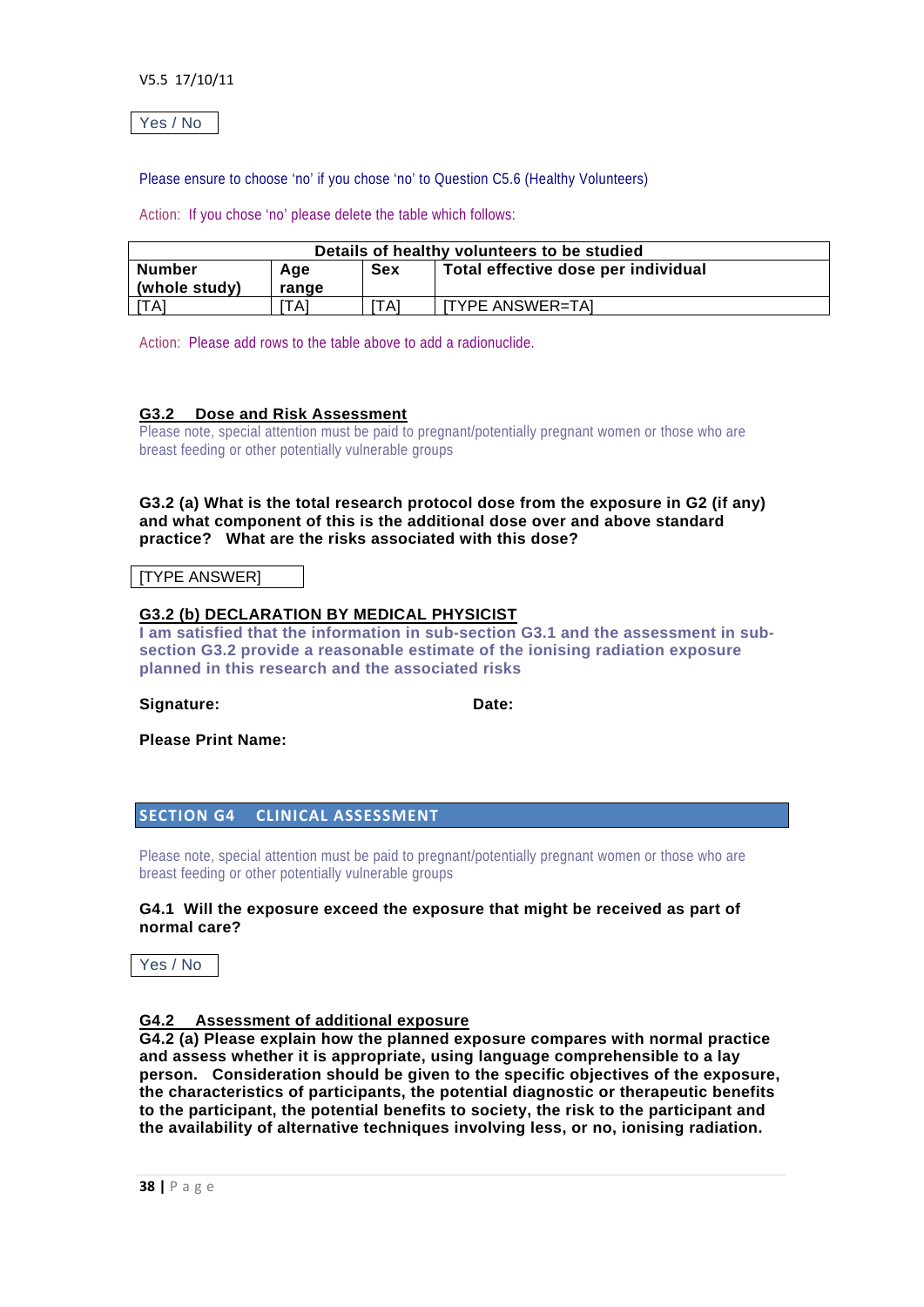#### **ITYPE ANSWERI**

Action: Please delete Question G4.2 (b) if you answered 'no' in respect of Question C5.11 (Pregnant women) or C5.13 (Breastfeeding Mothers)

#### **G4.2 (b)** If pregnant or breastfeeding mothers are to be studied **give reasons and details of special radiation protection measures to be taken.**

#### **[TYPE ANSWER]**

#### **G4. 3 DECLARATION BY RADIATION ONCOLOGIST**

**I am satisfied that the exposure to ionising radiation planned in this research study (as defined in sub-section G2 and/or G3) is reasonable and that the risks are adequately described in the participant information sheet for the study.** 

Signature: **Date: Date: Date:** 

**Please Print Name:** 

#### **SECTION H MEDICAL DEVICES**

**H1 (a) Is the focus of this study/trial to investigate/evaluate a medical device?** (The term 'medical device' covers all products, except medicines, used in healthcare for the diagnosis, prevention, monitoring or treatment of illness or disability. It includes contact lenses and condoms; heart valves and hospital beds; resuscitators and radiotherapy machines; surgical instruments and syringes; wheelchairs and walking frames or other assistive technology products; pregnancy tests, blood glucose monitors and pacemakers - many thousands of items used each and every day by healthcare providers and patients. Medical devices do not include ambulance vehicles, general workshop equipment such as power or machine tools, or general purpose laboratory equipment. Pre-filled devices, for example, drug inhalers, syringes and certain other drug / device combinations are classed as medicines, not medical devices. Irish Medicines Board)

Yes / No

#### **If you are uncertain as to the definition of a medical device, please contact the [Irish Medicines Board.](http://www.imb.ie/EN/Medical-Devices.aspx)**

Action: If you chose 'No' please delete all remaining questions in Section H.

#### **H1 (b) If yes, what is the name of the medical device or device nomenclature (system of naming the medical device)?**

#### [TYPE ANSWER]

**H1 (c) If yes, please provide a general description of the medical device.** 

#### [TYPE ANSWER]

**H2 (a) Does the device have a CE mark?** (CE stands for 'Conformité Européene' and is mandatory conformity mark on many products placed on the single market in the European Economic Area. If the device has a CE Mark, please ensure to enclose the relevant certificate for review.) Yes / No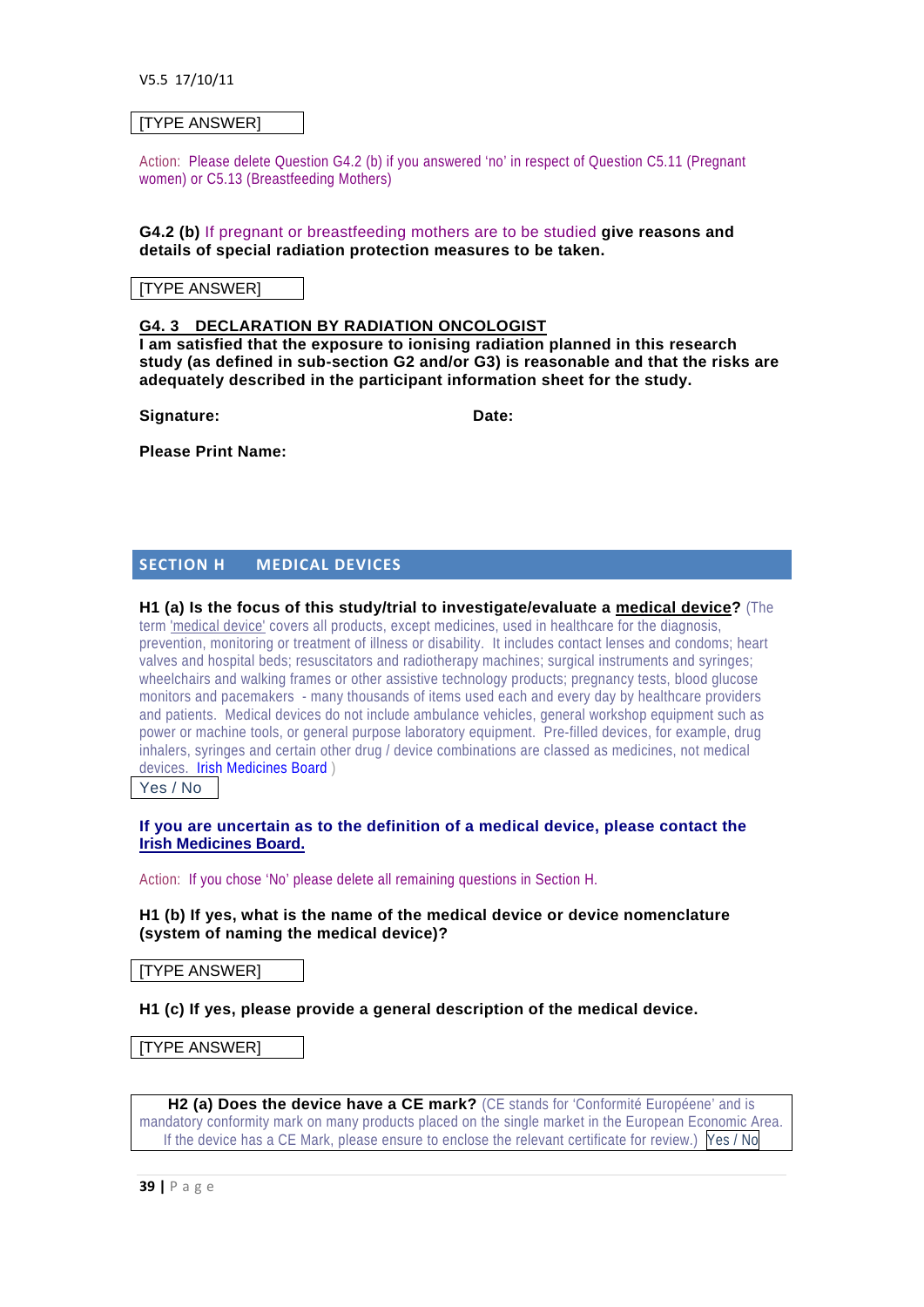| Action: If you chose 'no' please delete question H2 (b) (c) (d);                                                                                   |                                                                                                                                                     |  |  |  |
|----------------------------------------------------------------------------------------------------------------------------------------------------|-----------------------------------------------------------------------------------------------------------------------------------------------------|--|--|--|
| Action: If you chose 'yes' please delete question H2 (e)                                                                                           |                                                                                                                                                     |  |  |  |
| H2 (b) If the device has a CE Mark, is it<br>proposed to use the device within the<br>terms of its CE mark or outside the<br>terms of its CE mark? | H <sub>2</sub> (e) If the device does not have a CE<br>Mark, is this study being undertaken for<br>the purposes of obtaining a CE mark?<br>Yes / No |  |  |  |
| Within / Outside                                                                                                                                   |                                                                                                                                                     |  |  |  |
| Action: If you chose 'within' please delete                                                                                                        |                                                                                                                                                     |  |  |  |
| question H <sub>2</sub> (c);                                                                                                                       |                                                                                                                                                     |  |  |  |
| H2 (c) If outside, please elaborate:                                                                                                               |                                                                                                                                                     |  |  |  |
| <b>ITYPE ANSWER1</b>                                                                                                                               |                                                                                                                                                     |  |  |  |
| H2 (d) CE MARK NUMBER: (This is a unique<br>4 digit code which refers to the 'Notifying Body'                                                      |                                                                                                                                                     |  |  |  |
| which awarded the CE Mark and can be found in<br>the bottom right hand corner of the CE Mark)                                                      |                                                                                                                                                     |  |  |  |
| <b>TYPE NUMBER1</b>                                                                                                                                |                                                                                                                                                     |  |  |  |

**H3. If an application to conduct a clinical investigation of a medical device, will the medical devices section of the Irish Medicines Board be reviewing this clinical investigation of a medical device?** (Please note that review by the IMB will be required if you completed H2 (c) or stated 'yes' in response to H2 (e) above. Please refer to the Medical Devices Section of the Irish Medicines Board website.)

Yes / No / Non Applicable

#### **SECTION I MEDICINAL PRODUCTS / COSMETICS / FOOD AND FOODSTUFFS**

#### **SECTION I.1 NON‐INTERVENTIONAL TRIALS OF MEDICINAL PRODUCTS**

**Clinical trials of medicinal products that require authorisation in accordance with SI 190 of 2004 will not be accepted on this application form. You are referred to the Department of Health and Children Application Form should you wish to make an application for the ethical review of a clinical trial of a medicinal product.** 

**I 1.1 (a) Does this study involve a medicinal product?** (Any substance or combination of substances presented as having properties for treating or preventing disease in human beings; or any substance or combination of substances which may be used in or administered to human beings either with a view to restoring, correcting or modifying physiological functions by exerting a pharmacological, immunological or metabolic action, or to making a medical diagnosis. Further information on the definition of a medicinal product is provided in the Irish Medicines Board Guide to the Definition of a Human Medicine.)

#### Yes / No

Action: If you chose 'No' please delete Questions I 1.1 (b), I 1.2 (a) and I 1.2 (b)

**IMPORTANT NOTE:** If you chose 'No' to Question I 1.1. (a) this study is not a 'clinical trial of a medicinal product' and you are completing the correct application form.

#### **I 1.1 (b) If yes, please state:**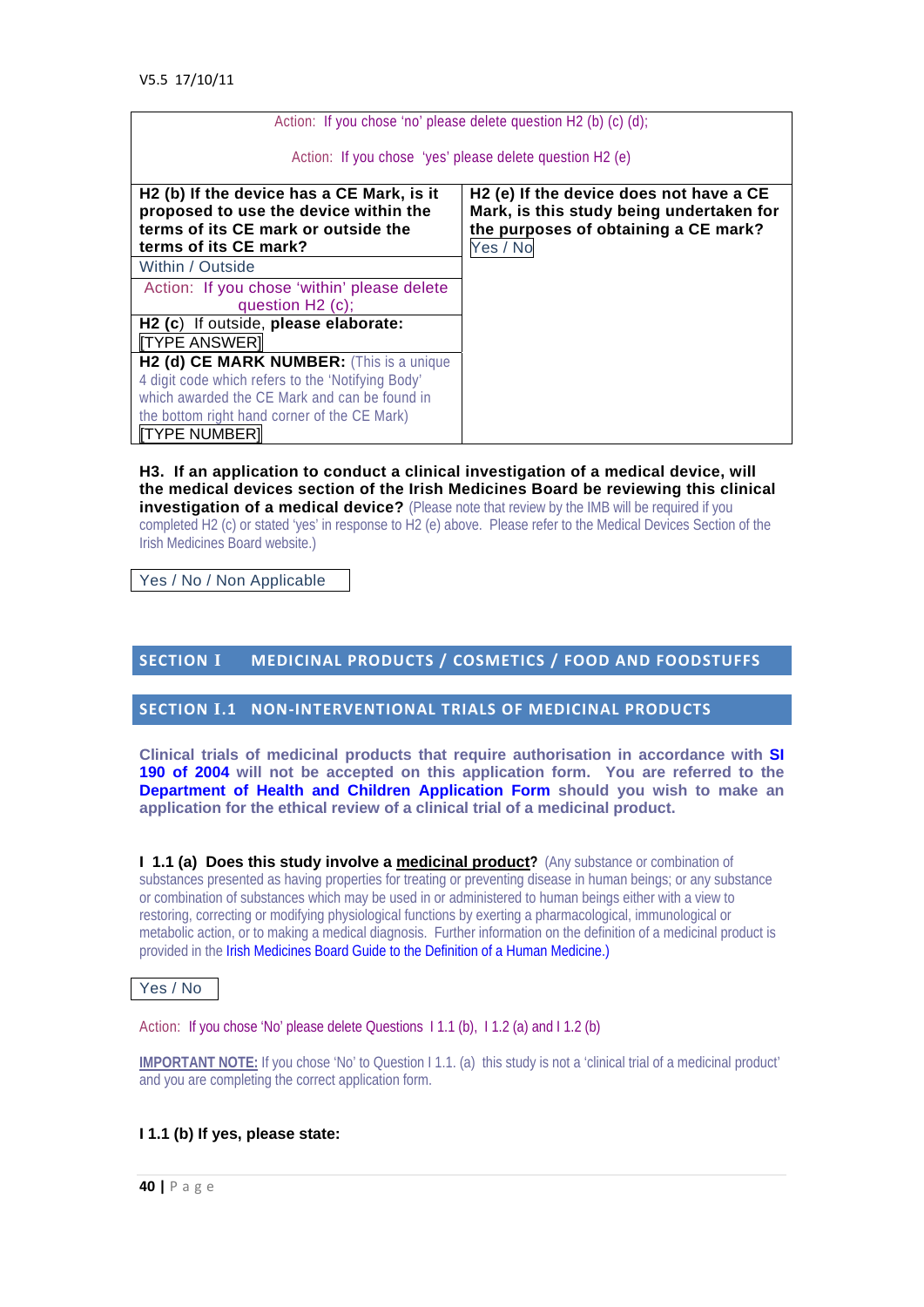**I. the trade name of the medicinal product:** 



**II.** the name of the active substance: (To source the active substance: Human Medicines Product List.)

 $[TA]$ 

**III.** the formulation: (To source the formulation: Human Medicines Product List.)

| э<br>÷ |
|--------|
|--------|

**IV.** the authorisation / product number: (To source the authorisation / product number: Human [Medicines Product List.](http://www.imb.ie/EN/Medicines/HumanMedicines/HumanMedicinesListing.aspx) Please note if there is no product authorisation number, then the study is an interventional trial) [TA]

Action: Please copy and paste the headings above to add a medicinal product.

Before responding the next question, please log on to the European Commission Website scroll to Chapter V: Additional Information 'Questions and Answers Document' and refer to the algorithm appended to this document.

If you have difficulty in locating this algorithm, a copy is also placed at the rear of this Guidance Manual for ease of reference (See Appendix One)

If after referring to this algorithm, you remain unsure if this study is a clinical trial of a medicinal product or a noninterventional trial of a medicinal product, please send a brief summary of the study to the Irish Medicines Board requesting their advice **(Clinical.Trials@imb.ie).** If the definition of non-interventional is not met, the study should be considered interventional and requires authorisation in accordance with SI No 190 of 2004.

#### **I 1.2 (a) Is this an application to conduct a non-interventional trial of a medicinal product**?

(''non-interventional trial': a study where the medicinal product(s) is (are) prescribed in the usual manner in accordance with the terms of the marketing authorisation, where the assignment of the patient to a particular therapeutic strategy is not decided in advance by a trial protocol but falls within current practice, where the prescription of the medicine is clearly separated from the decision to include the patient in the study and where no additional diagnostic or monitoring procedures shall be applied to the patients and epidemiological methods shall be used for the analysis of collected data.)



#### **I 1.2 (b) Is this trial a post-authorisation safety study?**

(A pharmacoepidemiological study or a clinical trial carried out in accordance with the terms of the marketing authorisation, conducted with the aim of identifying or quantifying a safety hazard relating to an authorised medicinal product. Post authorisation safety studies fall under the definition of non-interventional trials and should be conducted in accordance with the requirements outlined in Volume 9A of the Rules Governing Medicinal Products in the European Union, Guidelines on Pharmacovigilance for Medicinal Products for Human Use available from the European Commission Website. Scroll to Volume 9A) Should you answer 'yes' to question I 1.2 (b), the trial can be notified to the Irish Medicines Board.

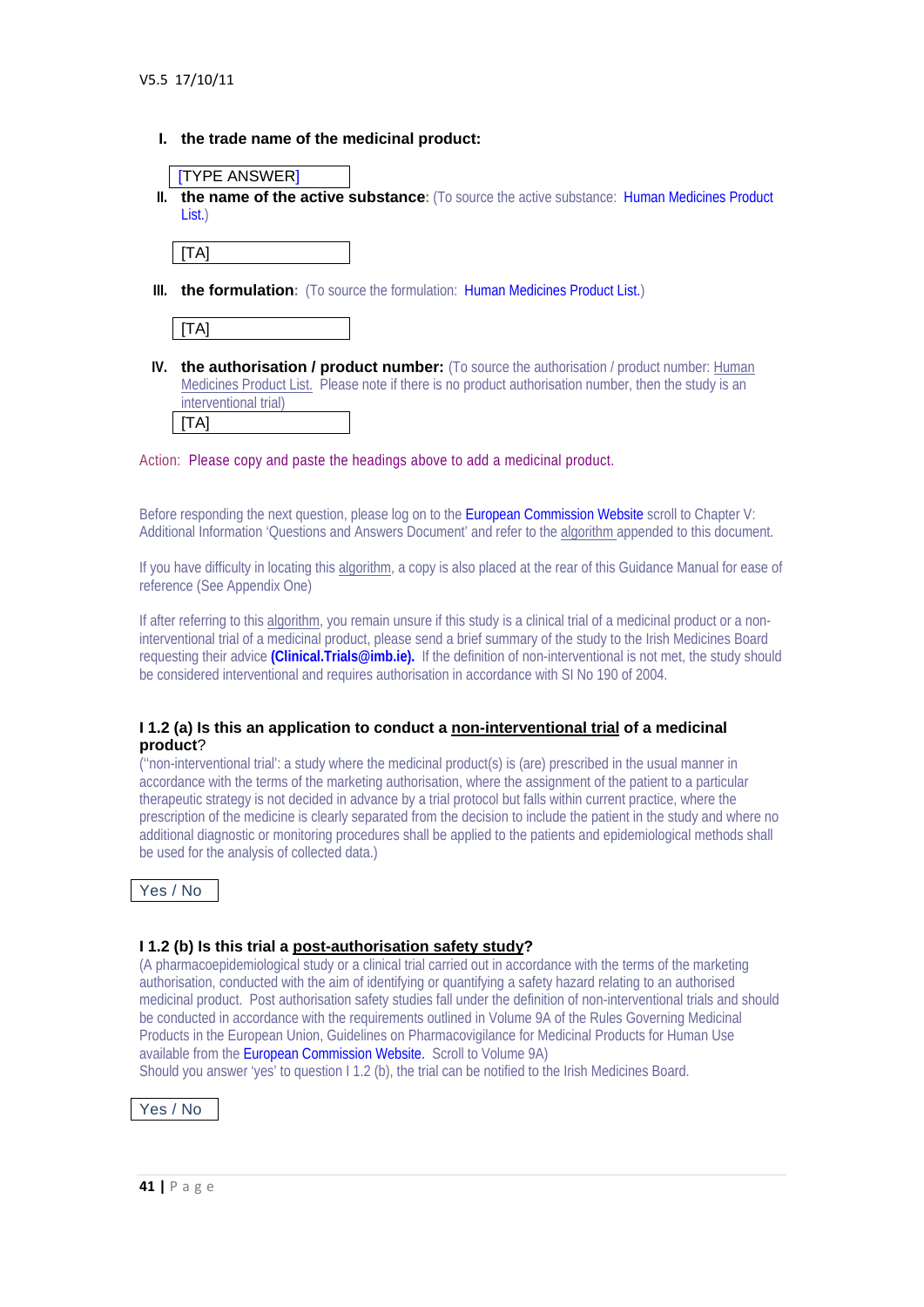**IMPORTANT NOTE:** If you responded 'No' to Question 1.2 (a) and 'No' to Question 1.2 (b) there is a strong possibility that this study is a clinical trial of a medicinal product. Please liaise with the Irish Medicines Board if you are unsure. You are referred to the Department of Health and Children Application Form should you wish to make an application for the ethical review of a clinical trial of a medicinal product.

#### **SECTION I.2 COSMETICS**

**I 2.1 (a) Does this study involve a cosmetic?** ("any substance or preparation intended to be **placed in contact** with the various external parts of the human body (epidermis, hair system, nails, lips and external genital organs) or with the teeth and the mucous membranes of the oral cavity **with a view exclusively or mainly** to cleaning them, perfuming them, changing their appearance and/or correcting body odours and/or protecting them or keeping them in good condition"

Yes / No

Council Directive 76/768/EEC and amendments.)

Action: If you chose 'no' please delete Question I 2.1 (b)

#### **I 2.1 (b)** If yes, **please state:**

**I. the trade name of the cosmetic:** 

#### [TYPE ANSWER]

**II. the ingredients/composition:** (the Cosmetics Directive sets out a list of substances which cannot be included in the composition of cosmetic products (Annex II) and a list of substances which cosmetic products may contain only under the restrictions and conditions laid down (Annex III), and lists of colourings (Annex IV), preservatives (Annex VI) and UV filters (Annex VII) permitted in cosmetic products. The Directive also outlines the requirements for labelling)

[TA]

Action: Please copy and paste the headings above to add a cosmetic.

#### **SECTION I.3 FOOD AND FOOD SUPPLEMENTS**

**I 3.1 (a) Does this study involve food or food supplements?** "food supplements" means foodstuffs the purpose of which is to supplement the normal diet and which are concentrated sources of nutrients or other substances with a nutritional or physiological effect, alone or in combination, marketed in dose form, namely forms such as capsules, pastilles, tablets, pills and other similar forms, sachets of powder, ampoules of liquids, drop dispensing bottles, and other similar forms of liquids and powders designed to be taken in measured small unit quantities;

(b) "nutrients" means the following substances:

(i) vitamins, (ii) minerals.

Yes / No

Action: If you chose 'no' please delete Question I 3.2 (b)

#### **I 3.2 (b)** If yes, **please elaborate:**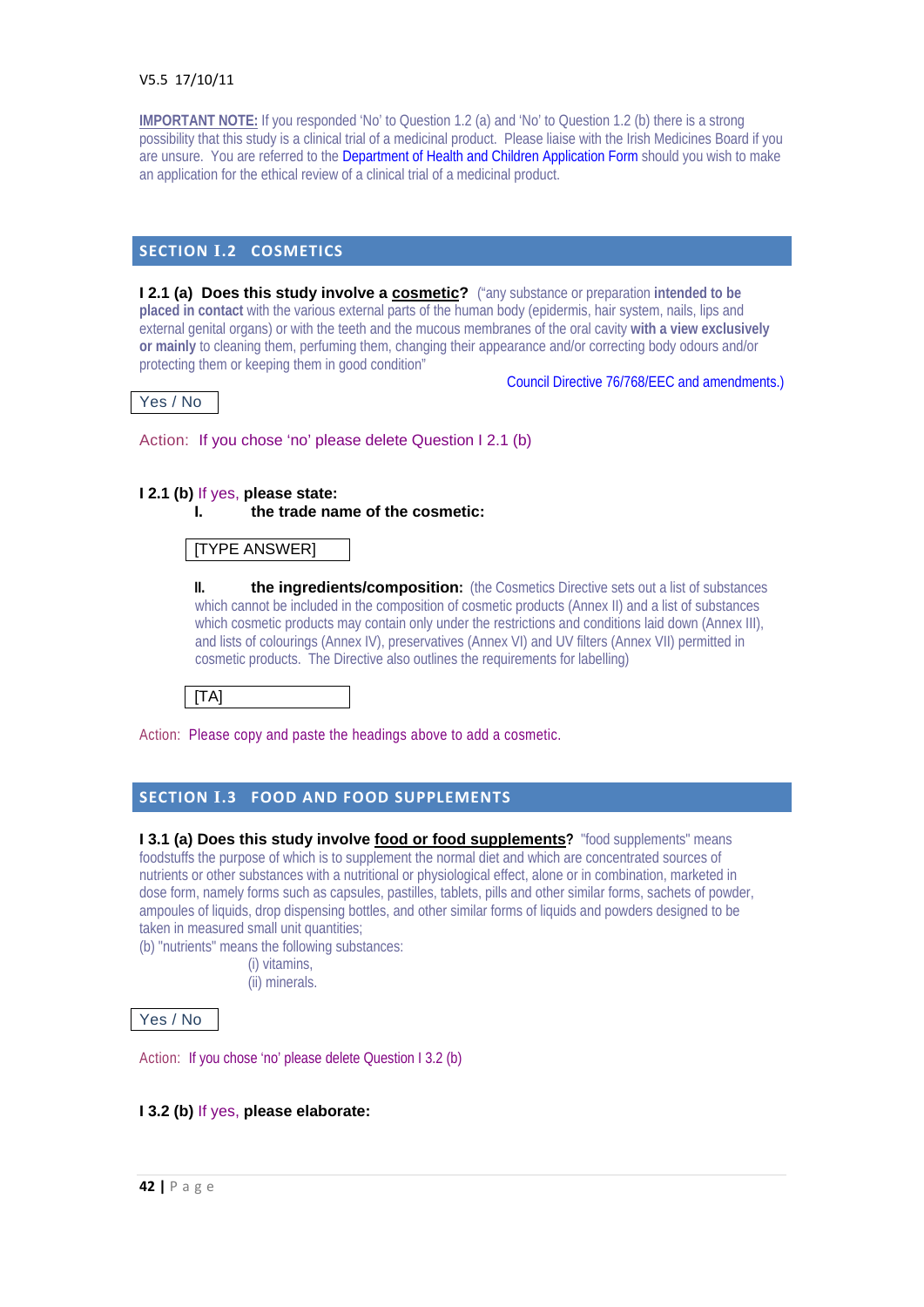#### **ITYPE ANSWERI**

**IMPORTANT NOTE:** a food supplement that is used in a trial to treat or prevent disease in human beings may be considered a medicinal product and as such may require authorisation in accordance with SI 190 of 2004. Further information on the definition of a medicinal product is provided in the Irish Medicines Board Guide to the Definition of a Human Medicine.

#### **SECTION J INDEMNITY**

#### **J1 (a) Is each site in which this study is to take place covered by the Clinical Indemnity Scheme (CIS)?** (The CIS covers

- All Health Service Executive facilities, public hospitals and other agencies providing clinical services;
- Non-consultant hospital doctors, nurses and other clinical staff employed by health agencies whether permanent, locum or temporary;
- Consultant hospital doctors are covered with effect from February 1st. 2004 in respect of alleged clinical negligence incidents on or after that date.
- Clinical support staff in pathology and radiology services;
- The clinical activities of public health doctors, nurses and other community-based clinical staff;
- Dentists providing public practice;
- Certain other ancillary healthcare providers. Participating enterprises are specified in Schedule 1, Part 1 of the National Treasury Management Agency (Delegation of Functions) Order 2003 [S.I. No. 63 of 2003]

State Claims Agency)

Yes / No

Action: If you chose 'yes' please delete 'J1 (b)'

#### **J1 (b) If the answer is 'no' for any site**, **what other arrangements are in place in terms of indemnity / insurance?**

[TYPE ANSWER]

#### **J2 (a) Is each member of the investigative team covered by the Clinical Indemnity Scheme (CIS)?** (The CIS covers

- All Health Service Executive facilities, public hospitals and other agencies providing clinical services;
- Non-consultant hospital doctors, nurses and other clinical staff employed by health agencies whether permanent, locum or temporary;
- Consultant hospital doctors are covered with effect from February 1st. 2004 in respect of alleged clinical negligence incidents on or after that date.
- Clinical support staff in pathology and radiology services;
- The clinical activities of public health doctors, nurses and other community-based clinical staff;
- Dentists providing public practice;
- Certain other ancillary healthcare providers. Participating enterprises are specified in Schedule 1, Part 1 of the National Treasury Management Agency (Delegation of Functions) Order 2003 [S.I. No. 63 of 2003]

State Claims Agency)

Yes / No

Action: If you chose 'yes' please delete 'J2 (b)'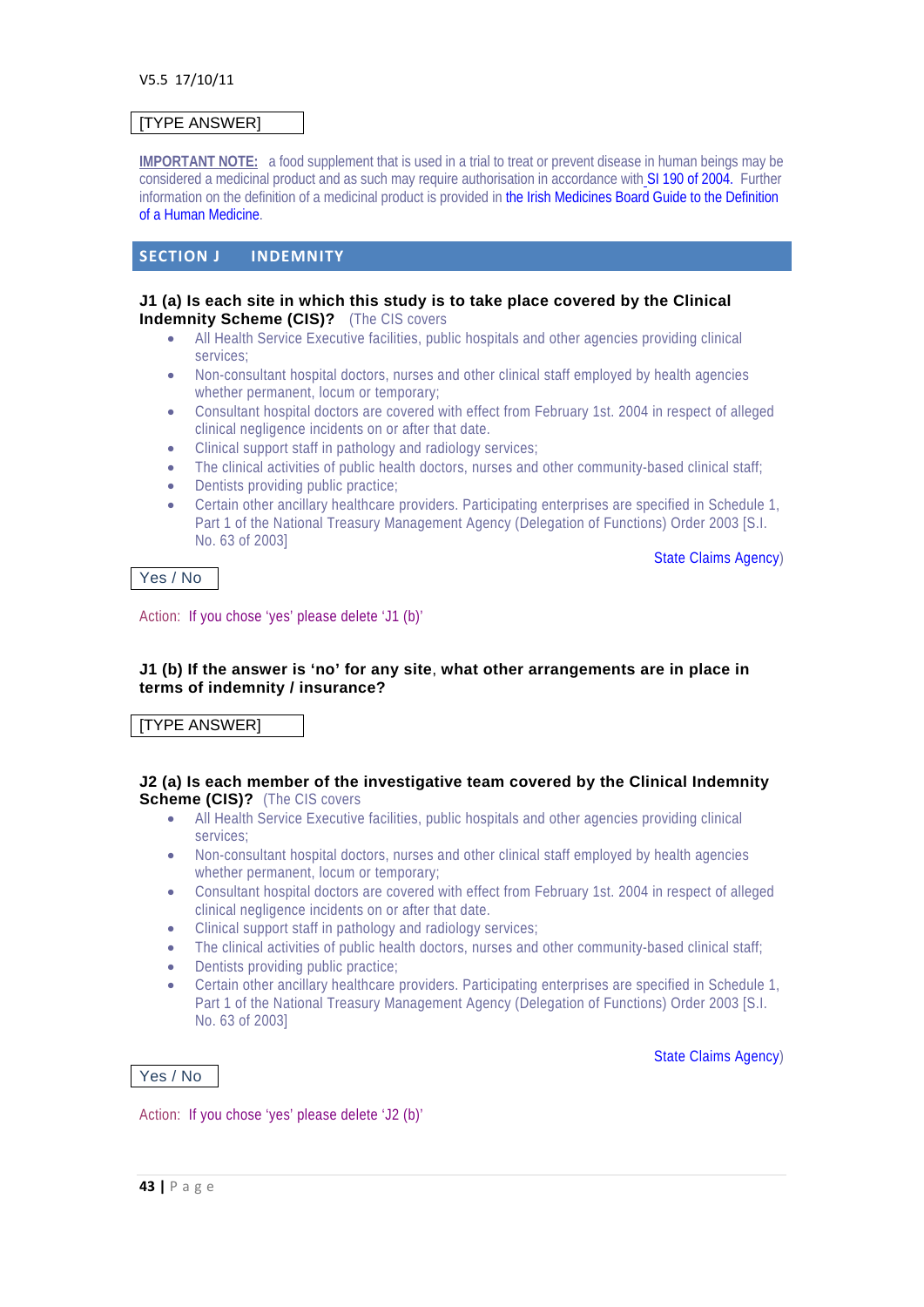| J2 (b) If no, do members of the investigative team not covered by the Clinical      |
|-------------------------------------------------------------------------------------|
| Indemnity Scheme (CIS) have either current individual medical malpractice           |
| insurance (applies to medical practitioners) or current professional liability      |
| insurance either individually or as provided by their hosting/employing institution |
| (generally applies to allied healthcare professionals, university employees,        |
| scientists engineers etc.)?                                                         |

(Please provide a copy of any certificates referred to in your response for review.)

|--|

**IMPORTANT NOTE:** ALL STUDIES SUBMITTED TO A RESEARCH ETHICS COMMITTEE ARE CLASSED AS SPONSORED STUDIES. THE SPONSOR IS THE INDIVIDUAL, COMPANY, INSTITUTION OR ORGANISATION WHICH TAKES RESPONSIBILITY FOR THE INITIATION, MANAGEMENT OR FINANCING OF THIS RESEARCH STUDY.

ICH GCP Guidelines 1996

**J3 (a) Who or what legal entity is the sponsor of this research study?** (The sponsor may be the Principal Investigator himself / herself. Alternatively, the sponsor may be an external organisation e.g. a pharmaceutical company, a medical device company, a university, a charity etc. Please name the sponsor i.e. the individual, company, institution or organisation which takes responsibility for the initiation, management or financing of this research study.)

[TYPE ANSWER]

#### **J3 (b) What additional indemnity arrangements has the sponsor put in place for this research study in case of harm being caused to a research participant (if**

any)? (Additional indemnity arrangements would include the taking out of insurance by the sponsor, the sponsor entering into a contract of indemnity with the site, the sponsor ensuring that product liability is in place where required. Please ensure that you have provided a copy of any certificates or contracts referred to in your response to this question.

"The CIS will cover claims from patients whose treatment was part of a clinical trial or other approved research project subject to certain criteria;

- The trial has received approval from the relevant Ethics Committee.
- The trial is designed by an enterprise or any of its employees, covered by the scheme.
- Where a trial is sponsored by external organisations such as pharmaceutical companies, the CIS cover extends to treatment only and does not cover product liability or claims arising from trial design or protocol."

State Claims Agency)

[TYPE ANSWER]

#### **SECTION K COST AND RESOURCE IMPLICATIONS AND FUNDING**

**K1 (a) Are there any cost / resource implications related to this study?** (This refers to cost and resource implications for the researcher and for the institution(s) at which the research study is proposed to take place.)

Yes / No

Action: If you chose 'no' please delete 'K1 (b)'

#### **K1 (b) If yes**, **please elaborate.**

**ITYPE ANSWERI** 

**44 |** Page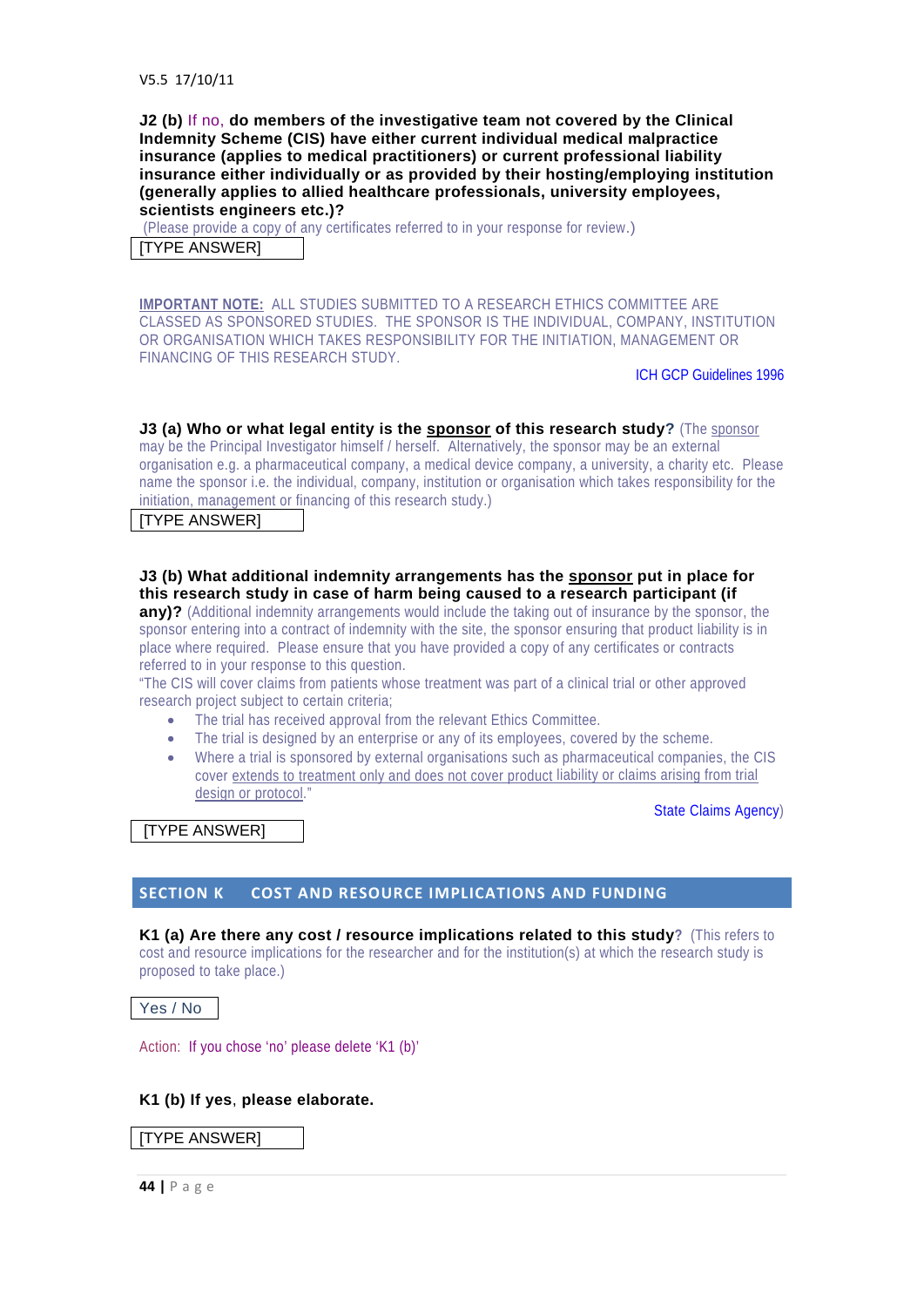**K2 (a) Is funding in place to conduct this study?** (Non-disclosure of funding will result in revocation of ethical approval)

Yes / No

Action: If you chose 'yes' please delete question K2 (b)

**K2 (b)** If no, **has funding been sought to conduct this study?**. (An important part of any research study is ensuring that funding is in place to conduct it)

Yes / No

Action: If you chose 'no' please delete K2 (c), (d), (e) (f) and (g)

#### **K2 (c) Please state the source of funding (industry, grant or other) and the amount of funding.**

**ITYPE ANSWERI** 

# **K2 (d) Is the study being funded by an external agency?**

Yes / No

If you chose 'no' please delete question K2 (e)

## **K2 (e) Is the external agency a 'for profit' organisation?**

Yes / No

#### **K2 (f) Do any conflicts of interest exist in relation to funding? Please elaborate.**

(**"53.6** If you are paid, directly or indirectly, by pharmaceutical, medical device or other commercial companies or organisations to conduct medical research, you must make sure that such payment does not influence your study design or interpretation of research data."

**"53.7** If you receive payment, directly or indirectly, from pharmaceutical, medical device or other commercial companies or organisations in connection with medical research, you must address any potential conflict of interest arising from such payment and make an appropriate disclosure in any publication of research results."

#### Guide to Professional Conduct and Ethics for Registered Medical Practitioners 2009. )

See also the International Committee of Medical Journal Editors for more information on conflicts of interest. Researchers will be required to disclose all conflicts of interest prior to publication.)

#### [TYPE ANSWER]

#### **K2 (g) Please provide additional details in relation to management of funds?**

(Schedule of Payments, how payments will be made, how payments will be phased, name of bank account into which funds will be lodged.)

#### **ITYPE ANSWERI**

**45 |** Page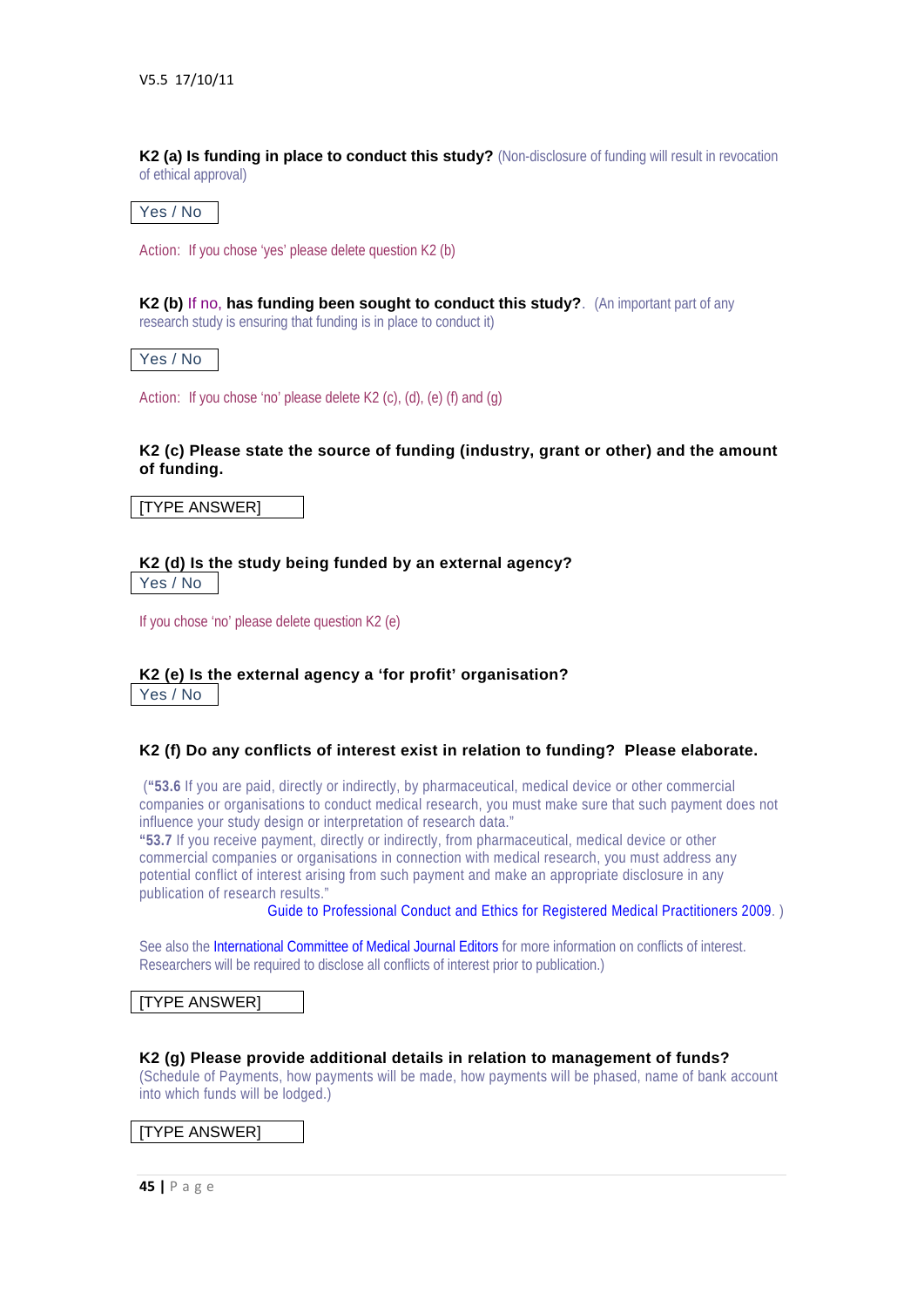#### **K3 Please provide details of any payments (monetary or otherwise) to investigators:**

(Non-disclosure of payments (monetary or otherwise) to investigators will result in revocation of ethical approval)

#### [TYPE ANSWER]

#### **K4 Please provide details of any payments (monetary or otherwise) to participants:**

(Committees are interested to know if any payments (monetary or otherwise) will be made to participants. This is particularly the case where these could be considered an inducement to take part in the study. It may be acceptable to reimburse participants all reasonable travel expenses incurred due to participation.)

[TYPE ANSWER]

#### **SECTION L ETHICAL ISSUES**

**L1 Please identify any particular additional ethical issues which this project raises and discuss how you have addressed them.** 

(It may be prudent to think carefully before replying 'none' in response to this question.) [TYPE ANSWER]

# **Please ensure this application form is fully completed as incomplete submissions will not be received**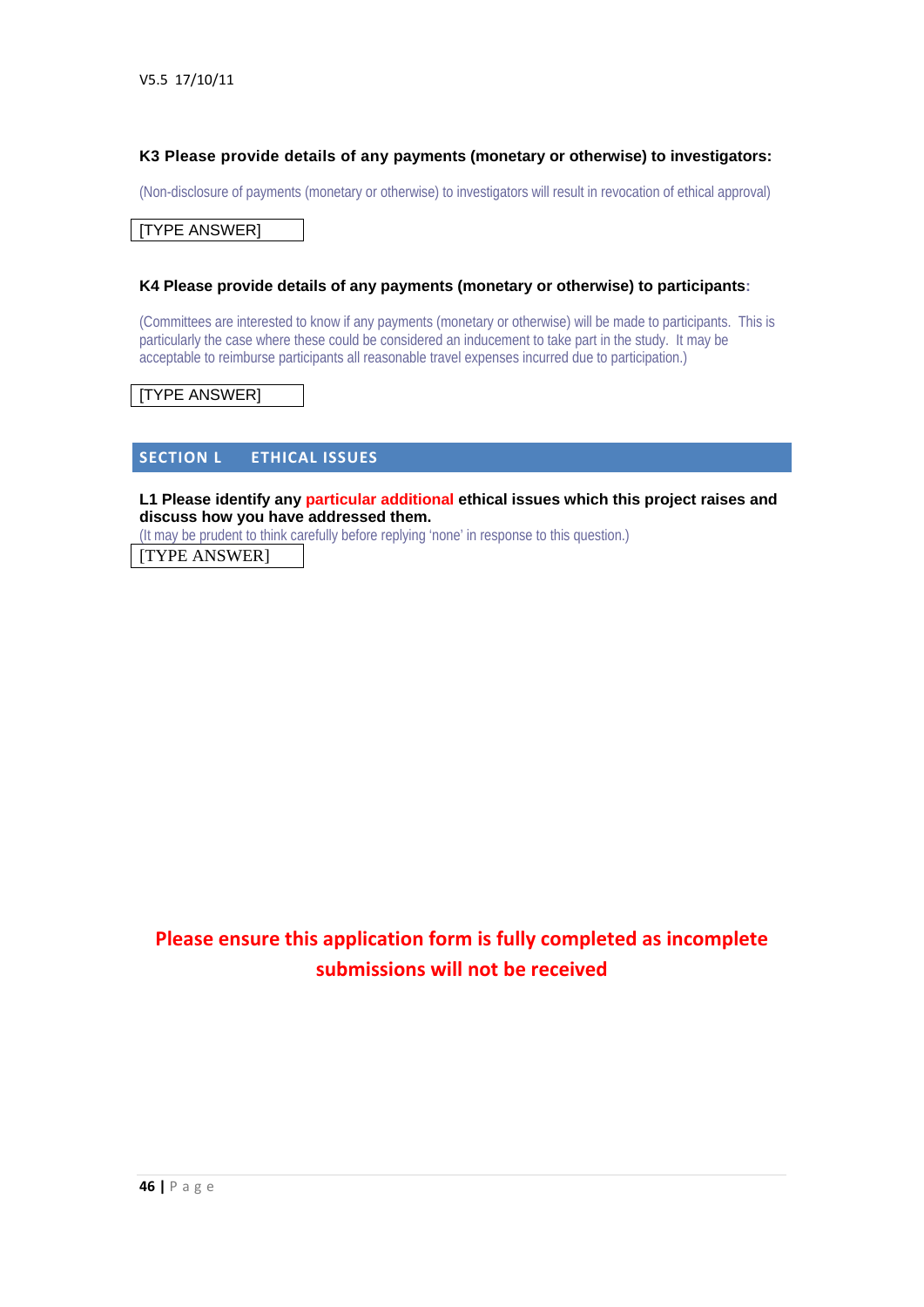# **APPENDIX ONE: EUROPEAN COMMISSION ALGORITHM REQUIRED TO ANSWER QUESTION I 1.2 (a)**

# $Q11.2(a)$

#### IS IT A CLINICAL TRIAL OF A MEDICINAL PRODUCT?

This algorithm and its endnotes will help you answer that question. Please start in column A and follow the instructions. Additional information is provided in the notes at the end of the table. If you have doubts about th

| A                                                                                                                                                                                                                                                                                                                                                                                                                                                                                                                                                                                                 | в                                                                                                                                                                                                                                                                                                                                                                                                 | C                                                                                                                                                                                                                                                                                                                                         | D                                                                                                                                                                   | Е                                                                                                                                                                                                                                                                                                                                                                                                                                                                                                                                                                                                                                                                                                                                                                                                                                                                                                                         |
|---------------------------------------------------------------------------------------------------------------------------------------------------------------------------------------------------------------------------------------------------------------------------------------------------------------------------------------------------------------------------------------------------------------------------------------------------------------------------------------------------------------------------------------------------------------------------------------------------|---------------------------------------------------------------------------------------------------------------------------------------------------------------------------------------------------------------------------------------------------------------------------------------------------------------------------------------------------------------------------------------------------|-------------------------------------------------------------------------------------------------------------------------------------------------------------------------------------------------------------------------------------------------------------------------------------------------------------------------------------------|---------------------------------------------------------------------------------------------------------------------------------------------------------------------|---------------------------------------------------------------------------------------------------------------------------------------------------------------------------------------------------------------------------------------------------------------------------------------------------------------------------------------------------------------------------------------------------------------------------------------------------------------------------------------------------------------------------------------------------------------------------------------------------------------------------------------------------------------------------------------------------------------------------------------------------------------------------------------------------------------------------------------------------------------------------------------------------------------------------|
| A CLINICAL TRIAL OF A MEDICINAL PRODUCT?                                                                                                                                                                                                                                                                                                                                                                                                                                                                                                                                                          |                                                                                                                                                                                                                                                                                                                                                                                                   |                                                                                                                                                                                                                                                                                                                                           |                                                                                                                                                                     | A NON-INTERVENTIONAL CLINICAL TRIAL?                                                                                                                                                                                                                                                                                                                                                                                                                                                                                                                                                                                                                                                                                                                                                                                                                                                                                      |
| Is it a medicinal product (MP)?'                                                                                                                                                                                                                                                                                                                                                                                                                                                                                                                                                                  | Is it not a medicinal<br>product?                                                                                                                                                                                                                                                                                                                                                                 | What effects of the<br>medicine<br>are you looking for?                                                                                                                                                                                                                                                                                   | Why are you looking<br>for those effects?                                                                                                                           | How are you looking<br>for those effects?                                                                                                                                                                                                                                                                                                                                                                                                                                                                                                                                                                                                                                                                                                                                                                                                                                                                                 |
| If you answer no to all the<br>questions in column A, the activity<br>is not a clinical trial on a MP.                                                                                                                                                                                                                                                                                                                                                                                                                                                                                            | If you answer yes to the<br>question below in column<br>B the activity is not a<br>clinical trial on a MP.                                                                                                                                                                                                                                                                                        | If you answer no to all the<br>questions in column C the<br>activity is not a clinical trial<br>under the scope of<br>Directive 2001/20/EC.                                                                                                                                                                                               | If you answer no to all<br>the questions in<br>column D the activity is<br>not a clinical trial under<br>the scope of Directive<br>2001/20/EC.                      | If you answer yes to all these questions the<br>activity is a non-interventional trial which is<br>outside the scope of Directive 2001/20/EC.<br>If your answers in columns A.B.C & D brought<br>you to column E and you answer no to any of<br>these questions the activity is a clinical trial within<br>the scope of the Directive.                                                                                                                                                                                                                                                                                                                                                                                                                                                                                                                                                                                    |
| If you answer yes to any of the<br>questions below go to column B.                                                                                                                                                                                                                                                                                                                                                                                                                                                                                                                                | If you answer no to this<br>question below go to<br>column C.                                                                                                                                                                                                                                                                                                                                     | If you answer yes to any of<br>the questions below go to<br>column D.                                                                                                                                                                                                                                                                     | If you answer yes to<br>any of the questions<br>below go to column E.                                                                                               |                                                                                                                                                                                                                                                                                                                                                                                                                                                                                                                                                                                                                                                                                                                                                                                                                                                                                                                           |
| A.1 Is it a substance" or<br>combination of substances<br>presented as having<br>properties for treating or<br>preventing disease in human<br>beings?<br>A.2 Does the substance function<br>as a medicine?<br>i.e. can it be administered to<br>human beings either with a<br>view to restoring, correcting<br>modifying physiological<br>or<br>functions by exerting a<br>pharmacological.<br>immunological or metabolic<br>action or to making a medical<br>diagnosis or is otherwise<br>administered for a medicinal<br>purpose?<br>A.3 Is it an active substance in a<br>pharmaceutical form? | B.1 Are you only<br>administering any of<br>the following<br>substances?<br>Human whole blood"<br>Human blood cells:<br>٠<br>Human plasma;<br>٠<br>Tissues except a<br>somatic cell therapy<br>medicinal product <sup>y</sup> :<br>A food product<br>$\bullet$<br>(including dietary<br>supplements) not<br>presented as a<br>medicine;<br>A cosmetic product <sup>vi</sup><br>• A medical device | C.1 To discover or<br>verify/compare its<br>clinical effects?<br>C.2 To discover or<br>verify/compare its<br>pharmacological<br>effects, e.g.<br>pharmacodynamics?<br>C.3 To identify or<br>verify/compare its<br>adverse reactions?<br>C.4 To study or<br>verify/compare its<br>absorption, distribution,<br>metabolism or<br>excretion? | D.1 To ascertain or<br>verify/compare the<br>efficacy <sup>vil</sup> of the<br>medicine?<br>D.2 To ascertain or<br>verify/compare the<br>safety of the<br>medicine? | E.1 Is this a study of one or more medicinal<br>products, which have a marketing<br>authorisation in the Member State<br>concerned?<br>E.2 Are the products prescribed in the usual<br>manner in accordance with the terms of that<br>authorisation?<br>E.3 Does the assignment of any patient involved<br>in the study to a particular therapeutic<br>strategy fall within current practice and is not<br>decided in advance by a clinical trial<br>protocol <sup>vill</sup> ?<br>E.4 Is the decision to prescribe a particular<br>medicinal product clearly separated from the<br>decision to include the patient in the study?<br>E.5 Will no diagnostic or monitoring procedures<br>be applied to the patients included in the<br>study, other than those which are applied in<br>the course of current practice?<br>E.6 Will epidemiological methods be used for the<br>analysis of the data arising from the study? |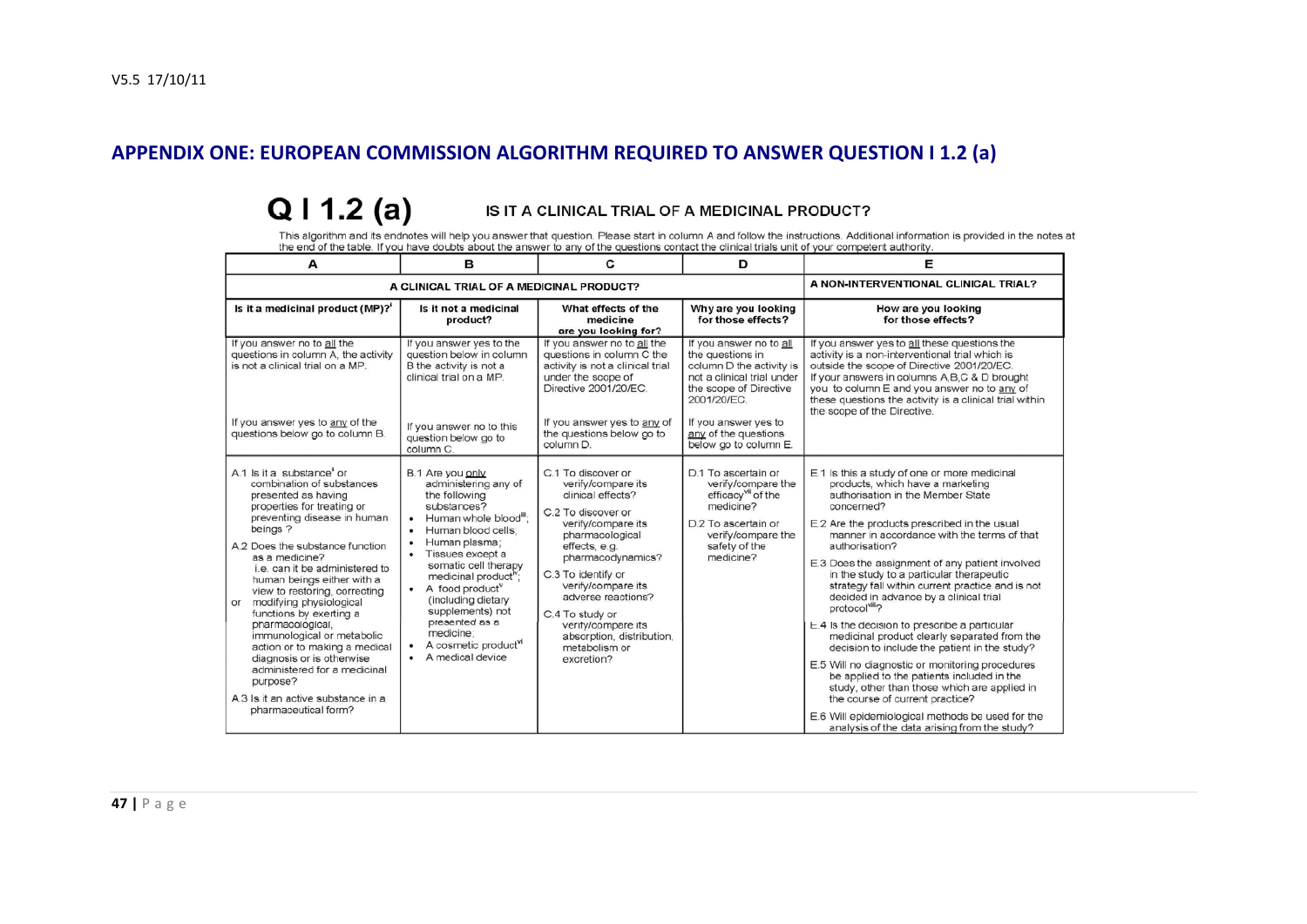- <span id="page-47-0"></span>Article 1.2 of Directive 2001/83/EC is replaced by Article 1.1 of Directive 2004/27/EC which provides the definition of "medicinal product" which applies for the purposes of Directive 2001/20/EC.
- "Substance is any matter irrespective of origin e.g. human, animal, vegetable or chemical that is being administered to a human being.
- "This does not include derivatives of human whole blood, human blood cells and human plasma that involve a manufacturing process.
- <span id="page-47-1"></span><sup>Iv</sup> Somatic cell therapy medicinal products use somatic living cells of human (or animal) origin, the biological characteristics of which have been substantially altered as a result of their manipulation to obtain a therapeutic, diagnostic or preventative effect (in humans) through metabolic, pharmacological and immunological means. <sup>v</sup> Any ingested product which is not a medicine is regarded as a food. A food is unlikely to be classified as a medicine unless it contains one or more ingredients generally regarded as medicinal and indicative of a medicinal purpose.
- vi The Cosmetic Directive 76/768/EC, as amended harmonises the requirements for cosmetics in the European Community. A "cosmetic product "means any substance or preparation intended for placing in contact with the various external parts of the human body (epidermis, hair system, nails, lips and external genital organs) or with the teeth and mucous membranes of the oral cavity with the view exclusively or principally to cleaning them, perfuming them or protecting them in order to keep them in good condition, change their appearance or correct body odours.
- vil Efficacy is the concept of demonstrating scientifically whether and to what extent a medicine is capable of diagnosing, preventing or treating a disease and derives from EU pharmaceutical legislation.
- <span id="page-47-3"></span><span id="page-47-2"></span>" Assignment of patients to a treatment group by randomisation planned by a clinical trial protocol cannot be considered as current practice.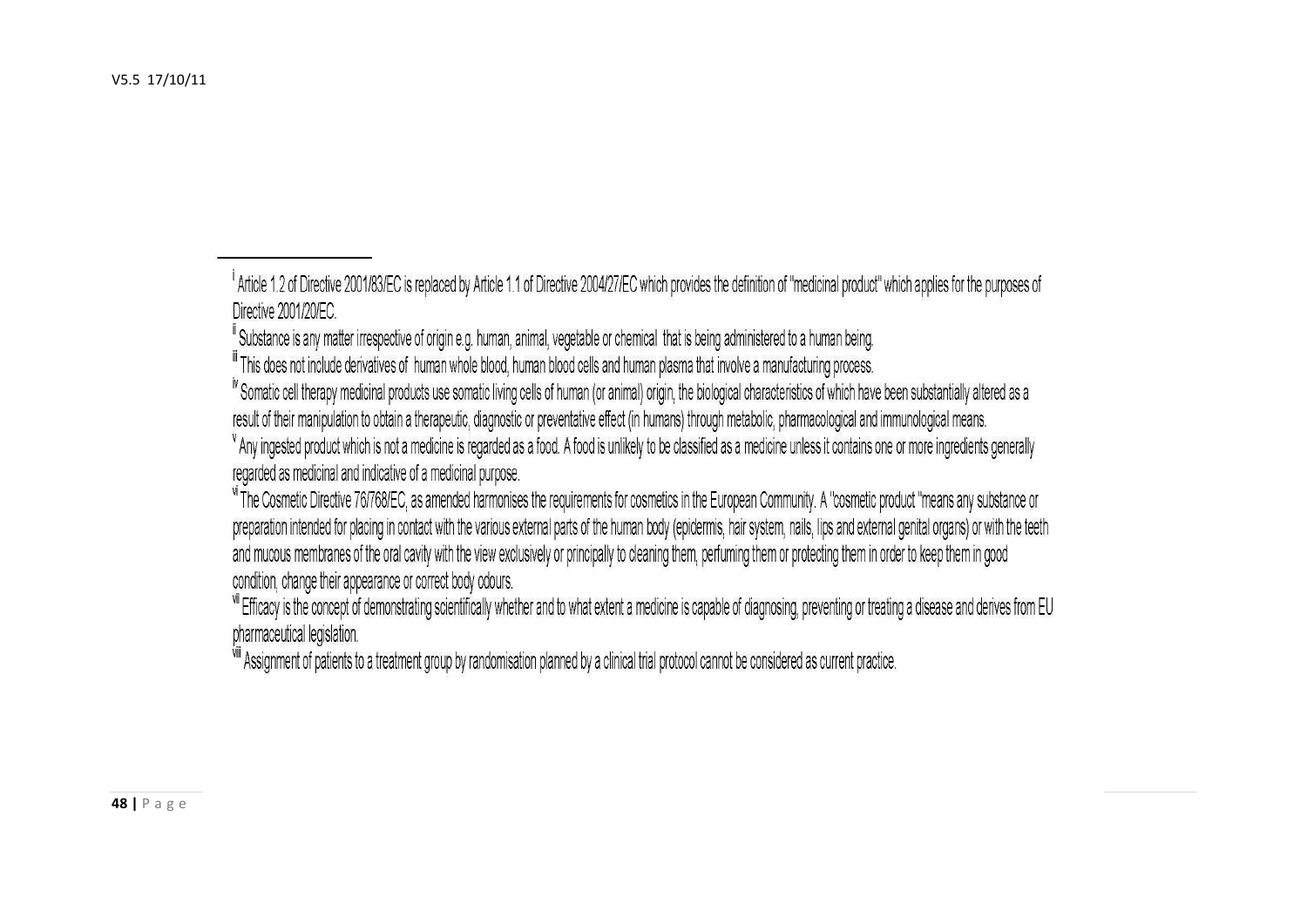# **APPENDIX TWO:**

# <span id="page-48-0"></span>**WORLD MEDICAL ASSOCIATION DECLARATION OF HELSINKI 2008**

#### **A. INTRODUCTION**

- 1. The World Medical Association (WMA) has developed the Declaration of Helsinki as a statement of ethical principles for medical research involving human subjects, including research on identifiable human material and data. The Declaration is intended to be read as a whole and each of its constituent paragraphs should not be applied without consideration of all other relevant paragraphs.
- 2. Although the Declaration is addressed primarily to physicians, the WMA encourages other participants in medical research involving human subjects to adopt these principles.
- <span id="page-48-1"></span>3. It is the duty of the physician to promote and safeguard the health of patients, including those who are involved in medical research. The physician's knowledge and conscience are dedicated to the fulfilment of this duty.
- <span id="page-48-2"></span>4. The Declaration of Geneva of the WMA binds the physician with the words, "The health of my patient will be my first consideration," and the International Code of Medical Ethics declares that, "A physician shall act in the patient's best interest when providing medical care."
- 5. Medical progress is based on research that ultimately must include studies involving human subjects. Populations that are underrepresented in medical research should be provided appropriate access to participation in research.
- <span id="page-48-3"></span>6. In medical research involving human subjects, the well‐being of the individual research subject must take precedence over all other interests.
- 7. The primary purpose of medical research involving human subjects is to understand the causes, development and effects of diseases and improve preventive, diagnostic and therapeutic interventions (methods, procedures and treatments). Even the best current interventions must be evaluated continually through research for their safety, effectiveness, efficiency, accessibility and quality.
- <span id="page-48-4"></span>8. In medical practice and in medical research, most interventions involve risks and burdens.
- 9. Medical research is subject to ethical standards that promote respect for all human subjects and protect their health and rights. Some research populations are particularly vulnerable and need special protection. These include those who cannot give or refuse consent for themselves and those who may be vulnerable to coercion or undue influence.
- <span id="page-48-6"></span><span id="page-48-5"></span>10. Physicians should consider the ethical, legal and regulatory norms and standards for research involving human subjects in their own countries as well as applicable international norms and standards. No national or international ethical, legal or regulatory requirement should reduce or eliminate any of the protections for research subjects set forth in this Declaration.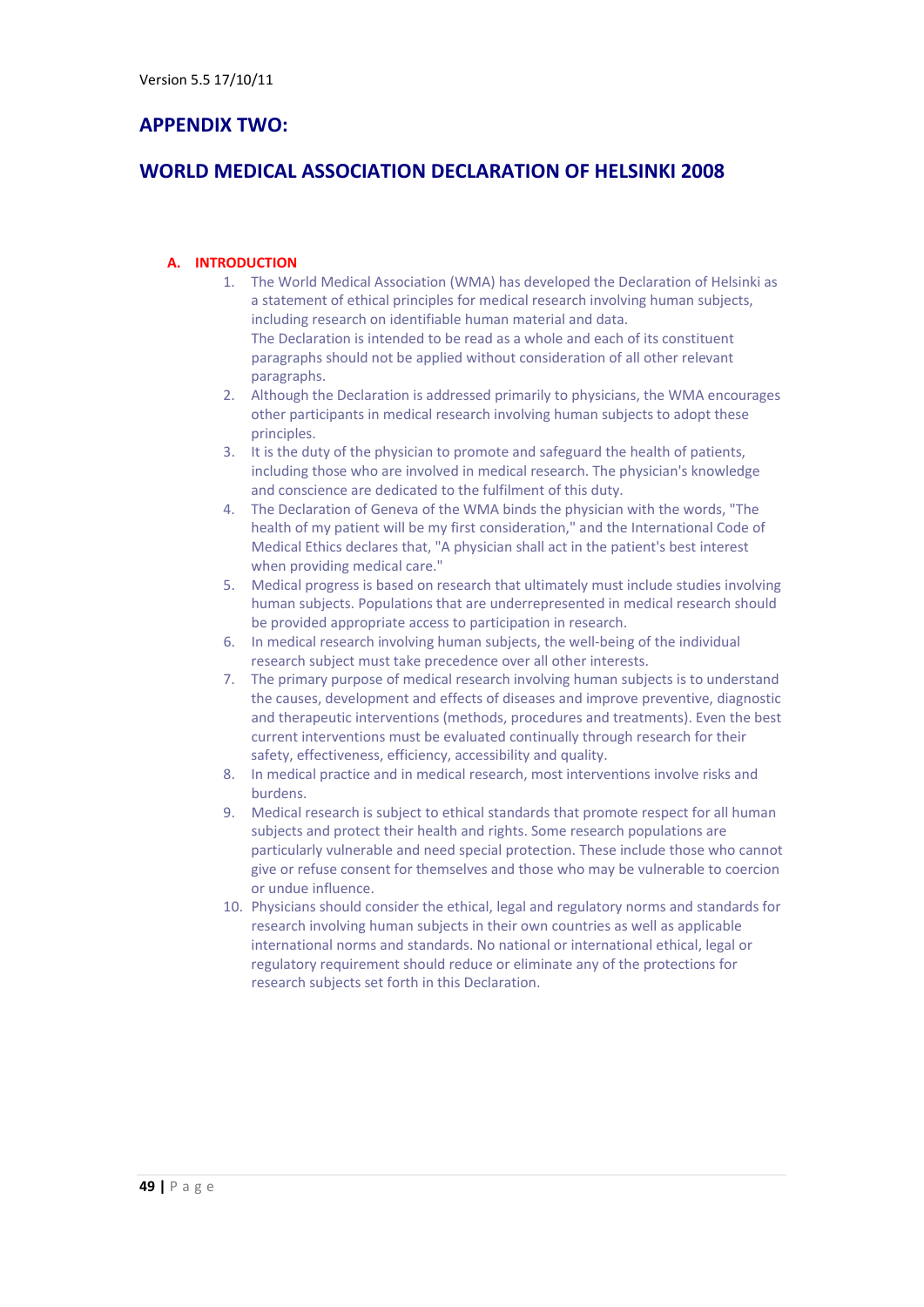#### **B. BASIC PRINCIPLES FOR ALL MEDICAL RESEARCH**

- 11. It is the duty of physicians who participate in medical research to protect the life, health, dignity, integrity, right to self-determination, privacy, and confidentiality of personal information of research subjects.
- 12. Medical research involving human subjects must conform to generally accepted scientific principles, be based on a thorough knowledge of the scientific literature, other relevant sources of information, and adequate laboratory and, as appropriate, animal experimentation. The welfare of animals used for research must be respected.
- 13. Appropriate caution must be exercised in the conduct of medical research that may harm the environment.
- 14. The design and performance of each research study involving human subjects must be clearly described in a research protocol. The protocol should contain a statement of the ethical considerations involved and should indicate how the principles in this Declaration have been addressed. The protocol should include information regarding funding, sponsors, institutional affiliations, other potential conflicts of interest, incentives for subjects and provisions for treating and/or compensating subjects who are harmed as a consequence of participation in the research study. The protocol should describe arrangements for post‐study access by study subjects to interventions identified as beneficial in the study or access to other appropriate care or benefits.
- 15. The research protocol must be submitted for consideration, comment, guidance and approval to a research ethics committee before the study begins. This committee must be independent of the researcher, the sponsor and any other undue influence. It must take into consideration the laws and regulations of the country or countries in which the research is to be performed as well as applicable international norms and standards but these must not be allowed to reduce or eliminate any of the protections for research subjects set forth in this Declaration. The committee must have the right to monitor ongoing studies. The researcher must provide monitoring information to the committee, especially information about any serious adverse events. No change to the protocol may be made without consideration and approval by the committee.
- 16. Medical research involving human subjects must be conducted only by individuals with the appropriate scientific training and qualifications. Research on patients or healthy volunteers requires the supervision of a competent and appropriately qualified physician or other health care professional. The responsibility for the protection of research subjects must always rest with the physician or other health care professional and never the research subjects, even though they have given consent.
- 17. Medical research involving a disadvantaged or vulnerable population or community is only justified if the research is responsive to the health needs and priorities of this population or community and if there is a reasonable likelihood that this population or community stands to benefit from the results of the research.
- 18. Every medical research study involving human subjects must be preceded by careful assessment of predictable risks and burdens to the individuals and communities involved in the research in comparison with foreseeable benefits to them and to other individuals or communities affected by the condition under investigation.
- 19. Every clinical trial must be registered in a publicly accessible database before recruitment of the first subject.
- 20. Physicians may not participate in a research study involving human subjects unless they are confident that the risks involved have been adequately assessed and can be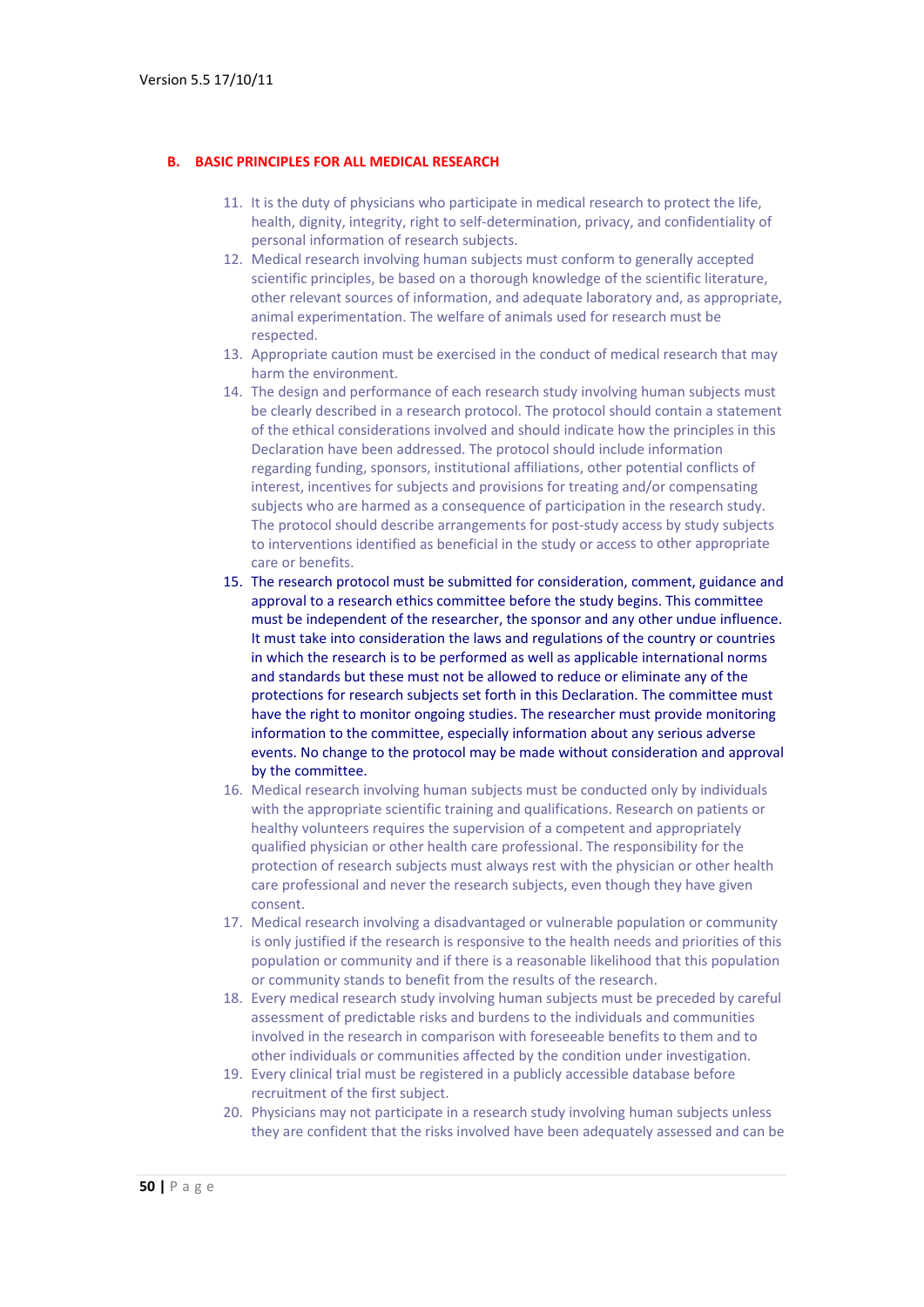satisfactorily managed. Physicians must immediately stop a study when the risks are found to outweigh the potential benefits or when there is conclusive proof of positive and beneficial results.

- 21. Medical research involving human subjects may only be conducted if the importance of the objective outweighs the inherent risks and burdens to the research subjects.
- 22. Participation by competent individuals as subjects in medical research must be voluntary. Although it may be appropriate to consult family members or community leaders, no competent individual may be enrolled in a research study unless he or she freely agrees.
- 23. Every precaution must be taken to protect the privacy of research subjects and the confidentiality of their personal information and to minimize the impact of the study on their physical, mental and social integrity.
- 24. In medical research involving competent human subjects, each potential subject must be adequately informed of the aims, methods, sources of funding, any possible conflicts of interest, institutional affiliations of the researcher, the anticipated benefits and potential risks of the study and the discomfort it may entail, and any other relevant aspects of the study. The potential subject must be informed of the right to refuse to participate in the study or to withdraw consent to participate at any time without reprisal. Special attention should be given to the specific information needs of individual potential subjects as well as to the methods used to deliver the information. After ensuring that the potential subject has understood the information, the physician or another appropriately qualified individual must then seek the potential subject's freely‐given informed consent, preferably in writing. If the consent cannot be expressed in writing, the non-written consent must be formally documented and witnessed.
- 25. For medical research using identifiable human material or data, physicians must normally seek consent for the collection, analysis, storage and/or reuse. There may be situations where consent would be impossible or impractical to obtain for such research or would pose a threat to the validity of the research. In such situations the research may be done only after consideration and approval of a research ethics committee.
- 26. When seeking informed consent for participation in a research study the physician should be particularly cautious if the potential subject is in a dependent relationship with the physician or may consent under duress. In such situations the informed consent should be sought by an appropriately qualified individual who is completely independent of this relationship.
- 27. For a potential research subject who is incompetent, the physician must seek informed consent from the legally authorized representative. These individuals must not be included in a research study that has no likelihood of benefit for them unless it is intended to promote the health of the population represented by the potential subject, the research cannot instead be performed with competent persons, and the research entails only minimal risk and minimal burden.
- 28. When a potential research subject who is deemed incompetent is able to give assent to decisions about participation in research, the physician must seek that assent in addition to the consent of the legally authorized representative. The potential subject's dissent should be respected.
- 29. Research involving subjects who are physically or mentally incapable of giving consent, for example, unconscious patients, may be done only if the physical or mental condition that prevents giving informed consent is a necessary characteristic of the research population. In such circumstances the physician should seek informed consent from the legally authorized representative. If no such representative is available and if the research cannot be delayed, the study may proceed without informed consent provided that the specific reasons for involving subjects with a condition that renders them unable to give informed consent have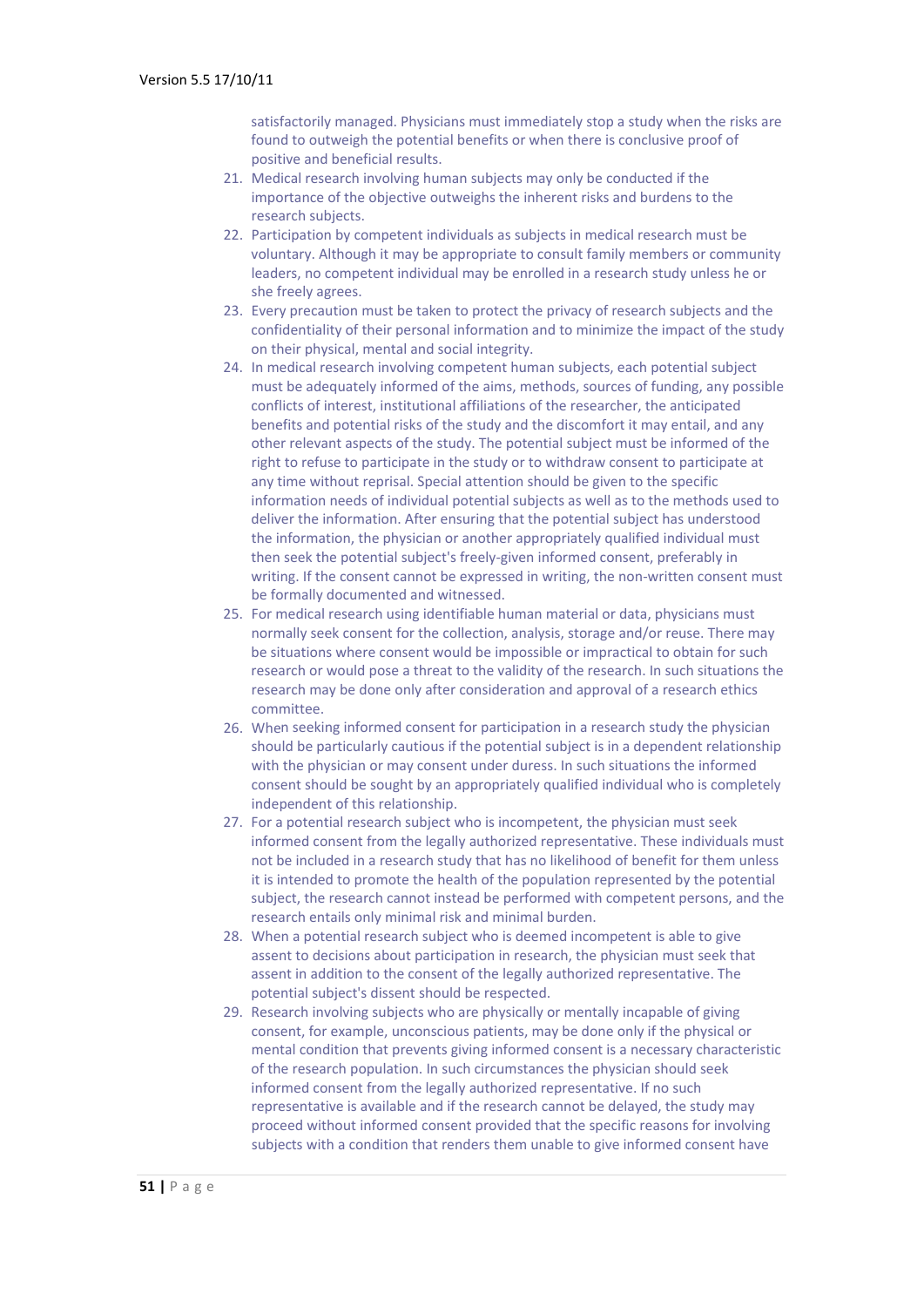been stated in the research protocol and the study has been approved by a research ethics committee. Consent to remain in the research should be obtained as soon as possible from the subject or a legally authorized representative.

30. Authors, editors and publishers all have ethical obligations with regard to the publication of the results of research. Authors have a duty to make publicly available the results of their research on human subjects and are accountable for the completeness and accuracy of their reports. They should adhere to accepted guidelines for ethical reporting. Negative and inconclusive as well as positive results should be published or otherwise made publicly available. Sources of funding, institutional affiliations and conflicts of interest should be declared in the publication. Reports of research not in accordance with the principles of this Declaration should not be accepted for publication.

#### **C. ADDITIONAL PRINCIPLES FOR MEDICAL RESEARCH COMBINED WITH MEDICAL CARE**

- 31. The physician may combine medical research with medical care only to the extent that the research is justified by its potential preventive, diagnostic or therapeutic value and if the physician has good reason to believe that participation in the research study will not adversely affect the health of the patients who serve as research subjects.
- 32. The benefits, risks, burdens and effectiveness of a new intervention must be tested against those of the best current proven intervention, except in the following circumstances:
	- The use of placebo, or no treatment, is acceptable in studies where no current proven intervention exists; or
	- Where for compelling and scientifically sound methodological reasons the use of placebo is necessary to determine the efficacy or safety of an intervention and the patients who receive placebo or no treatment will not be subject to any risk of serious or irreversible harm. Extreme care must be taken to avoid abuse of this option.
- 33. At the conclusion of the study, patients entered into the study are entitled to be informed about the outcome of the study and to share any benefits that result from it, for example, access to interventions identified as beneficial in the study or to other appropriate care or benefits.
- 34. The physician must fully inform the patient which aspects of the care are related to the research. The refusal of a patient to participate in a study or the patient's decision to withdraw from the study must never interfere with the patient‐physician relationship.
- 35. In the treatment of a patient, where proven interventions do not exist or have been ineffective, the physician, after seeking expert advice, with informed consent from the patient or a legally authorized representative, may use an unproven intervention if in the physician's judgement it offers hope of saving life, reestablishing health or alleviating suffering. Where possible, this intervention should be made the object of research, designed to evaluate its safety and efficacy. In all cases, new information should be recorded and, where appropriate, made publicly available.

22.10.2008

Word Medical Association Declaration of Helsinki, 2008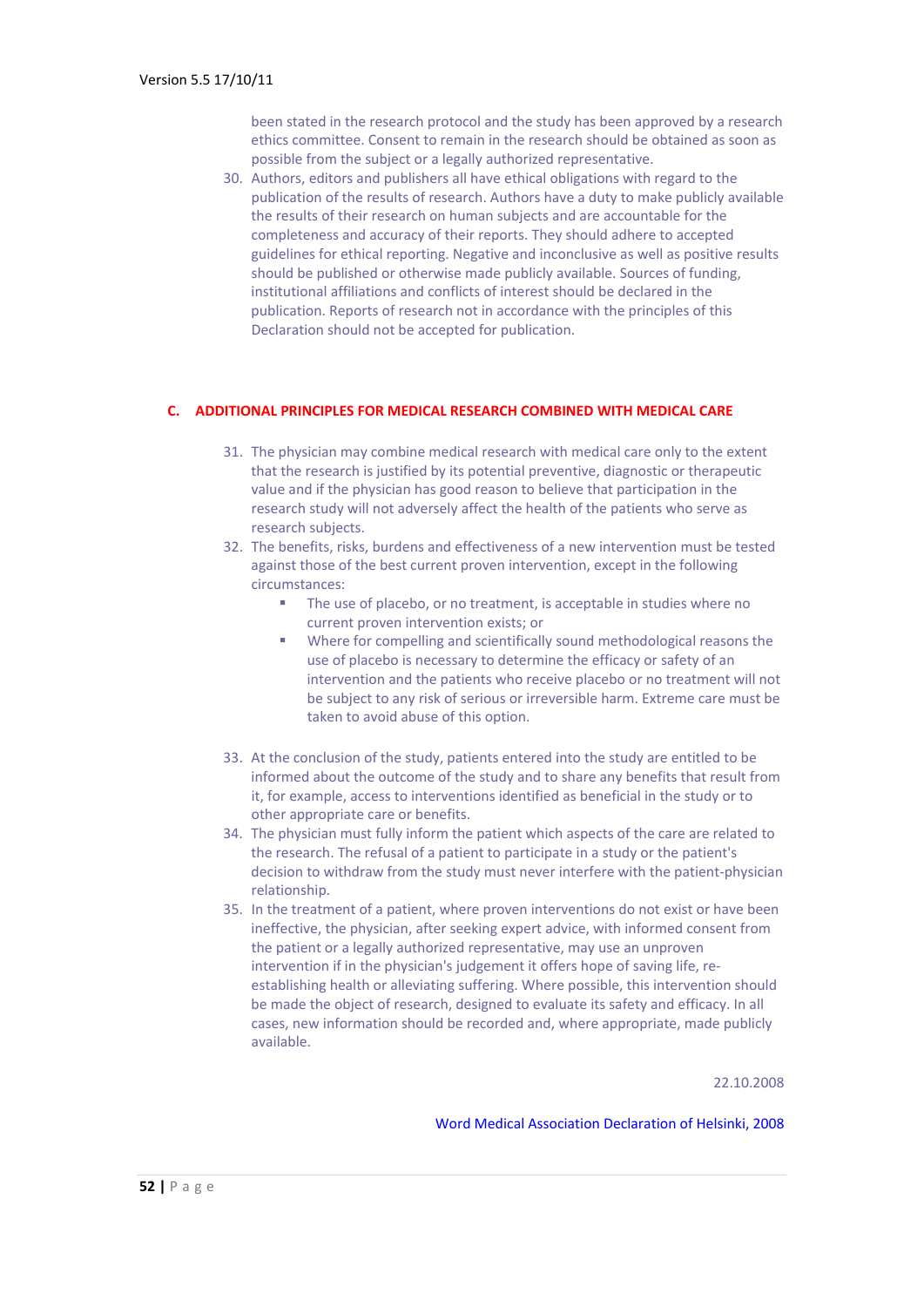# **APPENDIX THREE TEMPLATE LOCAL CHECKLIST**

# LOCAL COMMITTEE CHECKLIST:

## **COMMITTEE CONTACT DETAILS:**

Name of Committee:

Contact Person:

Position:

Address:

Tel:

E‐Mail:

Website (if any):

#### **COMMITTEE REMIT:**

Reviews applications to conduct research in:

**SECTIONS OF STANDARD APPLICATION FORM TO BE COMPLETED:**

Complete all Sections with the Exception of Sections:

**LOCAL REQUIREMENTS (IF ANY):**

**LOCAL RESTRICTIONS (IF ANY):**

**FEES:**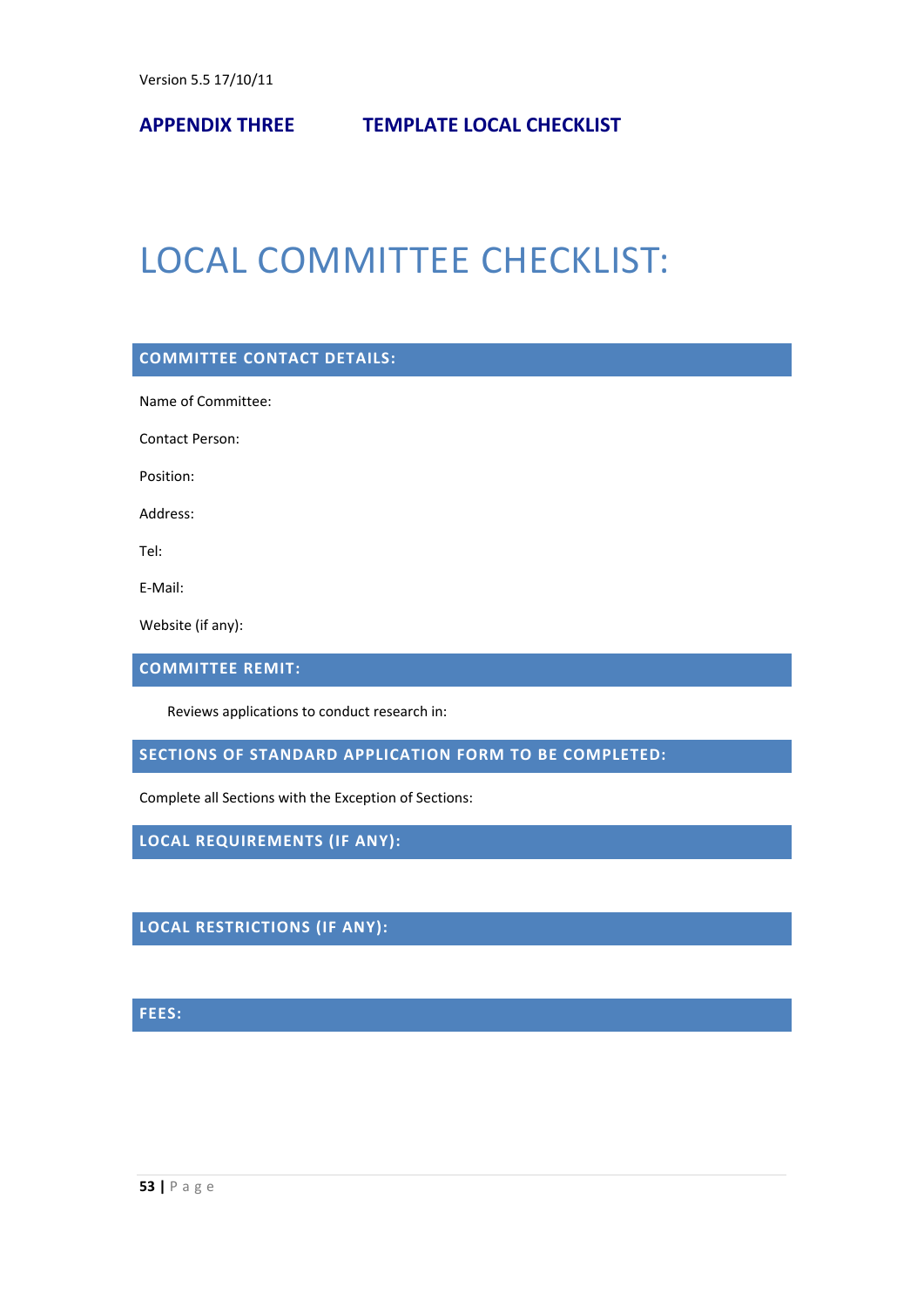# **DOCUMENTS REQUIRED (IF APPLICABLE):**

| <b>Documents Required:</b>                     | <b>Number of</b><br>Copies<br>Required: | Yes / No / N/A | Document Version /<br>Date |
|------------------------------------------------|-----------------------------------------|----------------|----------------------------|
| <b>Local Checklist</b>                         |                                         |                |                            |
| <b>Standard Application Form</b>               |                                         |                |                            |
| <b>Local Declaration and Signatory</b><br>Page |                                         |                |                            |
|                                                |                                         |                |                            |
|                                                |                                         |                |                            |
|                                                |                                         |                |                            |
|                                                |                                         |                |                            |
|                                                |                                         |                |                            |
|                                                |                                         |                |                            |
|                                                |                                         |                |                            |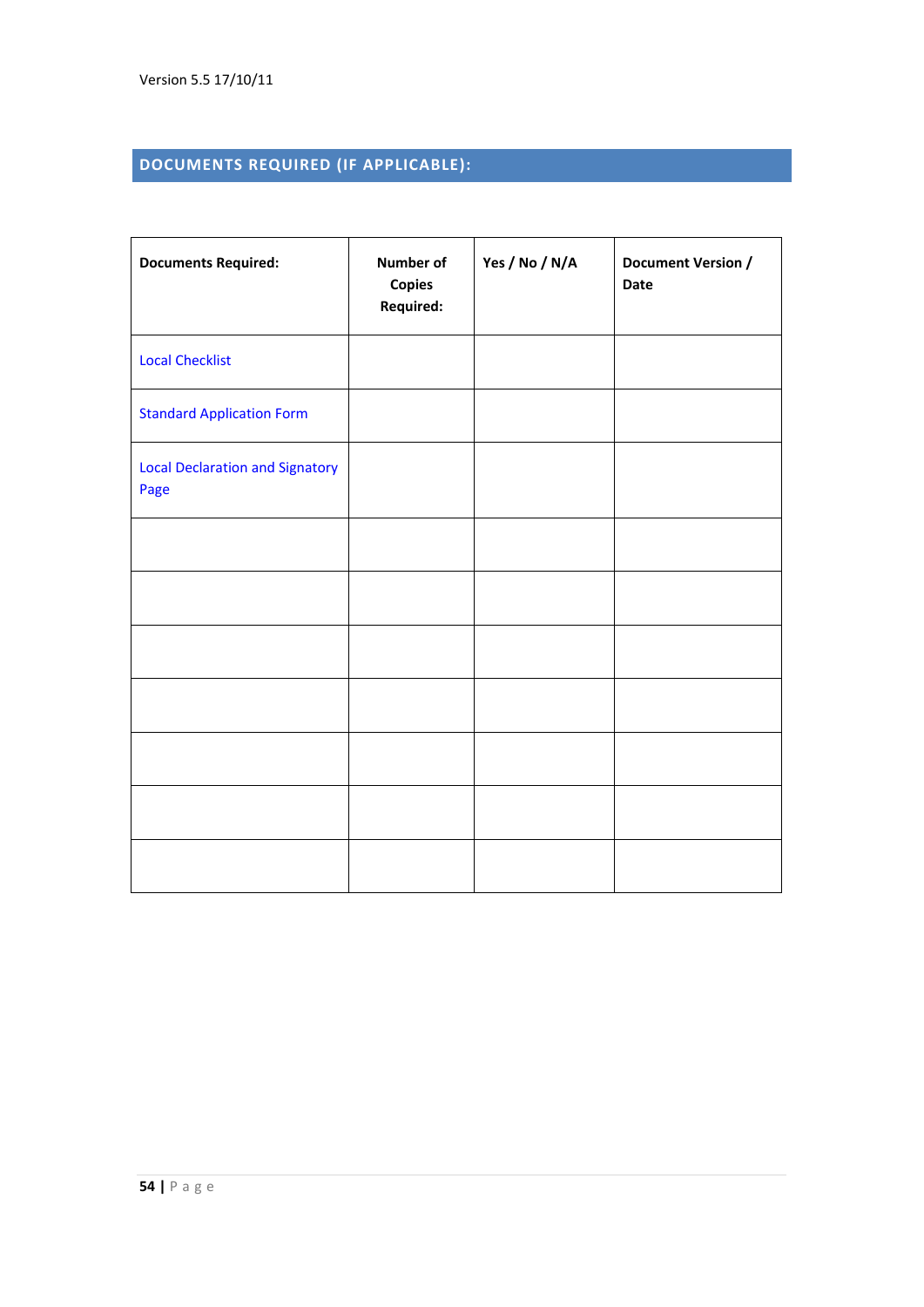# **APPENDIX FOUR TEMPLATE LOCAL DECLARATION AND SIGNATORY PAGE**

# LOCAL COMMITTEE DECLARATION AND SIGNATORY PAGE:

Name of Committee:

Title of Study:

#### **DECLARATION OF PRINCIPAL INVESTIGATOR:**

- The information on this form is accurate to the best of my knowledge and I take full responsibility for it.
- $\bullet$
- $\bullet$
- $\bullet$
- $\bullet$
- $\bullet$
- $\bullet$
- $\bullet$
- $\bullet$
- $\bullet$
- $\bullet$

Name of Principal Investigator: \_\_\_\_\_\_\_\_\_\_\_\_\_\_\_\_\_\_\_\_\_\_\_\_\_\_\_\_\_\_\_\_\_\_\_\_

Signature of Principal Investigator: \_\_\_\_\_\_\_\_\_\_\_\_\_\_\_\_\_\_\_\_\_\_\_\_\_\_\_\_\_\_\_\_\_\_

Date Proposal Form Submitted: / /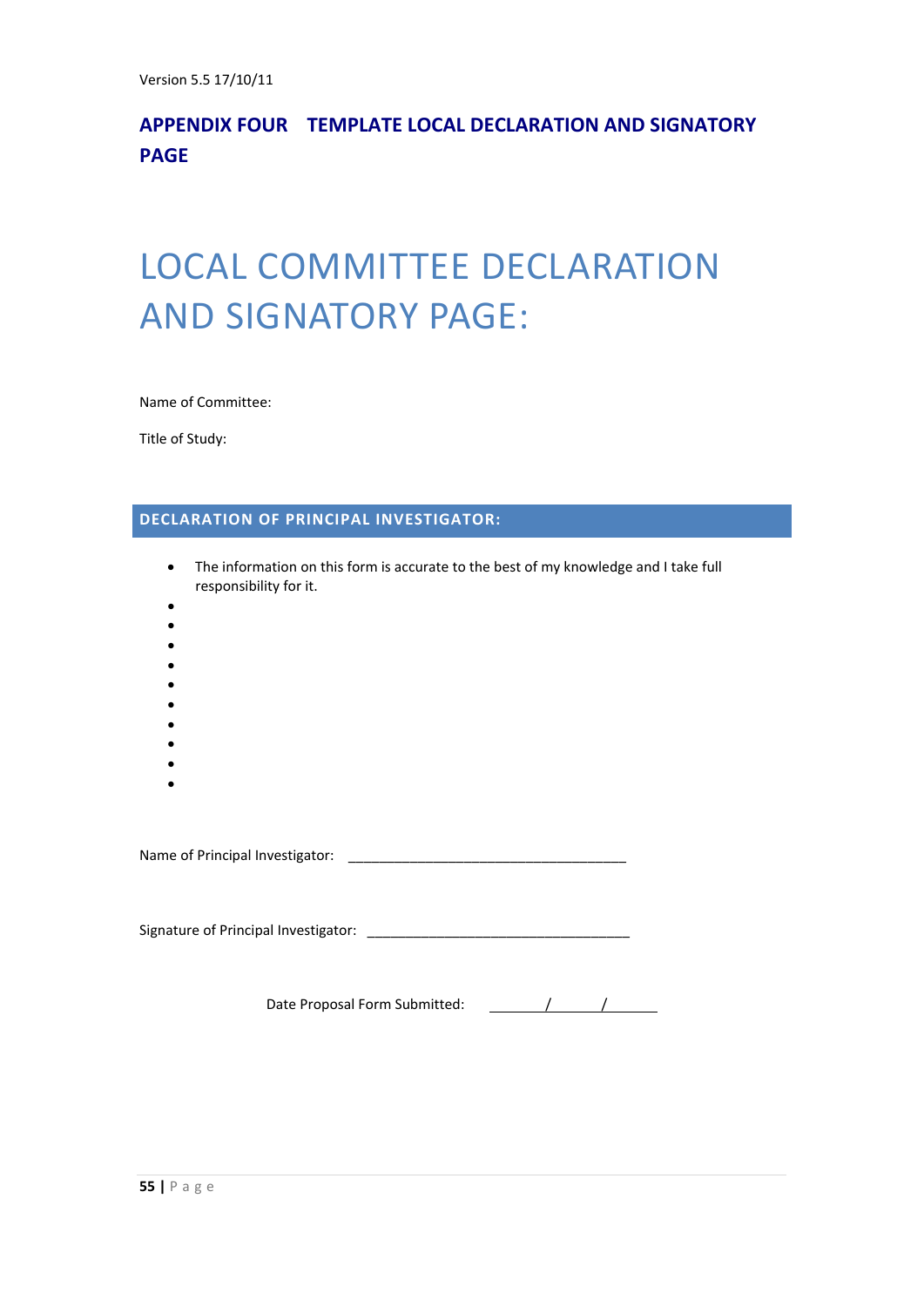# **APPENDIX FIVE KEY DEFINITIONS**

**STANDARD APPLICATION Form:** Application Form for the Ethical Review of Health‐Related Research Studies which are not clinical trials of medicinal products for human use as defined in Statutory Instrument 190/2004. Standard Application Form is available on the Molecular Medicine Ireland website and from research ethics committees.

#### **Clinical trial of a Medicinal Product**:

any investigation in human subjects, other than a non-interventional trial, intended

(a) to discover or verify the clinical, pharmacological or other pharmacodynamic effects of one or more investigational medicinal products, or (b) to identify any adverse reactions to one or more such investigational

medicinal products, or

(c) to study absorption, distribution, metabolism and excretion of one or more such investigational medicinal products, or

(d) to discover, verify, identify or study any combination of the matters referred to at subparagraphs (a), (b), and (c),

with the object of ascertaining the safety or efficacy of such products, or both.

**(European Communities (Clinical Trials on Medicinal Products for Human Use) Regulations, 2004 (S.I. No. 190 of 2004)**

**Department of Health and Children Form:** Application Form for ethical review of clinical trials of medicinal products for human use as defined in S.I. 190/2004. This application form is available on the Department of Health and Children website and from research ethics committees.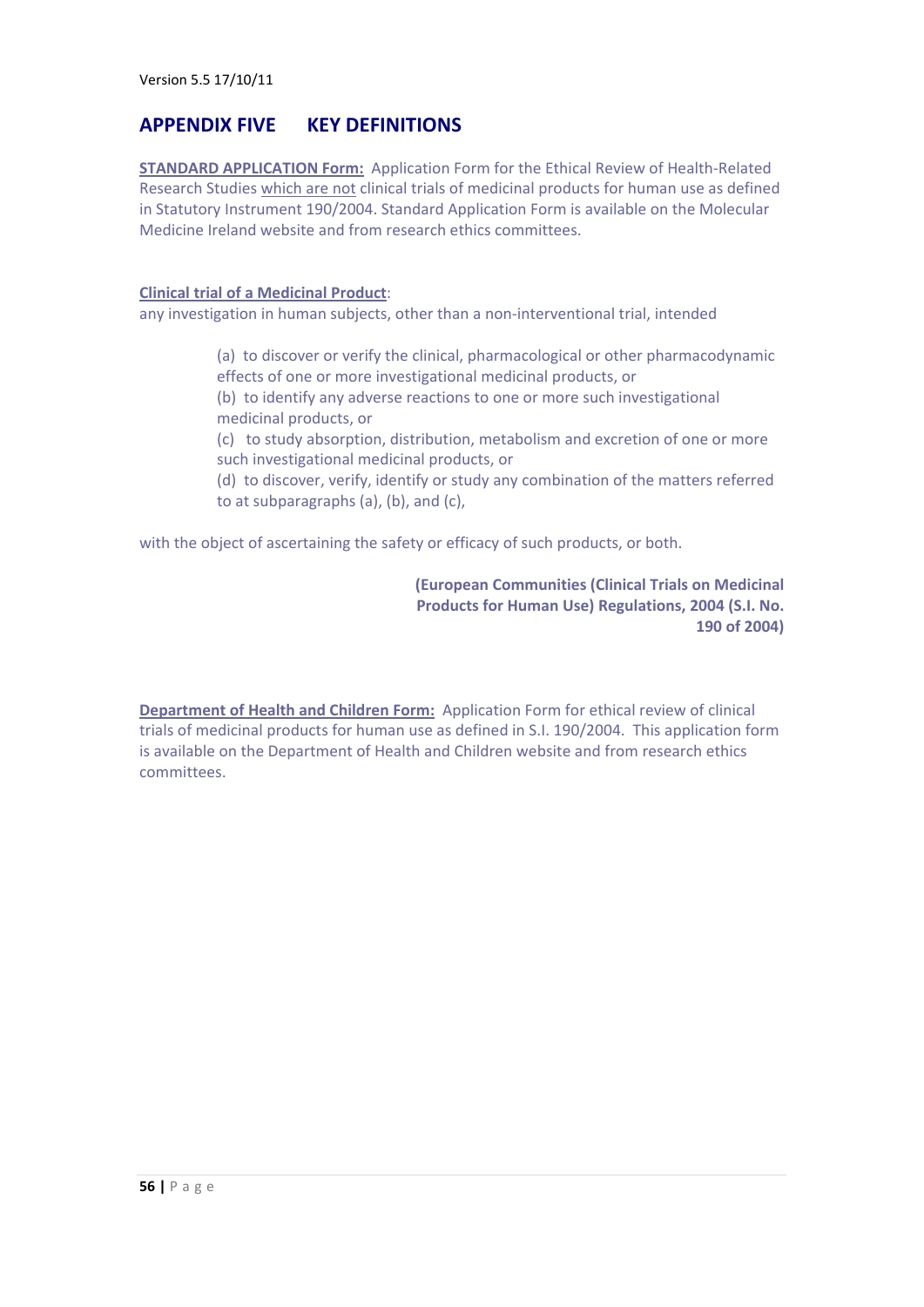# **APPENDIX SIX WORKING GROUP MEMBERS**

### **PILOT WORKING GROUP**

In alphabetical order:

Lamb, Caroline **HSE South East** 

Collins, Claire **Irish College of General Practitioners** Gaynor, Siobhan **Irish Clinical Research Infrastructure Network** McCourt, John Dublin Centre for Clinical Research McDonnell, Joan St. Vincent's Healthcare Group O'Neill, Sarah Mater Misericordiae University Hospital Ryan, Ursula *Adelaide & Meath Hospital, Dublin, incorporating the* National Children's Hospital / St. James's Hospital Saunders, Jean **Mid Western Regional Hospital Complex** Towns, Jeremy (Facilitator) Dublin Centre for Clinical Research

## **CONSULTATION GROUP**

In alphabetical order:

Fitzgerald, Barbara Naas General Hospital Jensen Kavanagh, Mette Sligo General Hospital Kirkham, Colin **Rotunda Hospital** Lamb, Caroline **HSE South East** 

Marsden, Paul **HSE Midland Area** 

**Quinn, Rosie Communist Communist Communist Communist Communist Communist Communist Communist Communist Communist Communist Communist Communist Communist Communist Communist Communist Communist Communist Communist Communis** 

Stanton, Alice **Beaumont Hospital** Towns, Jeremy (Facilitator) Dublin Centre for Clinical Research Vale, Gillian Beaumont Hospital

#### Bradley, Colin **Irish College of General Practitioners Byrne, Ned St. Vincent's Hospital (Fairview)**

Collins, Claire **Irish College of General Practitioners** Gargan, Angela National Maternity Hospital Leonard, Marie Children's Hospital Lynch, Dan **Adelaide & Meath Hospital, Dublin, incorporating the** Adelaide & Meath Hospital, Dublin, incorporating the National Children's Hospital / St. James's Hospital Mayne, Philip Children's University Hospital McCourt, John Dublin Centre for Clinical Research McDonnell, Joan St. Vincent's Healthcare Group McLoughlin, Declan St. Patrick's University Hospital O'Neill, Sarah Mater Misericordiae University Hospital **McQuillan, Regina St. Francis Hospice (Raheny)** Owens, Valerie St. Luke's Hospital (Rathgar) Rice, Claire **Calical** Curtady's Children's Hospital

Ryan, Ursula *Adelaide & Meath Hospital, Dublin, incorporating the* Adelaide & Meath Hospital, Dublin, incorporating the National Children's Hospital / St. James's Hospital Saunders, Jean **Mid Western Regional Hospital Complex** Toomey, Dave **Dublin Centre for Clinical Research**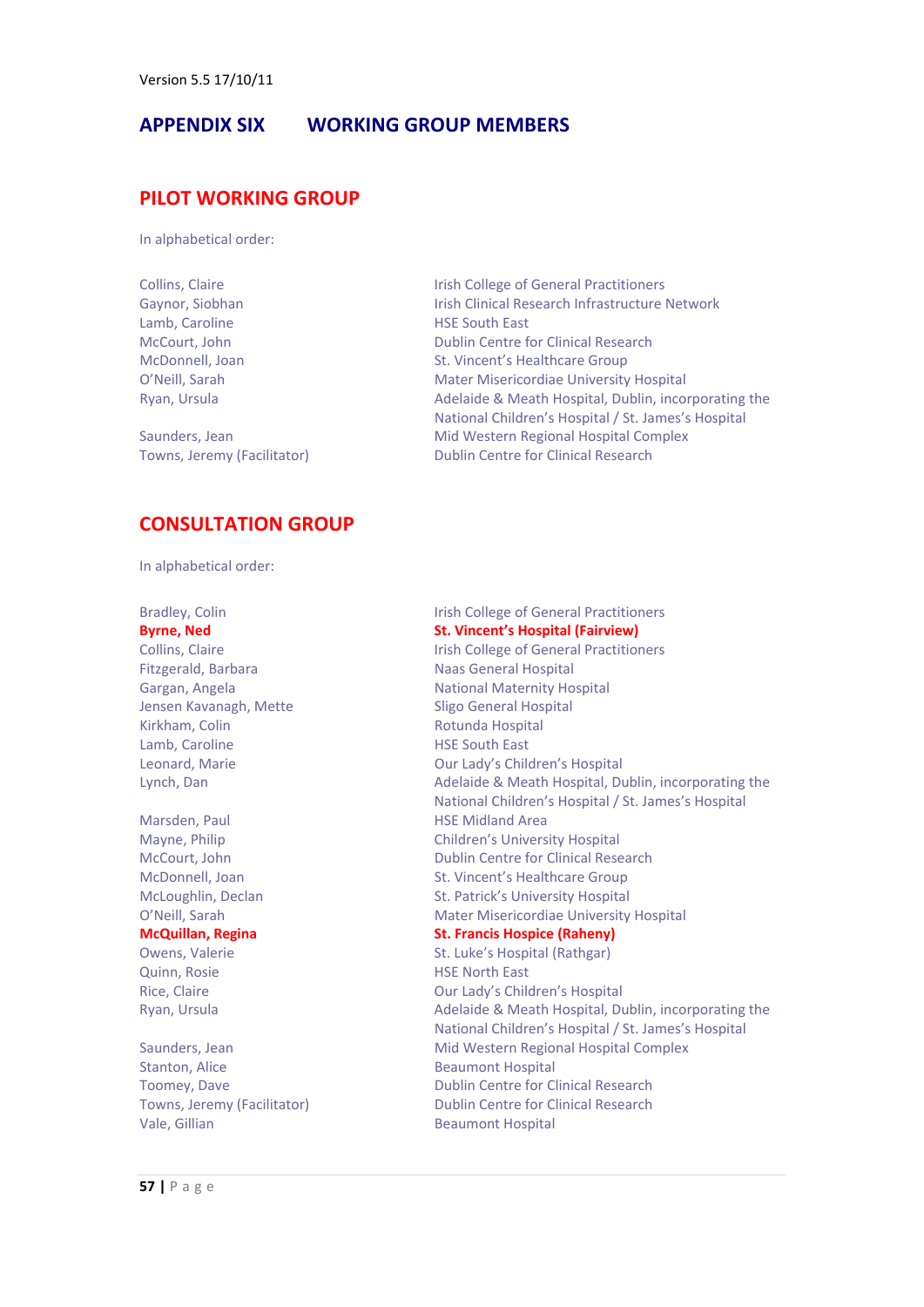# **APPENDIX SEVEN ACKNOWLEDGEMENTS**

For formally evaluating the Draft Standard Application Form during the Pilot Phase of this Project, thank you to the chairpersons, committee members and administration teams of the following committees: ‐

In alphabetical order (by committee):

- Adelaide & Meath Hospital, Dublin, incorporating National Children's Hospital / St. James's Hospital (Chair: Dr. Ray McDermott; Administrator: Ms. Ursula Ryan)
- HSE South East (Chair: Dr. Paula Lane; Coordinator: Ms. Caroline Lamb)
- Irish College of General Practitioners (Chair: Prof. Colin C. Bradley; Director of Research: Dr. Claire Collins)
- Mater Misericordiae University Hospital and Mater Private Hospital (Chair: Dr. Malcolm Kell; Administrator: Ms. Sarah O'Neill)

For nominating a representative to the Consultation Working Group to speak on their behalf, thank you to the chairpersons and members of the following committees:

- Adelaide & Meath Hospital, Dublin, incorporating National Children's Hospital / St. James's Hospital
- **•** Beaumont Hospital
- Children's University Hospital
- HSE Midland Area
- HSE North East
- HSE South East
- Irish College of General Practitioners
- Our Lady's Children's Hospital
- Mater Misericordiae University Hospital and Mater Private Hospital
- Mid Western Regional Hospital Complex
- Naas General Hospital
- National Maternity Hospital
- Rotunda Hospital
- Sligo General Hospital
- **St. Francis Hospice (Raheny)**
- St. Luke's Hospital (Rathgar)
- **•** St. Patrick's University Hospital
- St. Vincent's Healthcare Group
- **St. Vincent's Hospital (Fairview)**

For graciously agreeing to act as facilitator and chairperson at all Working Group Meetings: ‐ Towns, Jeremy **Dublin Centre for Clinical Research** 

For the patient provision of IT expertise and support throughout the consultation and pilot phase of this project: ‐ McCourt, John Dublin Centre for Clinical Research Toomey, Dave **Dublin** Centre for Clinical Research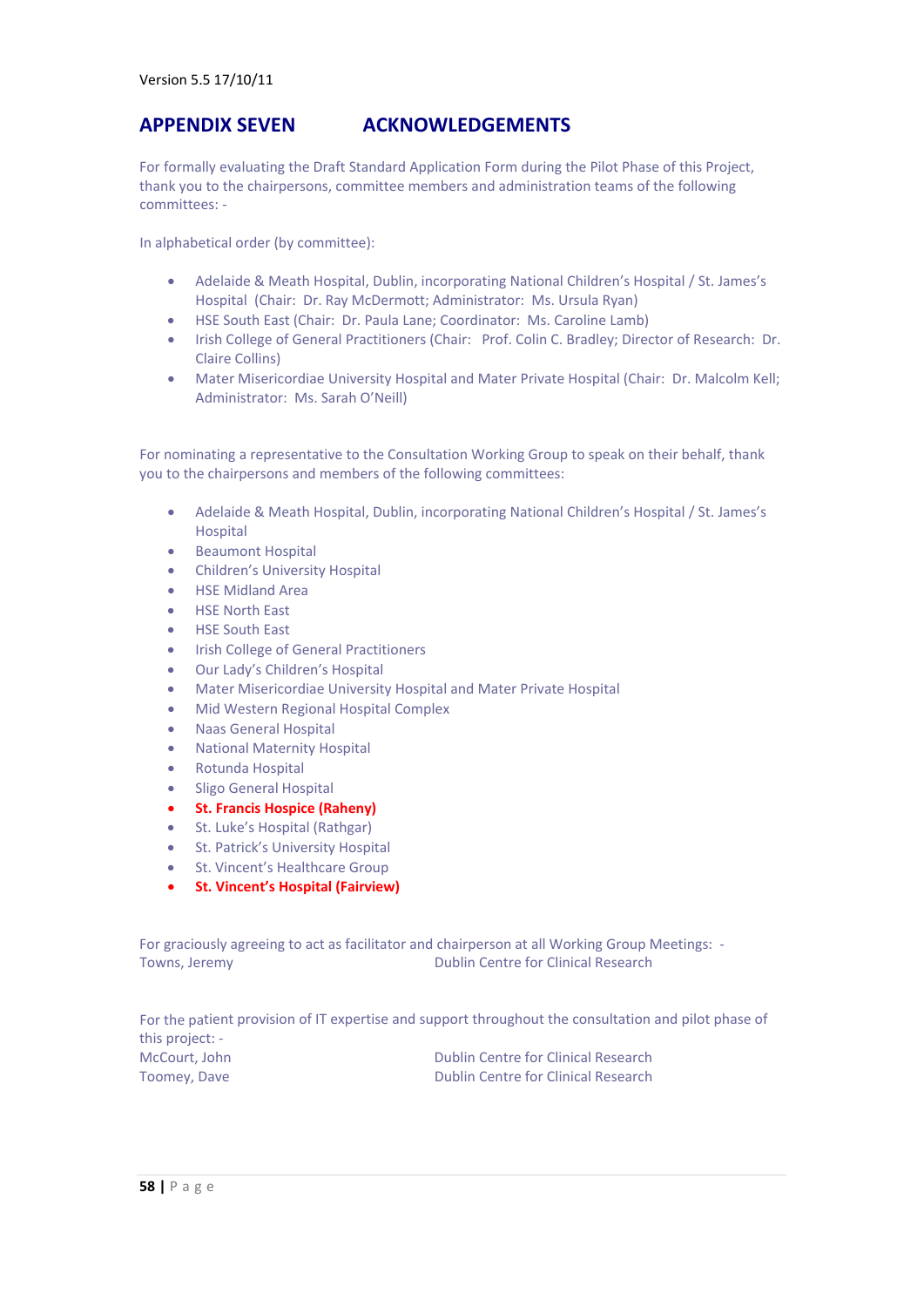#### Version 5.5 17/10/11

For the provision of advice to ensure compliance with the Declaration of Helsinki 2008 and ICH GCP 1996: ‐ Gaynor, Siobhan **Irish Clinical Research Infrastructure Network** 

For generous assistance and support throughout the consultation and pilot phase of this project: -

Molecular Medicine Ireland / Dublin Centre for Clinical Research

For generous assistance and invaluable advice throughout the consultation and pilot phase of this project: ‐

In alphabetical order:

| <b>State Claims Agency</b>                    |
|-----------------------------------------------|
| <b>Irish Medicines Board</b>                  |
| <b>A&amp;L Goodbody Solicitors</b>            |
| <b>Office of Data Protection Commissioner</b> |
| National Centre for Medical Genetics          |
| <b>UPMC Whitfield Cancer Centre</b>           |
| <b>A&amp;L Goodbody Solicitors</b>            |
| <b>Irish Medicines Board</b>                  |
| The College of Psychiatry of Ireland          |
| <b>Irish Medicines Board</b>                  |
| St. Luke's Hospital (Rathgar)                 |
| <b>Office of Data Protection Commissioner</b> |
| <b>Irish Council for Bioethics</b>            |
| Royal College of Surgeons in Ireland          |
|                                               |

For support of this project at the pre-consultation stage, to include presenting or facilitating at seminars held in May and June 2009.

In alphabetical order:

Barrington, Ruth **Barrington, Ruth Exercise II** Molecular Medicine Ireland Fletcher, Godfrey **International Irish Platform for Patients' Organisations**, Science and Industry Kehily, Derval **Beaumont Hospital (Cancer Clinical Trials Unit)** Beaumont Hospital (Cancer Clinical Trials Unit) Louet, Sabine **Irish Pharmaceutical Healthcare Association** O'Connor, Robert The All Ireland Co-Operative Oncology Research Group O'Connor, Catherine **Bank Connor, Catherine Alpha One Foundation** Rowland, Marion Children's Research Centre, Our Lady's Children's Hospital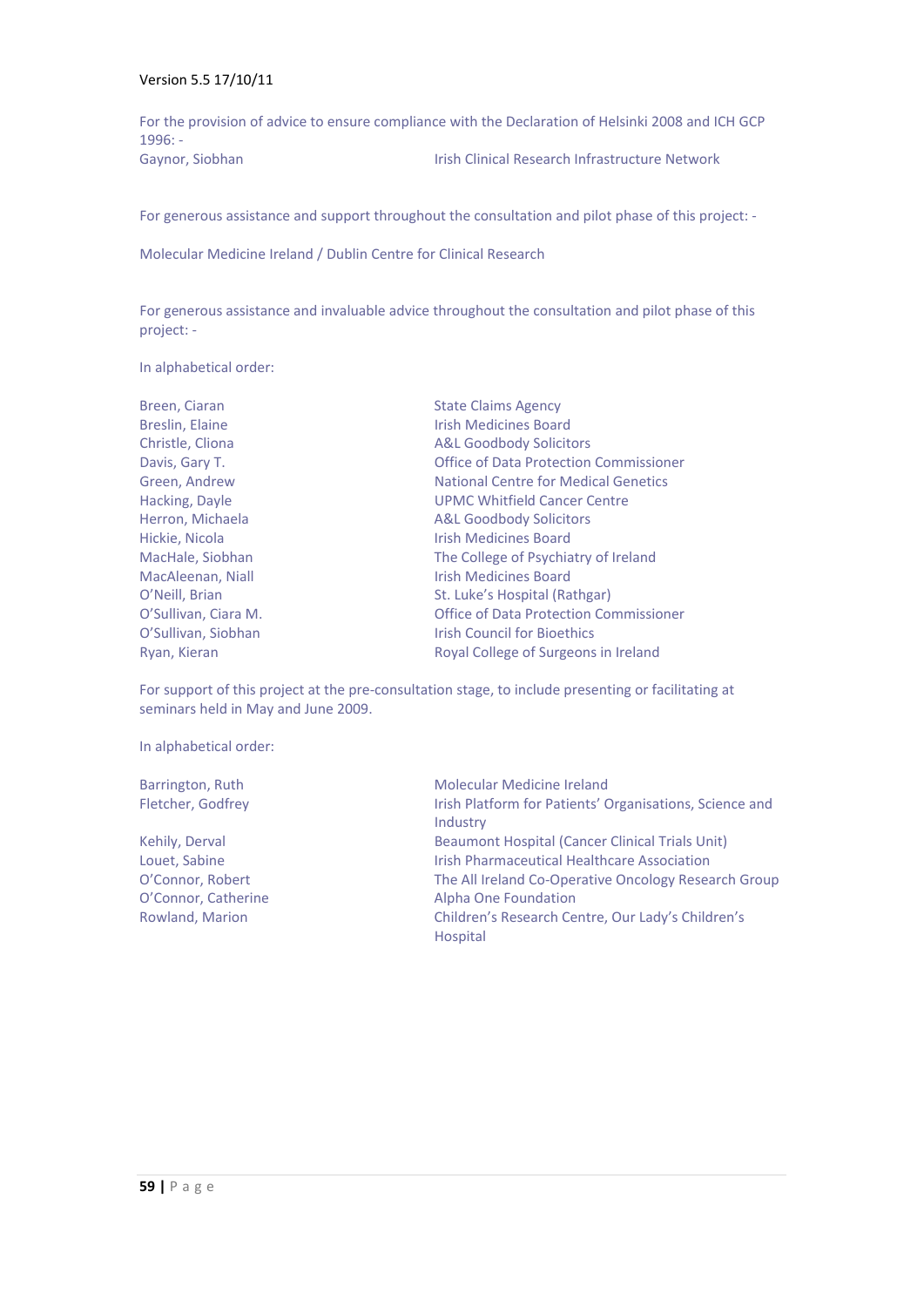# **APPENDIX EIGHT BIBLIOGRAPHY**

Advanced Healthcare Decisions Bill 2010 Age of Majority Act 1985 Child Care Act 1991 Children in Foster Care Regulations 1995 Council Directive 76/768/EEC and amendments Criminal Law (Sexual Offences) Act 2006 Department of Health and Children, Children First National Guidelines for the Protection and Welfare of Children 2004 Data Protection Act 1988 Data Protection (Amendment) Act 2003 Data Protection Guidelines on Research in the Health Sector 2007 Disability Act 2005 European Commission Volume 9A of the Rules governing Medicinal Products in the European Union – Guidelines on Pharmacovigilance of Medicinal Products for Human Use 2008 European Communities (Medical Ionising Radiation Protection) Regulations, 2002 (S.I. No. 478 of 2002) European Communities (Clinical Trials on Medicinal Products for Human Use) Regulations, 2004 (S.I. No. 190 of 2004) Fitzpatrick v K (2008) IEHC 104 ICH GCP Guidelines 1996 Intoxicating Liquor Act 1988 Irish Council for Bioethics Human Biological Material: Recommendations for Collection, Use and Storage in Research 2005 Irish Medical Council Guide of Professional Conduct for Registered Medical Practitioners 2009 Irish Medicines Board Guide to the Definition of a Human Medicine 2008 Mental Capacity Bill 2008 National Hospital's Office Code of Practice on Records Management 2007 Non‐Fatal Offences Against the State Act 1997 Public Health (Tobacco) Act 2002 Twenty‐First Annual Report of the Data Protection Commissioner 2009 World Medical Association Declaration of Helsinki 2008

# **WEBSITES**

Biology Online Dictionary Data Protection Commissioner Department of Health and Children European Commission International Committee of Medical Journal Editors Irish Council for Bioethics Irish Medicines Board Irish Medical Council Irish Statute Book State Claims Agency United States Department of Veteran Affairs World Medical Association World Health Organization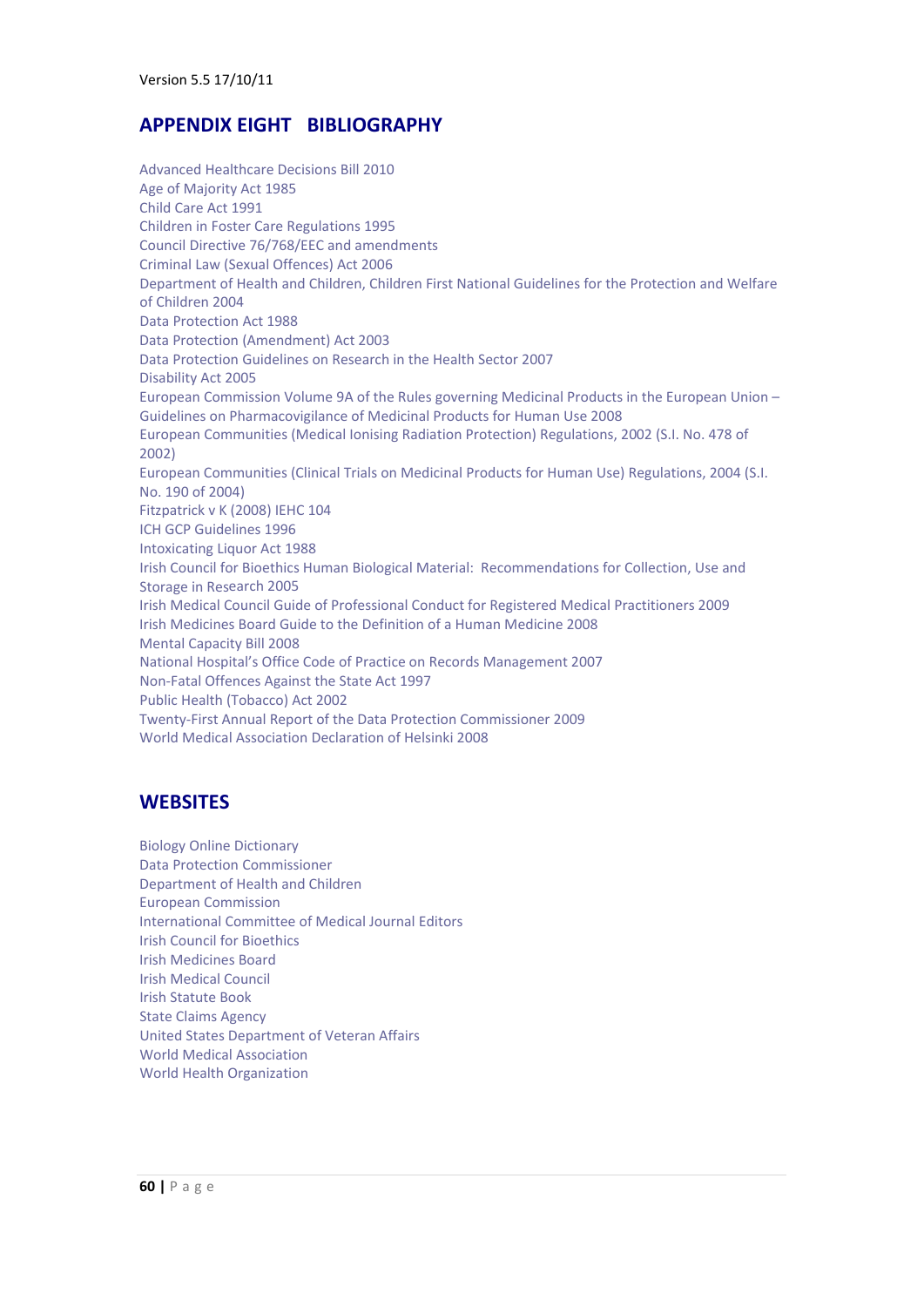# **APPENDIX NINE ENDNOTES**

# **(COURTESY OF A&L GOODBODY SOLICITORS) (2009)**

 $^{\prime}$  "Adult" does not have a legislative definition in Ireland, however, pursuant to the Age of Majority Act, a person who has not attained full age (i.e. 18 years of age) and who is not or has never been married prior to attaining full age, is a minor. By way of implication an adult is a person who has attained 18 or a person who has married prior to that age

II The *Mental Capacity Bill 2008*.

<u> 1989 - Johann Barn, mars ar breithinn ar breithinn ar breithinn ar breithinn ar breithinn ar breithinn ar br</u>

However, this definition is open to change as it proceeds through the legislative process and therefore it would not be advisable to rely on this definition until such time the Bill becomes Law.

Interestingly, the recently published *Advanced Healthcare Decisions Bill 2010* has a different definition of capacity to that contained within the *Mental Capacity Bill* in that it is defined in terms of lacking capacity:

"For the purposes of this Act a person shall lack the capacity to make an advance healthcare decision *or any decision in respect of treatment if at the material time, he or she in unable, (a)to understand the information relevant to the decision (b)to retain that information* (c)to use or weigh that information as part of the process of making the decision (whether by talking,

using sign language or any other means) or, if the decision requires the act of a third party to be *implemented to communicate by any means with that third party".* This should also not be relied upon until the Bill becomes Law.

III For present purposes the interpretation of capacity should be that as held by Laffoy J in *Fitzpatrick v K* which is that in determining whether a patient does not have capacity (cognitive ability) the test is *"whether the patient's cognitive ability has been impaired to the extent that he or she does not sufficiently understand that nature, purpose and effect of the proffered treatment and the consequences of accepting or rejecting it in the context of the choices available at the time the decision is made".*

The following is helpful in applying the test, also from *Fitzpatrick v K,* "The patient's cognitive ability will have been impaired to the extent that he or she is incapable of making the decision to refuse the proffered treatment if the patient: ‐

A. has not comprehended and retained the treatment information and, in particular, has not assimilated the information as to the consequences likely to ensue from not accepting the treatment, B. has not believed the treatment information and, in particular, if it is the case that not accepting the treatment is likely to result in the patient's death, has not believed that outcome is likely and; C. has not weighed the treatment information, in particular the alternative choices and the likely

outcomes, in the balance in arriving at the decision."<br>"The preponderance of legal opinion is that under sixteen's in Ireland have no personal power to consent to medical treatment. The seed of this reasoning is the special position of the family based on marriage, recognised in Article 41 of the Irish Constitution, which vests authority for decisions in relation to the family within the family and therefore in effect vests decision making authority with the parents. In the case of a child whose parents are married to each other both parents are legal